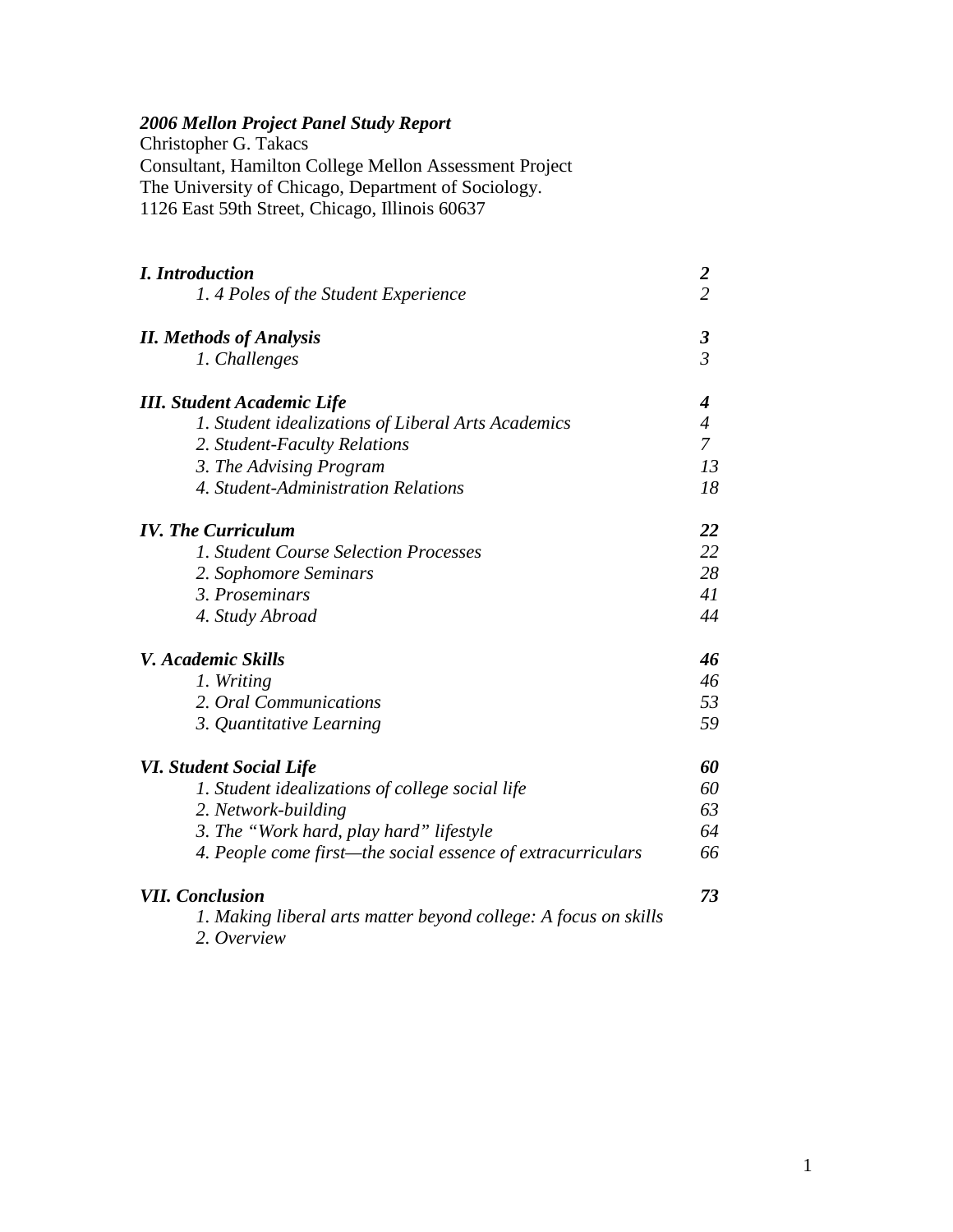# *I. Introduction*

 *1. The Four Poles of the Student Experience* 

 The past five years of interviewing and surveying students and analyzing their responses has given us a number of fascinating insights into the student experience at Hamilton, but perhaps equally important, it has given us a great deal of information as to how we study students, and how we *should* study them. This study started from the position that the student must be used as the unit of analysis, not classes, departments, or disciplines, in order to understand, and assess, what exactly liberal arts does. Primarily from the interview data, we have found that there are four areas of the student experience that are particularly important to students both in and beyond college: Academics, "social" life, extracurriculars, and skill-building. These are *not* exclusive areas of experience—they in fact overlap quite frequently—but they have proven quite useful as categories of study. The distinctions between these four areas are not ours, they were provided by students, who make general distinctions between them throughout the panel study. These distinctions tended to be both temporal, behavioral, and spatial—students schedule time for academics, social life, and extracurriculars, and take part in these activities in specific places and settings. Throughout these three dimensions of student activity, students develop the various skills (writing, public speaking, reading, organizing, socializing, leadership, teamwork, and others) that form the core of what students take from a liberal arts education.

 We will use this model of the four poles of the student experience throughout this analysis of the panel study, but not restrictively—there are numerous cases where students bridge the gaps between, say, extracurricular and academic life (and interestingly, these moments are, for the students, some of the most rewarding and memorable experiences of their college careers). This model is useful for us not only to see how students order and categorize their experiences, but also for how they transcend the day-to-day divisions between these areas of their experience. Further, this model will help illuminate the skill-building processes that are the real essence of the liberal arts education.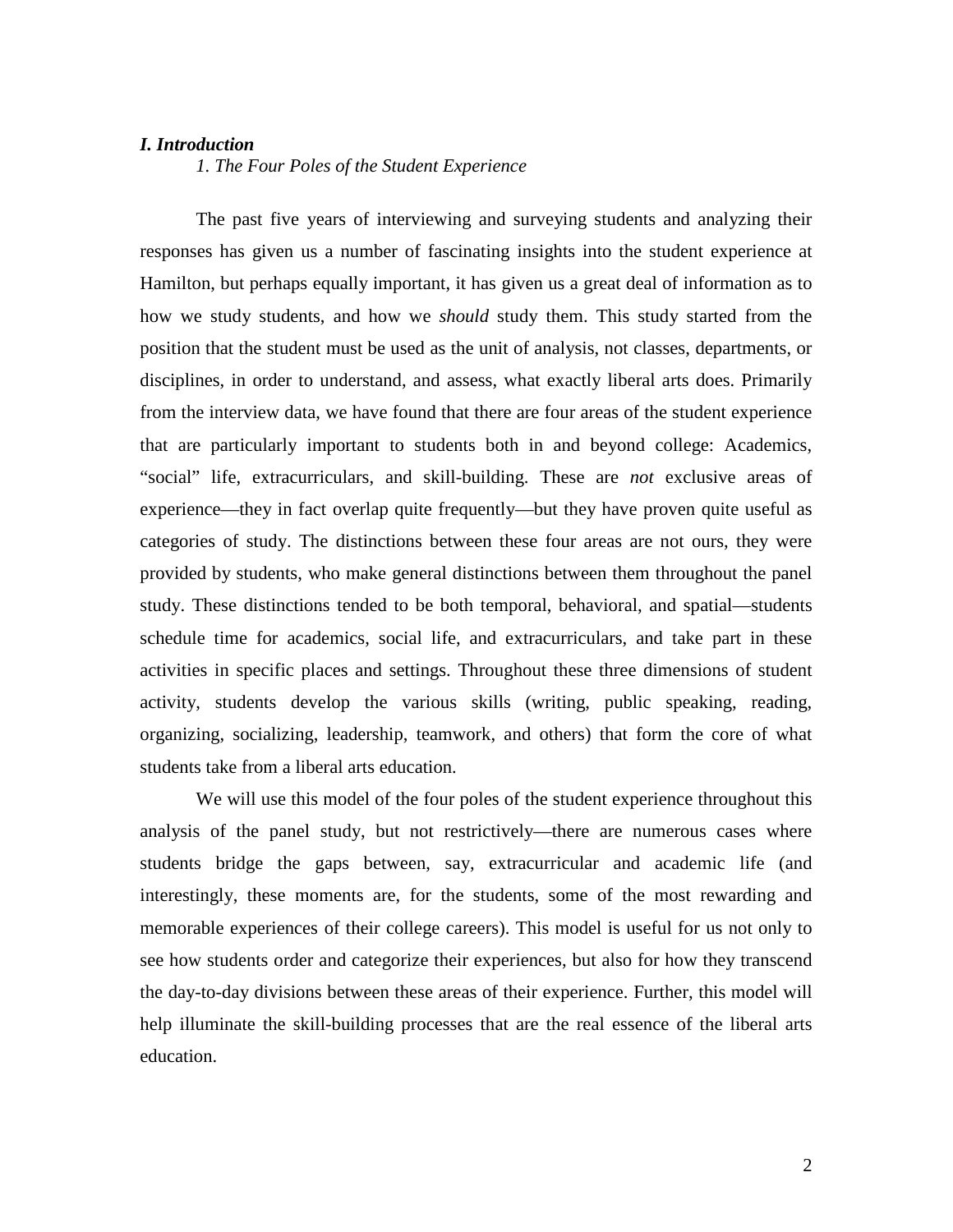Our focus will not be solely on these four areas of student experience—there are plenty of insights into what goes on at a small, residential liberal arts college that are generally unrelated to this model, which we will discuss. However, as we have found, the daily activities of students can be "unpacked," quite interestingly, by examining them through the divisions students categorize them into.

#### *2) Methods of Analysis 1. Challenges*

 The main challenge we faced in analyzing the panel study data was one that social scientists face regularly—namely, that people often respond with different answers depending on who or what is asking the question. Responding to interview questions, students frequently spoke in anecdotes, recalling specific experiences to suggest general patterns of experience and behavior. While these anecdotes are very useful for some purposes (they frequently help illuminate the mechanisms in the causal relationships we are studying), they are difficult to use with in others (it is more difficult to get a sense of a *general* student response to an open-ended interview question than a multiple choice survey). In other words, our conclusions from the qualitative study are, not surprisingly, qualitative. In many cases we buffered our findings with analysis from other parts of the project—the writing project, the survey team, etc.—and this kind of methodological triangularization gave us our most concrete results. In cases where such reinforcement was not possible, we used all the panel data available to check and support our findings. Overall, despite this challenge, the amount and quality of the panel data was great enough to reach meaningful conclusions on its own, and even stronger ones when data from other parts of the project was relevant.<sup>1</sup>

<sup>&</sup>lt;sup>1</sup> Analysis note: In interview quotations, "I" refers to the Interviewer, "S" to the Subject – in this case, the student panelist.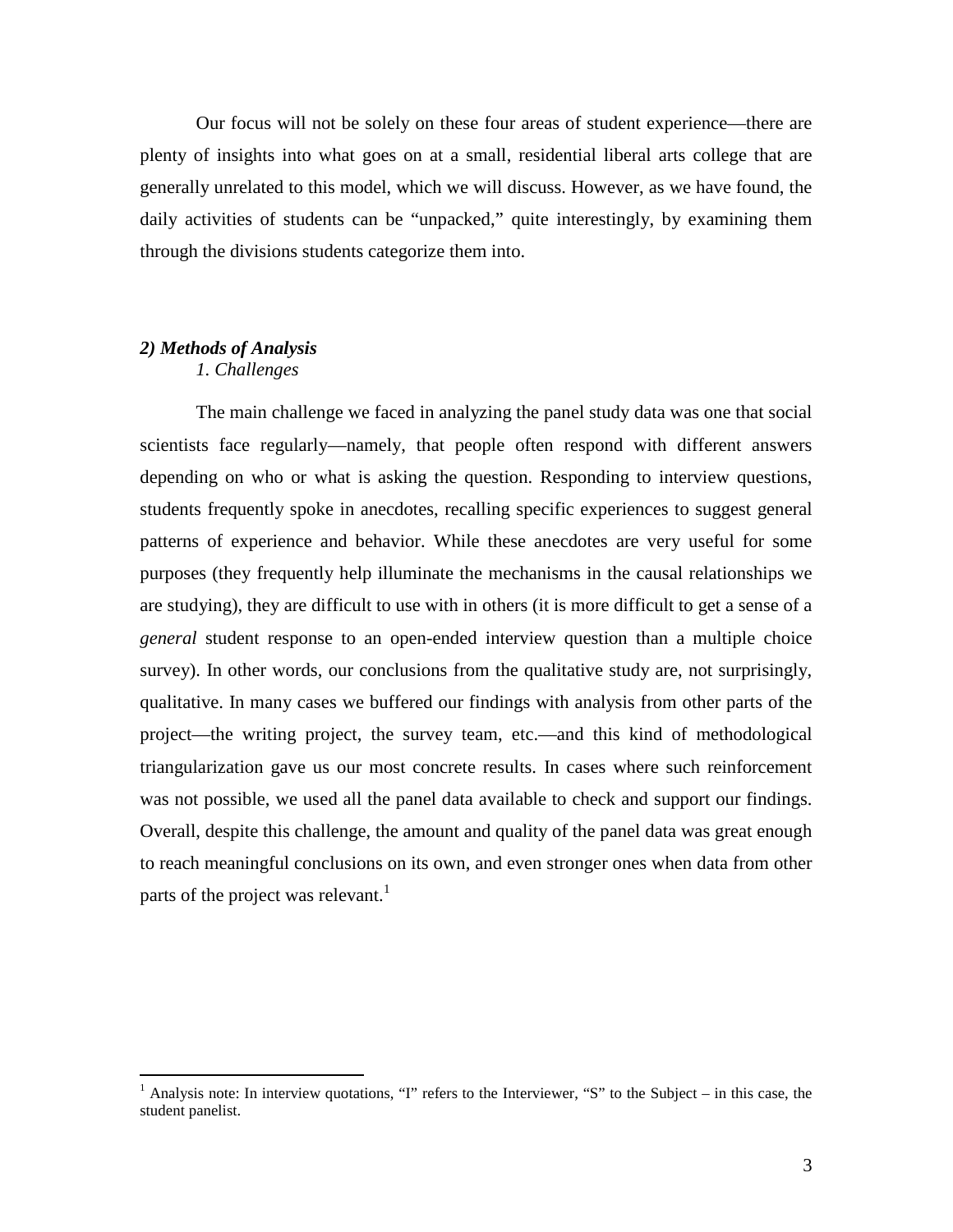## *III. Student Academic Life*

 *1. Student idealizations of Liberal Arts Academics*

 Upon entering Hamilton, students have a particular notion of what a liberal arts education is, and much of their opinions of the college are shaped by their experience meeting or not meeting these expectations. Students differentiate between the ideal of "liberal arts," and the ideal "liberal arts student," and we will address the details of both.

#### A. The Liberal Arts College.

According to students, liberal arts colleges must be open, flexible, and have the student as the central focus. Many students also commented that an essential element of liberal arts is its small size—a requirement for a strong and close community. One student simply commented that "Well, it's a liberal arts college and um, there's a lot of freedom about choosing courses and like not forcing you to take, uh, specific courses" ["Cem" 01-02]. Similarly, another student states that "Well, to me it's like you have the freedom to like learn everything, like to be able to expand and actually take part in everything like History to Art to the Sciences. And instead of going to a school which has like a defined type of like requirement" ["Victoria" 01-02].

For other students, liberal arts gains its meaning by being a contrast to "big city schools": "most liberal arts colleges tend to be smaller. I saw myself drowning and just kind of falling... at a big school" ["Jack" 01-02]. Overwhelmingly though, students focused on how liberal arts offers *options*, both in the short and long terms. "I would say, just a liberal arts school is a school that provides many options for [you]. It provides… a way to try a lot of different things. I think, you know, just being my age I think it's a lot less stressful to have that option… not being so, not being forced to make a decision right away" ["Tom" 01-02]. "Mary" commented similarly:

S: I wanted to come to a liberal arts school because I really didn't know what I wanted to do and I thought it would give me the opportunity to look and study in a lot of different courses and areas, and I guess I think of liberal arts as being a broad range of different courses and the opportunity to study in interdisciplinary ways. ["Mary" 01-02]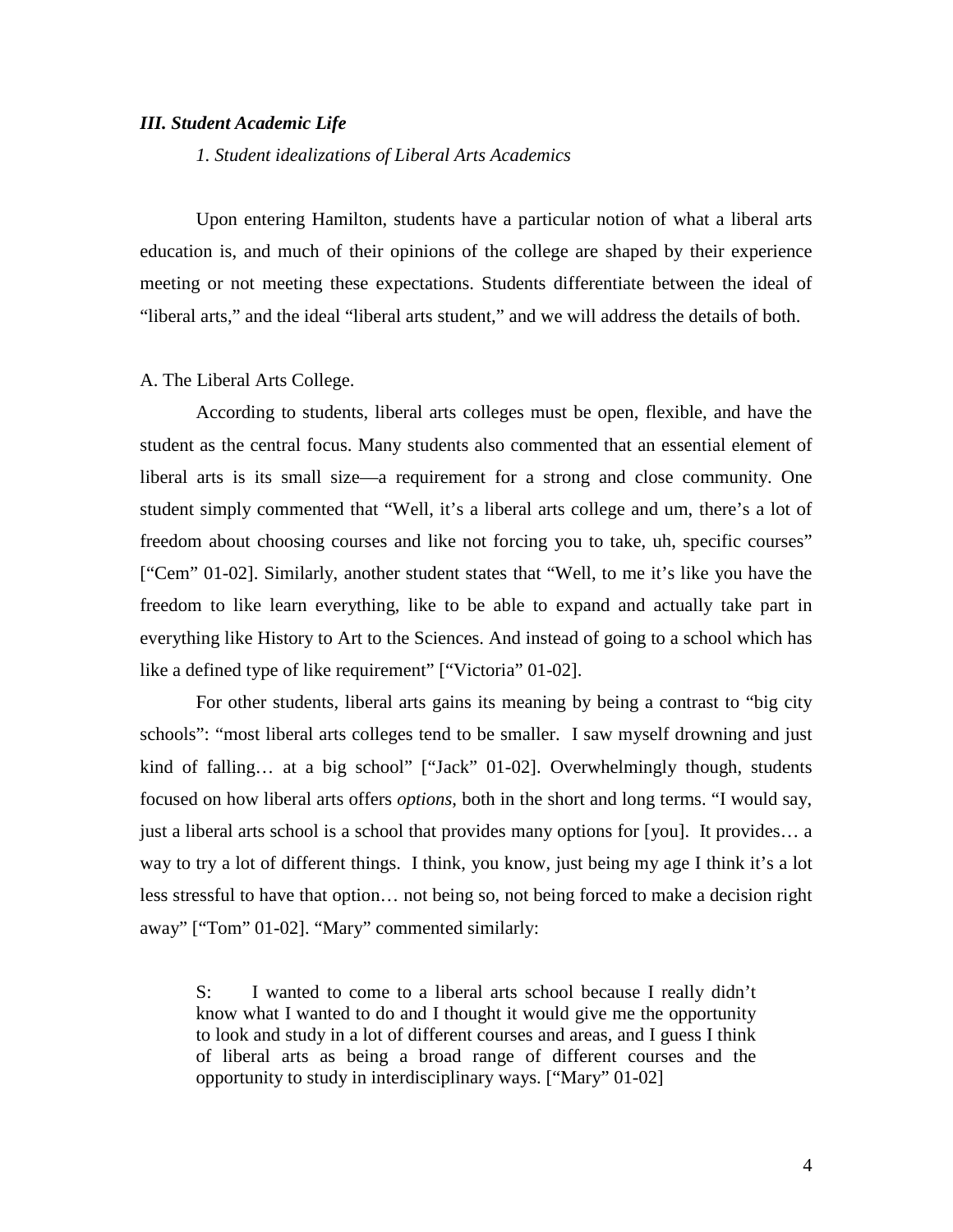and "Victoria" stated that,

S: Well, to me [in liberal arts] you have the freedom to like learn everything, like to be able to expand and actually take part in everything like History to Art to the Sciences. And instead of going to a school which has like a defined type of like requirement… [Hamilton] has like a mixture of everything depending on what classes you're taking. ["Victoria" 02-03]

Some students were well aware of the extent to which students have academic freedom at Hamilton—"James's" perspective on the issue suggested that Hamilton's academic options empowered students intellectually :

S: I guess, for me, [liberal arts] means that for one you've got more control over the like the education that you're having, and also that there's some sort of connection between all the studies you're making, like vis-à-vis, some sort of ability to communicate, I guess. Like writing is more emphasized for instance.

I: Okay. You said you had more control, I guess. In what way do you have more control?

S: Well, like rather than a traditional education where like there are certain things that you have to study, like the core curriculum. You get to direct what you're doing. And in some cases, like determine majors, or create majors, for some schools. ["James" 02-03]

Central to many students' expectations of liberal arts is this notion that liberal arts offers many options, and does not force the student to commit too soon to one path. There is both a positive and negative dynamic to this idea—the positive is that the student will have experiences in a variety of fields, and can potentially pursue many goals—the negative is that the student will not be restricted to a single field as a professional school or a university with larger divisions between departments might so do. Upon applying to a liberal arts college students hope to find both academic and professional openness, and the freedom to not have to commit. The frequency of this kind of response to our 01-02 interview question of "what do you think liberal arts means" was surprising—nearly every student who directly answered the question, mentioned liberal arts' openness, academic freedom, and interdisciplinarity. The ability to "not have to decide just yet" was also frequently mentioned. Perhaps though, this is to be expected from this class year. The class of 2005, which was the focus of our panel—was the first year to not have the traditional core curriculum requirements, and this new academic freedom was well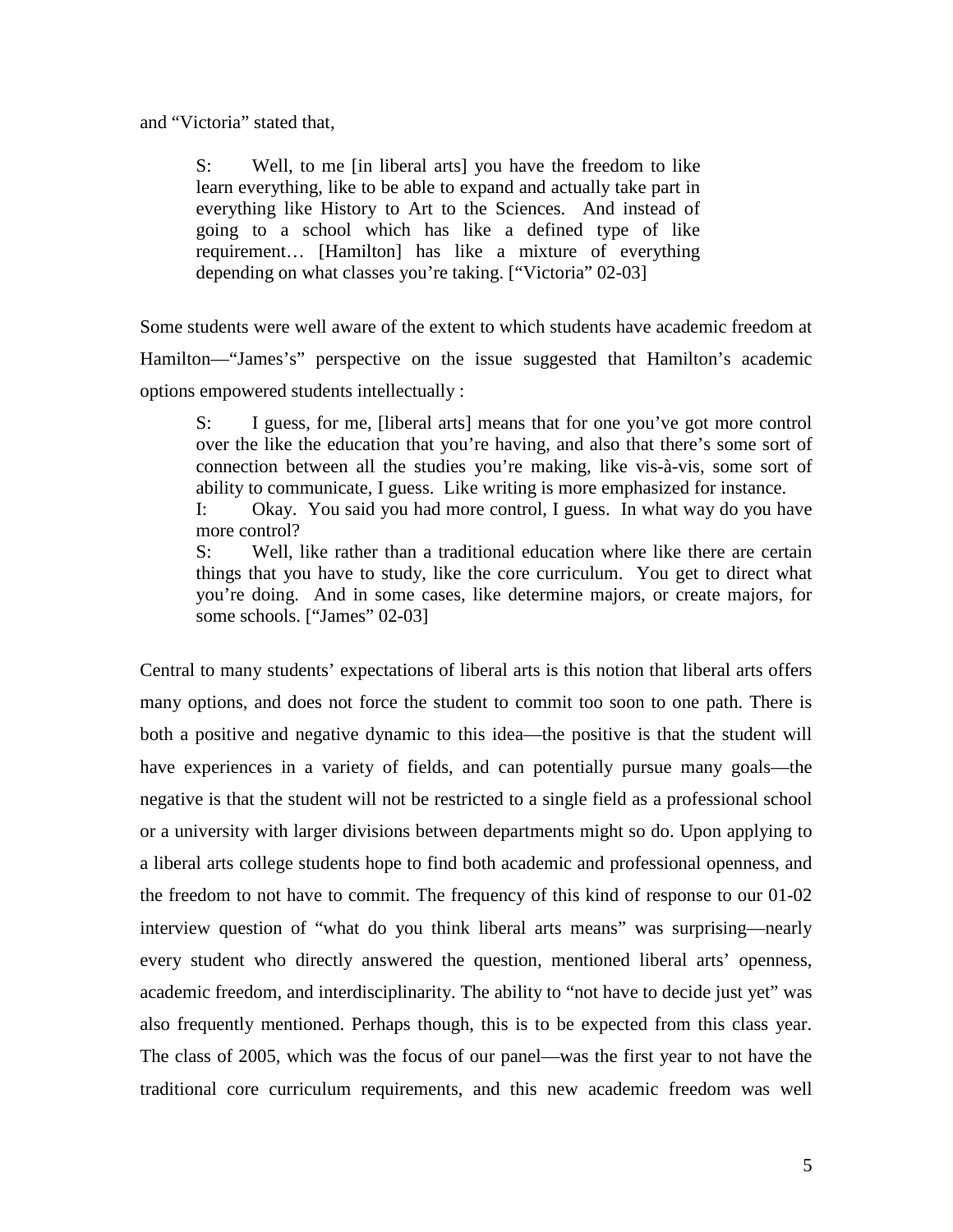publicized to prospective students. Indeed many students directly cited Hamilton's lack of a core curriculum<sup>2</sup> as one of their main reasons to attend, often focusing on what kinds of classes they didn't have to take, such as foreign language, math, or hard science as especially important in their decision.

 As stated, students often contrasted the kind of education they would receive at a larger university or professional school, with that of a liberal arts institution, but suggested that either path could lead to a good job and personal success beyond college. "Learning a bit of everything," as students believe they do at liberal arts colleges, can be as important, if not more so, than learning a lot of one thing and specializing in just one field.

#### B. The Liberal Arts Student.

The liberal arts student, upon finishing his or her education, should be able to solve complex problems, analyze a situation or problem carefully and accurately, be skilled in writing and oral communications, have both a breadth of knowledge from a variety of fields and disciplines, and also have a depth of knowledge of some specific topics. In other words, according to students' ideal, the student of liberal arts learns gains a well-roundedness, critical eye, and academic intensity during their studies.

Students spoke in specifics as well as generalities, suggesting a number of qualities of a good liberal arts student. "Anne" comments that "ordinarily, I'd never take a Science class I don't think, but I guess it's kind of part of the liberal arts education, like to kind of take something different" ["Anne" 01-02]. "Jon" responded to a question of "what do you think liberal arts means" by focusing on the skills it would instill in him:

S: It means that when I graduate here, I'll be able to solve problems and have a wide depth of knowledge, and be able to communicate effectively orally and in writing.

I: What do you mean? Like wide depth of knowledge?

S: That my knowledge isn't confined to one specific, or two specific subject areas, but it's kind of, you know, like exploring, like understanding different things. ["Jon" 01-02]

<sup>&</sup>lt;sup>2</sup> Hamilton still has a core curriculum, including writing intensive courses and sophomore seminars. However in students' eyes the elimination of the old core curriculum was, effectively, the "end of requirements at Hamilton."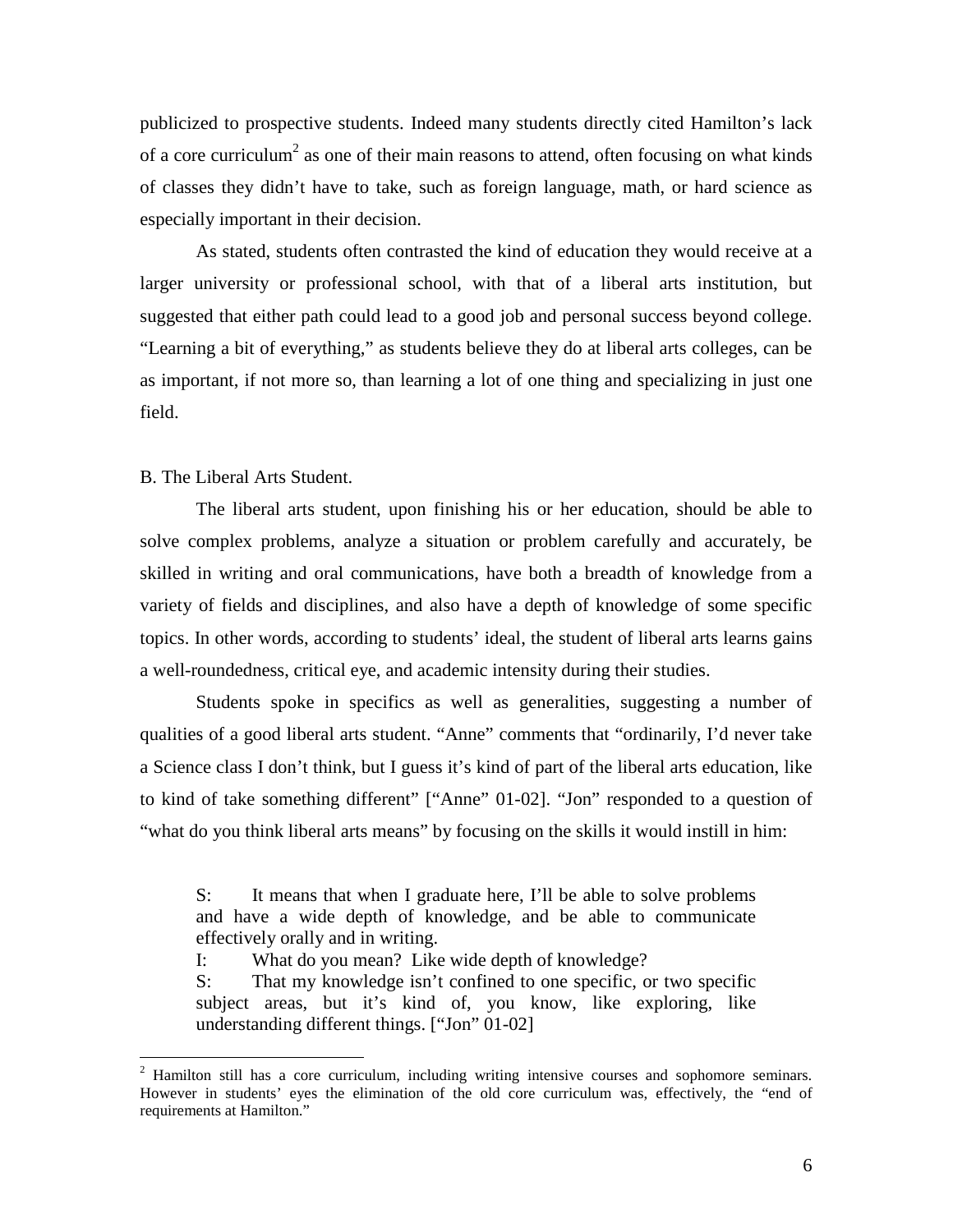Other students reported that Hamilton would give them a strong "foundation" for a career or further education.

Overall, students responded to the general issue of what liberal arts students are with general, and rather uniform answers. Much of this is probably due to the freeform nature of liberal arts itself—as students suggest, the education can be shaped and molded in many directions, and so upon entering the college, the student knows that many things are possible, but can respond with few specifics.

#### *2. Student-Faculty Relations*

We can learn quite a bit about how students experience Hamilton by looking at the kinds of relationships students have with professors, especially the close studentfaculty friendships that seem to greatly shape the students' academic experience. The students themselves differentiate between the types of relationships they have with professors, tending to do so in four rough groups: 1) professors they have a close relationship with, 2) professors they have a "professional" relationship with, 3) professors they dislike, or whom they have had a bad experience with, and 4) professors they do not know.

#### A. A mentor beyond academics.

 Just over half (32 out of 61) of the students interviewed reported having close personal relations with one or more professors, and many noted that they have spoken with some professors about personal or social matters on a number of occasions. Meanwhile, thirty percent (18 out of 61) of students interviewed reported that they did not have close relations with a faculty member—many of these students, however, noted that they maintained "professional" relationships with faculty. A small number of the students surveyed (7 out of 61, or 11%), when asked directly about whether they were close with a professor, did not directly answer the question in either a positive or negative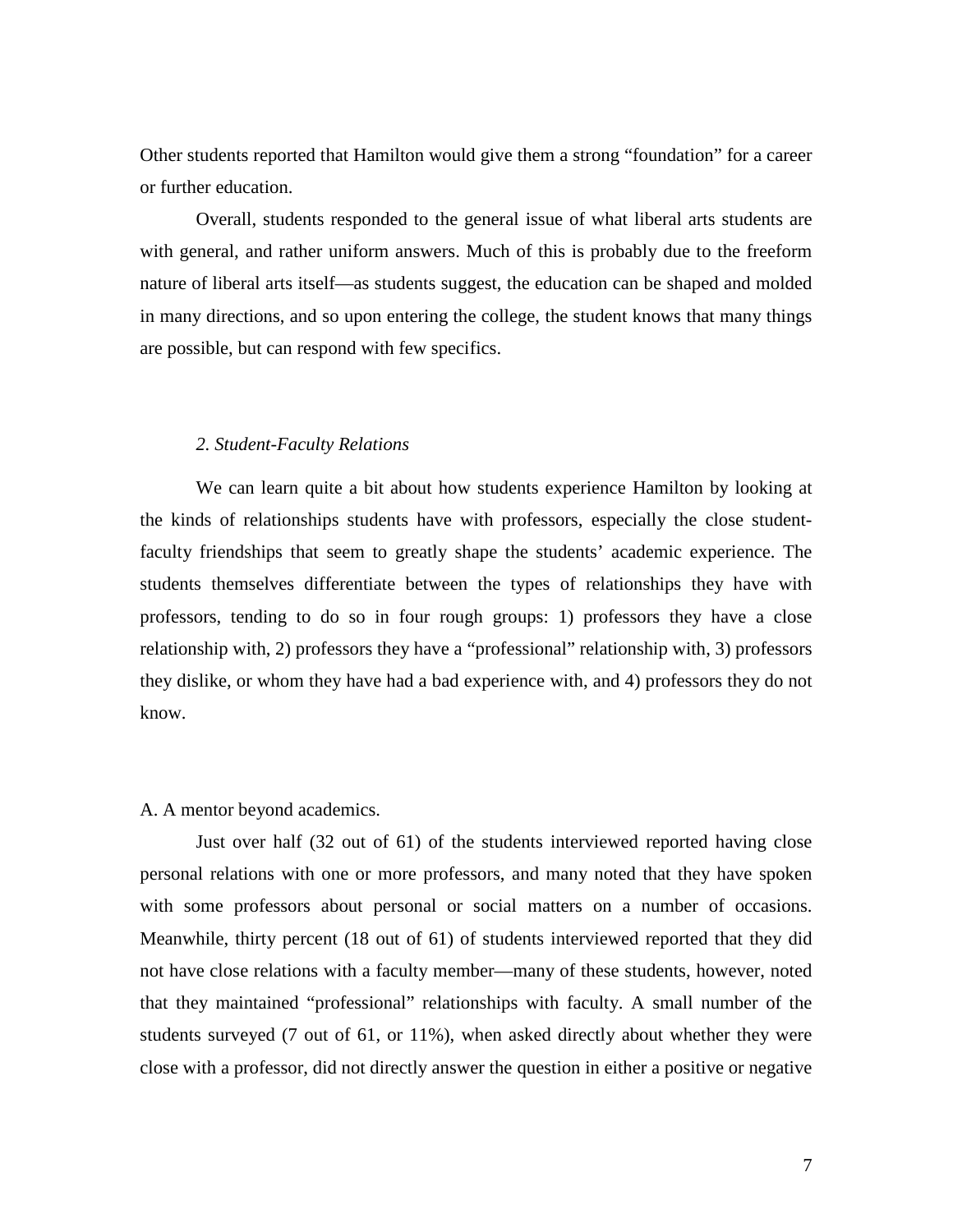way. Four students not only responded that they did not have close relations with professors, but gave specific examples of bad relations with professors.<sup>3</sup>

| 1. Reported having at least one close professor | 51\% (32)   |
|-------------------------------------------------|-------------|
| 2. Reported not having a close professor        | $31\% (20)$ |
| 3. Did not directly answer question             | $11\%$ (7)  |
| 4. Reported bad relations with professor(s)     | 7% (4)      |
| Total                                           | 100% (63)   |

Collapsing category 4 into category 2, and omitting category 3, we find that the typical Hamilton student, then, reports being close to one or more professors, though a significant percentage of the student body does not.

| 1. Reported having at least one close professor | 57% (32)  |
|-------------------------------------------------|-----------|
| 2. Reported not having a close professor        | 42\% (24) |
| Total                                           | 99% (56)  |

Students who reported having a professor close to them repeatedly emphasized how they frequently dropped by their professors' offices "just for a chat"—a professor's availability for informal discussion is a key component in a close student-professor relationship, according to these students. However, more importantly to most of these students is their ability to meet with professors outside the classroom and talk with them about issues other than academics. Students with professors close to them report how they feel they can talk about issues outside of class work and academics with the professor, and in many ways this is a primary characteristic of a strong student-professor bond. Further, students reported that this bond increased when they met with professors outside of the classroom, or saw them outside of an academic setting. "John" noted how,

S: The best things about having a relationship with a professor, as opposed to just being one of his students, is that often they can, you know, you see them outside of class; and I think some of the best things about, you know, really knowing professors is seeing them outside of class, and then you know, feeling that they actually do thin[k] of you as a person. So you know, I could just see a professor in Café Opus or something, you know, we could sit down and talk for five minutes or an hour, or whatever it happens to be.

I: Like who?

<sup>&</sup>lt;sup>3</sup> This data is taken from the 2004-2005 interviews, where students were asked directly about their relationships with the faculty.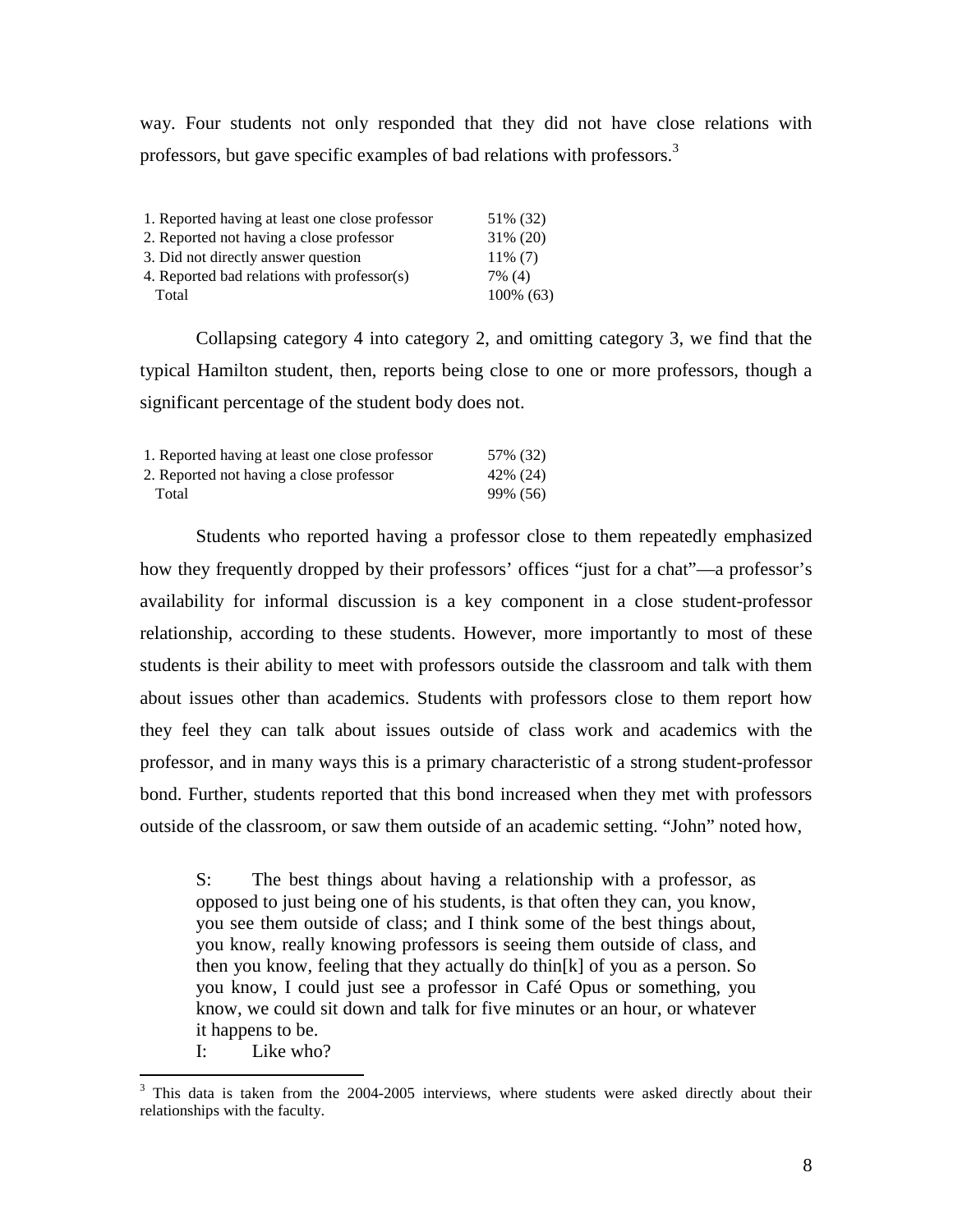S: Well, my adviser has been really...he's just a really nice guy. I mean, he… asks about, you know, things outside of, you know, my course work and stuff. So I mean, you know, when I came back from abroad, he wanted to hear about, you know, you know, what I'd done there, where I traveled, all things like that…I would say the thing I value most about my relationships with professors is, is, is really just being able to approach them at any time, not just when they're sitting in their office or when, you know, when they're packing up their stuff at the end of a lecture. So I think that's the best part. ["John" 04-05]

Another student, "Marcy," commented how her interactions with her professor outside of the college on class trips helped her to get to know the professor better as a "friend."

S: Most of our class was hands-on, like going to…[meet] representatives and senators and having dinners and lunch with them, and just talking to them back and forth and stuff. And so that made me able to like, was able to like, you know, grasp like, you know, she's not just a professor, she's actually a friend, you know, that's really helped me. ["Marcy" 04-05]

 Further, students noted how their closest professors go out of their way to help them, whether it be reminding them of deadlines and course requirements or helping them to raise their grade in a certain class. "Jonathan Thompson" commented that:

S: Personally, if I could pick my top professors, it would be the ones who took the extra effort to help me out or to like help students out generally. I took a psychology class with [name omitted], and I had been struggling in class. I asked to see him during office hours, and I laid out my plan, like here this is how I'm going to get my grade back up to a B. He was like okay, and if anyone's in class who can do it, it's you. ["Jonathan Thompson" 04-05]

And "Amy" reported that one time her professor, at the end of an email about a class discussion,

S: Wrote "you know I was reviewing your transcript and just wanted to make sure you know that you need this one more class…before you can graduate," which was definitely, I mean I knew I needed it, you know, but it was nice that there was someone who was checking up on me and looking out for me. ["Amy" 04-05]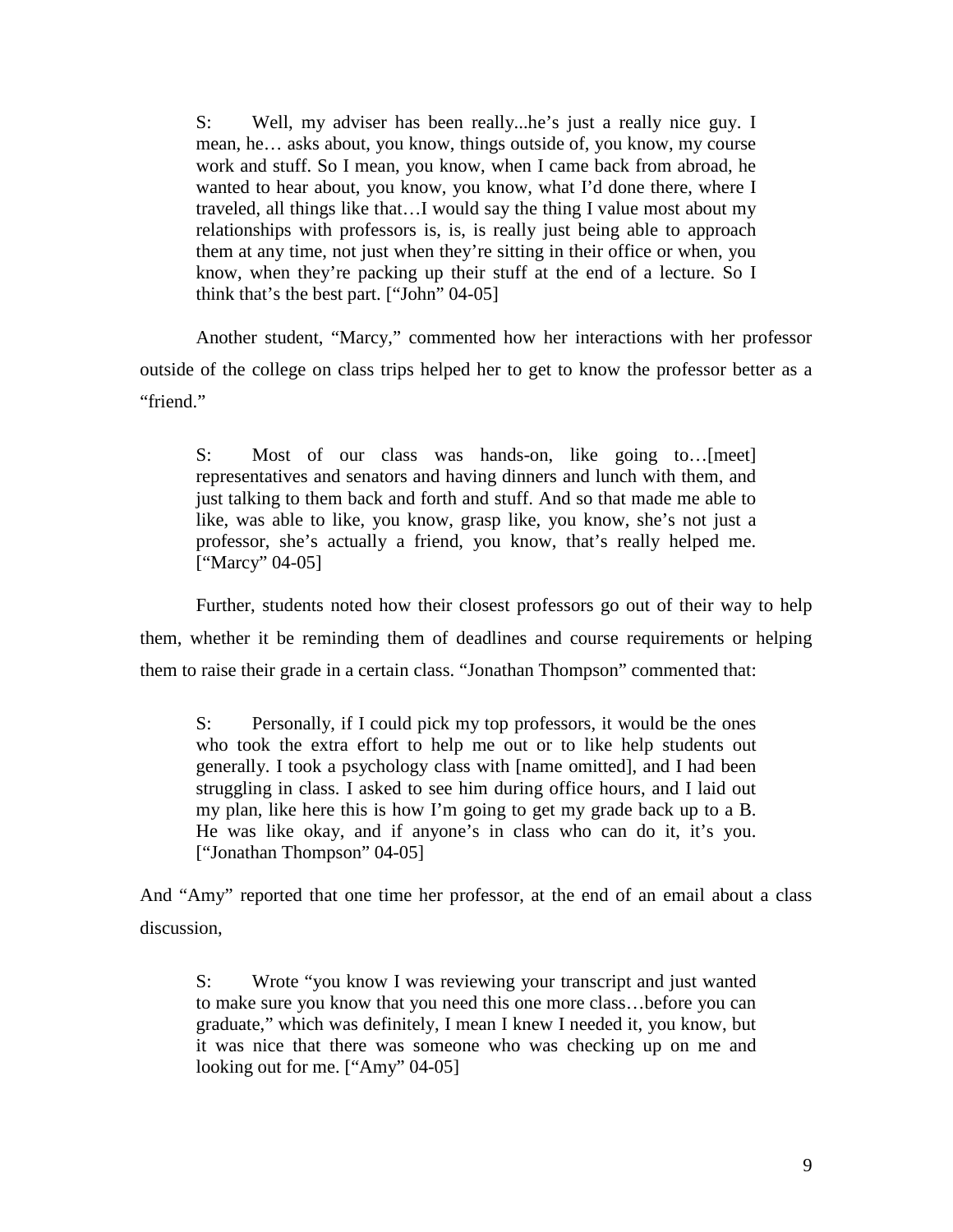These close relationships seem to arise at any time in a student's career—as early as freshman year, or as late as senior year, though the most significant relationships begin early and have years to develop. Further research should investigate whether developing these relationships during freshman year is especially helpful for the student to adjust and orient themselves to the academic and social climate of the college (the panel study data suggests this is the case, but is not conclusive).

 Students report that having a professor as a friend has clear academic and social benefits—it gives students opportunities to work on their professor's research projects, to design independent studies to replace or supplement normal coursework, and to network with professionals in their field of study, in addition to providing the practical benefits of having an academic and intellectual mentor. We also know from survey data that students who report being satisfied with student interaction with faculty have higher GPAs. This correlation may not just be one-way, but may be reciprocal—good students may find that they have better relationships with their professors (and find more venues to foster such relationships such as join student-faculty research projects) than poor students, and students with close relationships with their professors may feel more inclined to work hard, revise their work with their professors, and make full use of their professor's availability, which might well help their grade. In any case, close student-faculty relationships seem to have a very positive affect on student experience, work, and satisfaction with Hamilton.

 Significantly, it is not just the best and brightest students who benefit from these close relationships—many students who self-identified as "B" and "C" students, or as not terribly motivated intellectually, knew at least one professor who they felt comfortable "dropping by to chat" with, or seeking out advice from. While "A" students may have more formal ways of meeting new professors and developing relationships with them (through research projects, being known in a department, etc…), other students seem to have very good access to professors as well, and almost regardless of the academic skill of the student, they can develop good relationships with these mentors. That being said, *all* of the students we interviewed who self-identified (and who seemed, by the things they talked about and way they talked) as Hamilton's best students, had at least one, and normally two or three close professors, while the self-identified "bad" students typically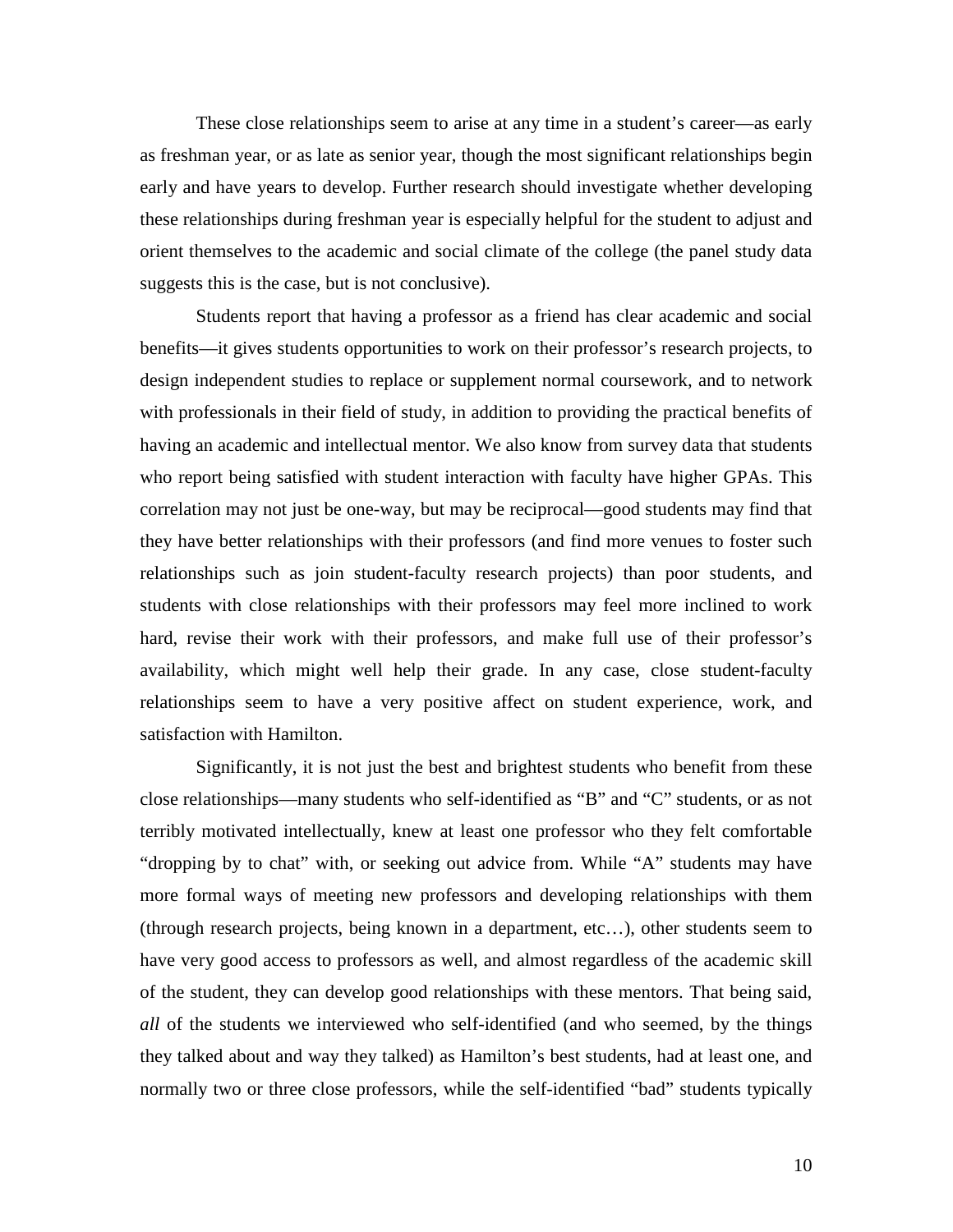did not have one. The important point here is that "bad" students *can* have these close relationships, and benefit from their effects, and that they seem to *need* them more than any other group of students. Unfortunately, as we have seen, encouraging these relationships is difficult—as they are frequently spontaneous, attempts to arrange them, such as the advising program, have had mixed success.

There is good evidence, based on student reports, that a close professor, as we have characterized them, is more important to a student's<sup>4</sup> intellectual and personal development, than any other part of their college experience. This has important implications for hiring practices if, indeed, more sociable, open, student-dedicated, and student-minded professors have the largest and best impact on students, and characteristics such as academic notoriety, prestige, and scholarly focus are less important for student outcomes. The encouraging side of this, for the administration, is that it only takes a *few* of these excellent professors to make a huge difference in many student's lives and careers—one member of the faculty, motivated to enlighten and educate students, can have a profound affect on hundreds of students per year if their classes, advisees, and activities are organized properly.

# B. A "professional" relationship.

 A large portion of students reported having, what some of them called, a "professional" relationship with their professors—one characterized by friendliness and respect (but not to the degree that the student would call the professor a *friend*), and by an exclusively academic, in-class relationship. This seemed to be, in a way, the default type of student-faculty relationship—the one most students seemed to expect from a professor, and the one that some of the students preferred:

S: Other professors, you know, aren't really the same, you know, they just sort of want to get through their class. I mean, but I think you can almost like expect that. I mean you can't expect that a professor is going to like have, like developing close, you know, friendships with all their students, you know. So I mean, there is, I think, you know, relationships between like professors and students I think is like, its sort of appropriate

 $\overline{a}$ 

<sup>4</sup> Providing of course, the student *has* a close professor.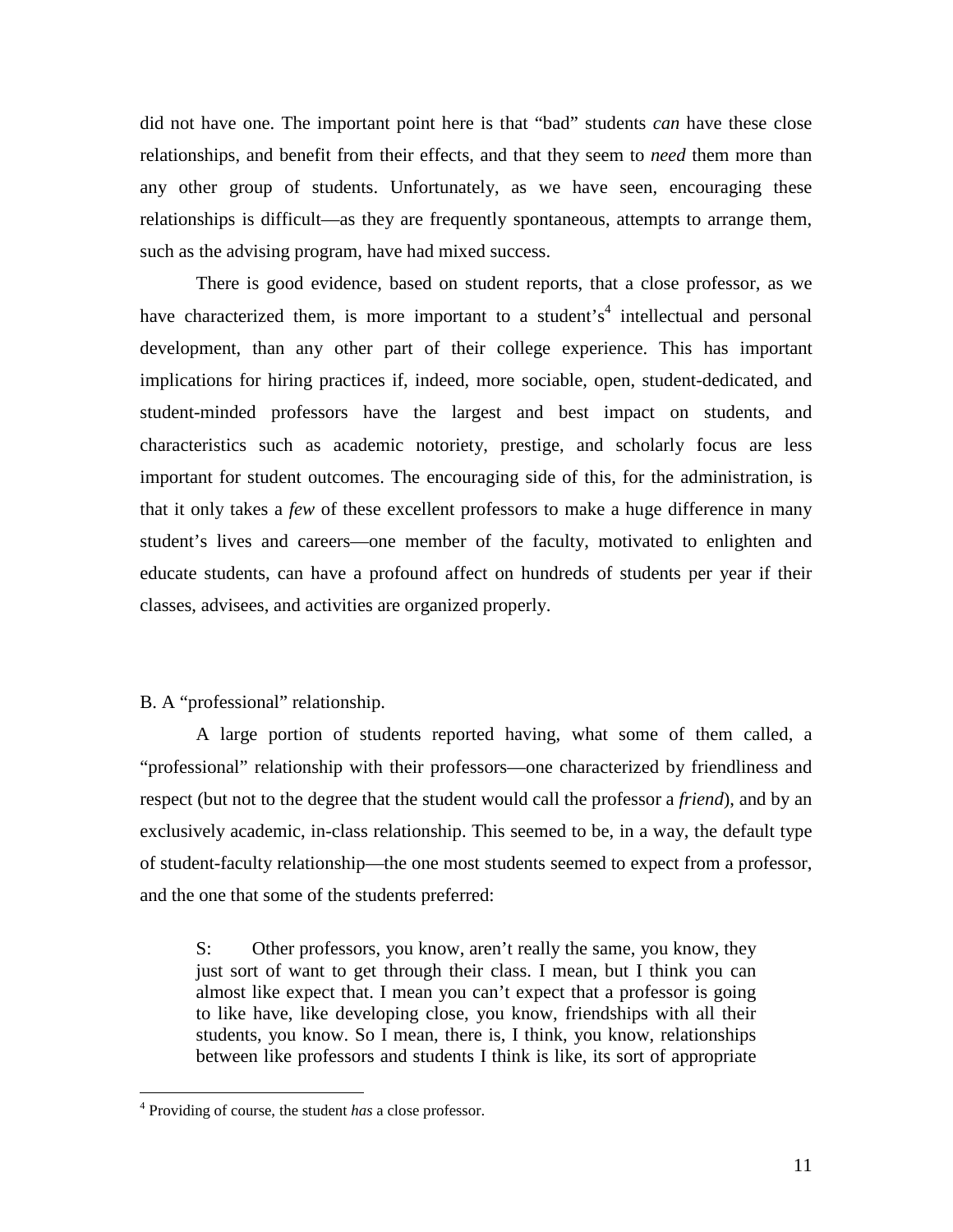for, I mean compare it today like a professional relationship for the most part… I think most professors, like it seems to be more of a professional relationship, which I think is fine, that's to be expected. ["Sean" 04-05]

Even students who reported being close to their professors also suggested that this closeness, in some ways, remains "professional."

S: You know, professors know you and you can talk to them; you can get to know them a bit; and you don't get lost, you know, you're not a number… I'm not anticipating getting invited to anybody's house for dinner, but you know, it's not that I don't know people here.

"Tom" commented on his time at Hamilton that,

S: One of my regrets is not having very strong relationships with the teachers; something to learn from. ["Tom" 04-05]

and "Luke" stated that,

S: I mean, I don't, like I don't really have a professors that I can go in and talk deeply. But I mean I go in and talk to professors about work and stuff if I have questions. ["Luke" 04-05]

The "professional" student-faculty relationship is characterized by its focus purely on the academic work of the classroom, and a degree of distance on all other "personal" issues. This is the relationship that most students, it seems, expected to have with their professors upon entering Hamilton—most who had close relationships with their professors seemed surprised and delighted that such a relationship was possible, despite the fact that the majority of Hamilton students have at least one of those relationships. We should note that the majority of student-professor relations are probably of this "professional" sort, since most students who were close to a professor were only close to one or two, out of a possible dozen or more professors with whom they have taken classes. In this sense, and as students have reported in *their* experience, "professional" student-faculty relationships are the default, and close relations are the exceptions.

Students repeatedly report how beneficial it is for them to have a professor they have worked with or simply talked to in a more personal way. In this way, these relationships are to be encouraged. The administration and the faculty seem to realize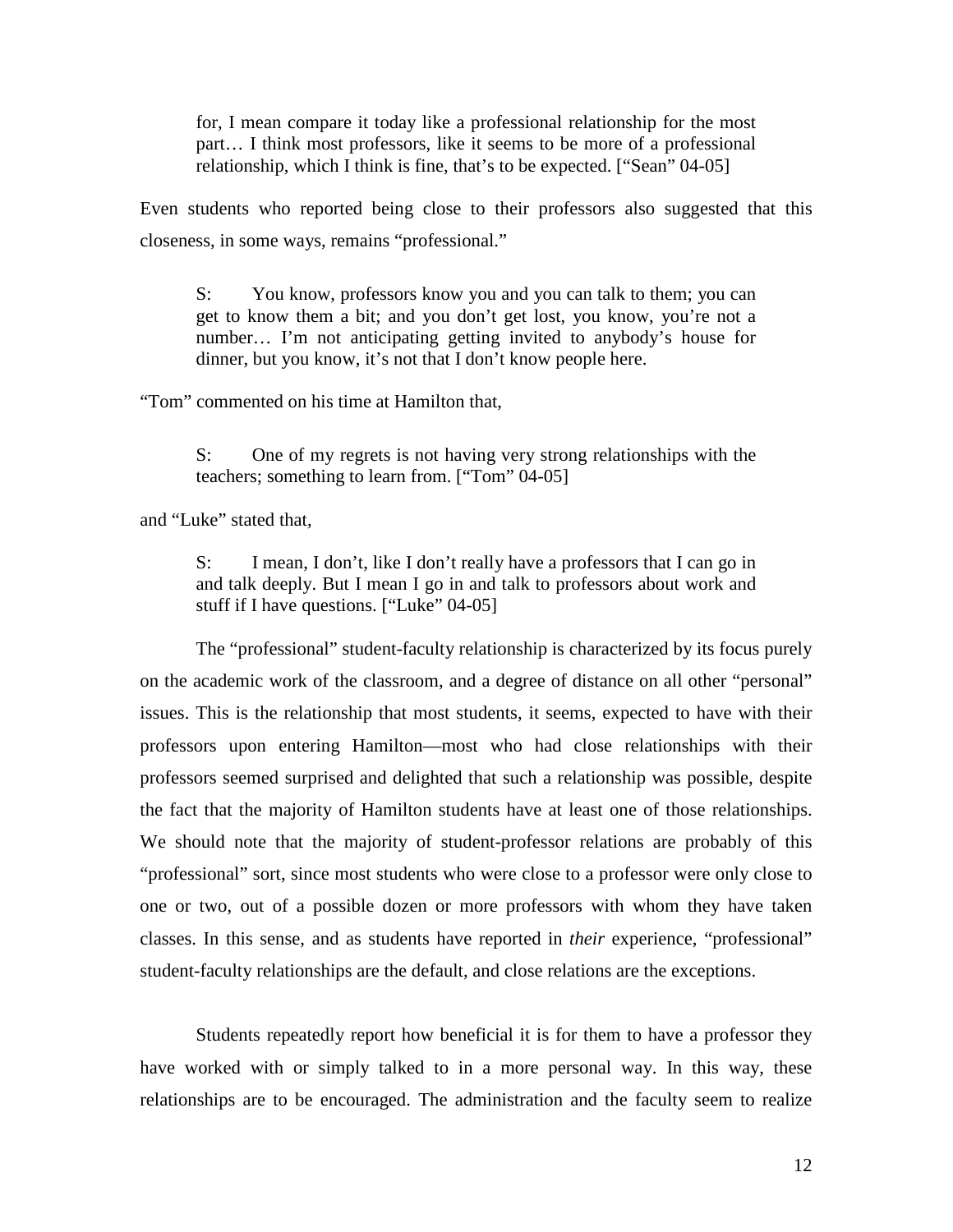this, and have, each in their own way, taken steps to foster and develop these relationships, steps which have taken form in Hamilton's advising program, to which we will turn next.

# *3. The Advising Program*

The faculty have attempted to, in part, institutionalize some of this close facultystudent relationship in the advising program, in which students are (hopefully) paired with faculty members in their field of study in order to develop an academic plan for their years at Hamilton. The vision put forward by the faculty in the "new Hamilton curriculum" holds broad but very important goals:

Academic advising is one of the many ways in which students engage with faculty on an individual basis. Advisors and advisees work together to craft a unique, individual academic plan based upon each student's strengths, weaknesses, and goals. Hamilton College views the advising relationship as an on-going conversation that transcends mere course selection and attempts to assist students as they explore the breadth of the liberal arts curriculum, experience college life, focus on a major concentration, and prepare for life after Hamilton.<sup>5</sup>

While the rhetoric surrounding the advising program suggests that advisors take on the role of the mentors and friends characteristic of close student-faculty relationships, students report that their relationships with their advisors are typically "professional" (at best), and tend to only center around practical matters such as course registration, where professors are *required* to approve the student's course plan. Let us look at some examples in the students' words.

"Victoria," similar to a good number of students, reported having a close relationship with her adviser:

I: So have you formed any close relationships with any professors?

S: Well yeah. I mean especially with my adviser. That's like the closest because I've had her since like my first semester freshman year.

 $\overline{a}$ 

<sup>5</sup> Hamilton College Website: http://www.hamilton.edu/academics/info.cfm.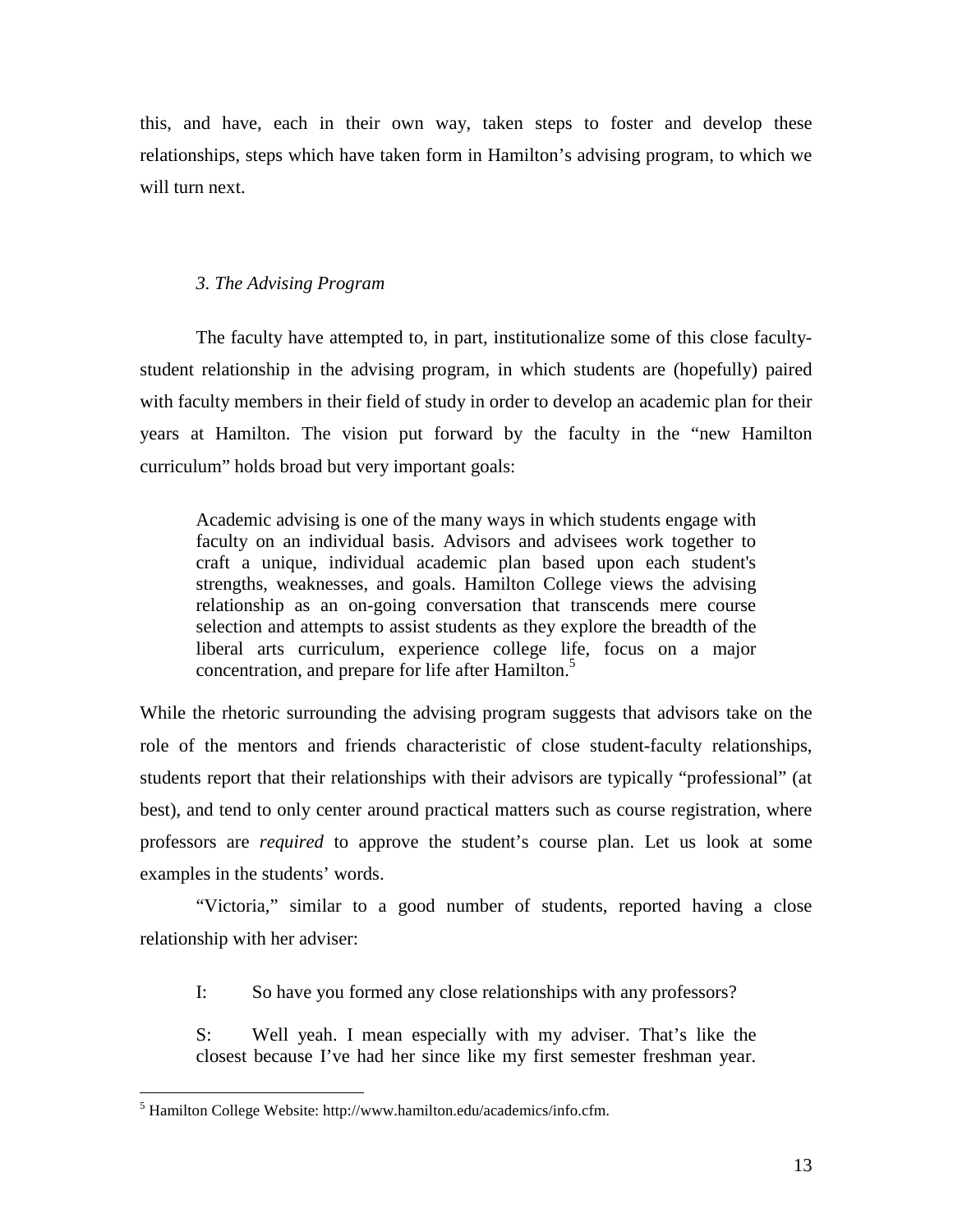Like I had her, she wasn't my adviser at that moment, because she was my professor. So it was like since that moment until now, and then she became my adviser, it's been just like a really close bond, like I've really enjoyed it. ["Victoria" 04-05]

Note, however, that this professor *became* her adviser, and was not her originally *assigned* advisor. The same student later commented, about the same professor, that:

S: We talk about everything. It's like when it has to be academic…it's like registration period coming or, you know, or when it was something to do with like a deadline coming up but other than that, it would just be like catching up on – so how have you been, how are things. And It'll be like yeah, how are the classes going and all of that. But besides that, like so what things are going on in your life. So it's like it's been really helpful, and it's just been really like, it's been a good time, like I've enjoyed it so much. ["Victoria" 04-05]

One student, "James," summed up his relationship with his adviser in words many other students echoed:

S: I think I've probably mentioned this before in these interviews, but the one faculty member that I haven't really connected with is my own adviser. I still see him in the gym or somewhere, and he just says hi. I don't even know, I think he knows my name, and when I come to those [course advising] meetings he knows it… I mean, that's one person, and it hasn't really bothered me much. I don't, I didn't really feel the need to be too close to him just because, I meet with him just because of classes. ["James" 04-05]

"John's" advisor didn't give him the guidance he felt he needed, so he sought it out elsewhere (from a math teacher), and gave some advice on how the administration might fix the advising problems he (and other students) face:

I: Has you adviser been helpful?

S: Not really, no. Like last week, you know, during advising period, I told her I was to be steered towards business management (end of side 1 of tape). Last week I asked my adviser what classes could steer me to business management, and she really was unsure. She was really uncertain. She's like I don't know, maybe you could take this. Everything I said, she was like yeah I think so, I think so.

I: Okay, what major is she in, or what major?

S: Well, see she's in communications and does a little bit of marketing. But she found me one good class that would help me, to steer me towards marketing. That was Rhetoric and Communication.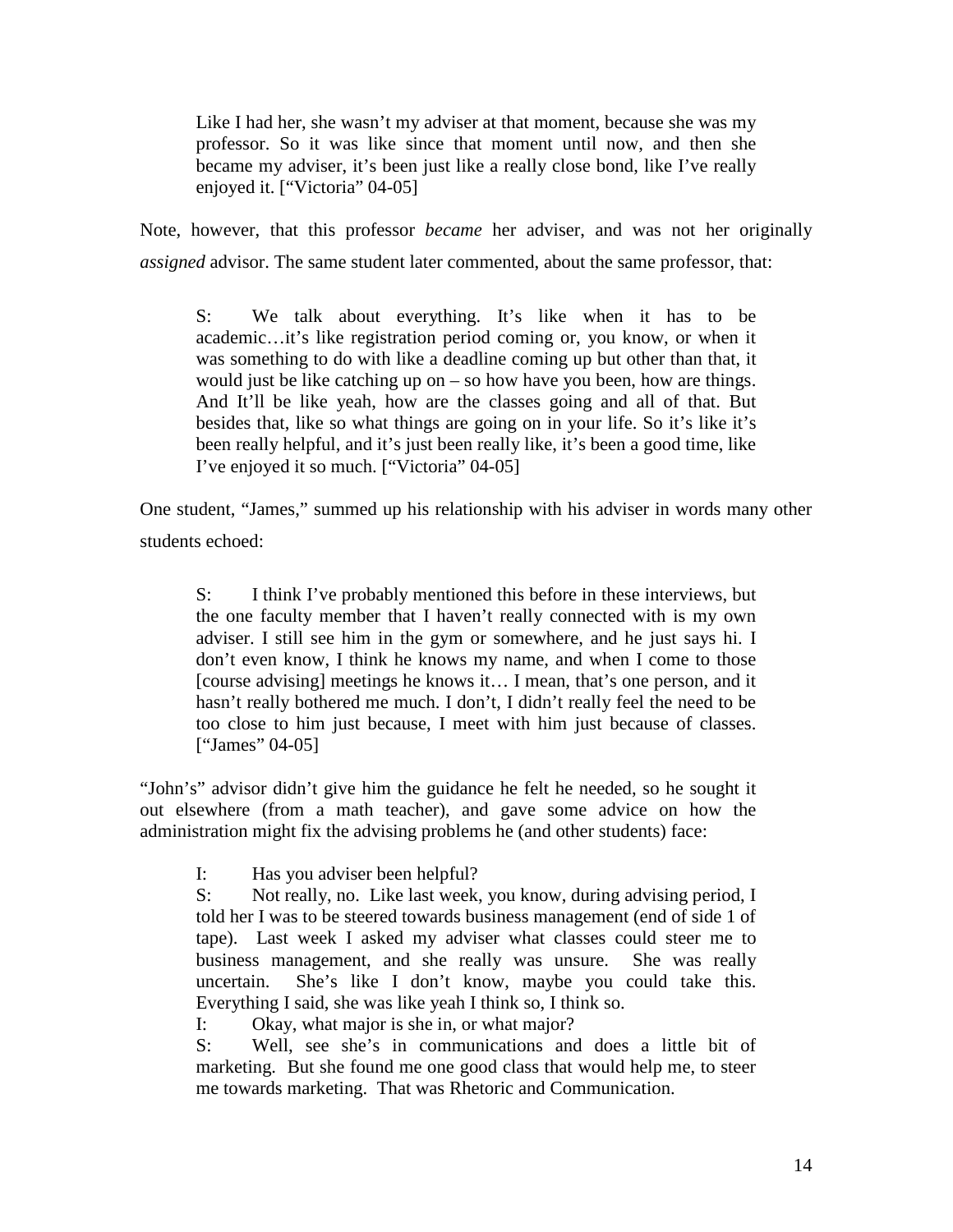I: Okay, good.

S: And obviously I'll need to know how to, you know, communicate to the world and do public speaking. I said okay, and asked what Math courses do I need. And she just said uh, I don't know, what do you think you'll need? And I said statistics, maybe. And she said, uh maybe, yeah I like that.

I: Okay, so the uncertainty she wasn't really necessarily helping you out. She was just giving, putting a lot on you?

S: Yeah. And so, I mean I talked to my Math professor about it and he was the one who, he gave better advice than my adviser did, and I was just saying why don't you become my adviser?

I: Do you know about the advising system? How that works? And did you know that you can switch?

S: Yes and no.

I: Do you have any interest in doing that?

S: Yes, I'm thinking of doing that next semester...Because I've only seen my adviser during advising week, or freshman orientation week and advising week because I really don't find it that helpful…

I: Okay, so you've obviously found some problems in the advising system. Tell me what those are, and tell me how you think the school should go about fixing them…

S: I guess you can fix that by having a student choose a professor, or choose a professor who he or she thinks is capable enough about advising. I just didn't feel satisfied with her answers, and I was just like having a casual conversation with my professor, I felt a lot more casual and he was telling me courses that get, involve statistics. He said maybe I should try Economics, but I can also focus in all areas of business. My adviser never said, mentioned anything about Economics.

I: Right. So you need more guidance.

S: Yes. ["John" 01-02]

 Some students did report being close to their advisors, described being their friend, meeting with them outside of an academic setting, and talking with them about issues outside of academics. However, these students did not report that these relationships arose out of the advising process, but the exact opposite—*students switched their advisors, when they could, so that their closest professor simply became their advisor*. While we cannot say *conclusively* from the information given from the students that no or very few close student-advisor relationships were *caused* by the advising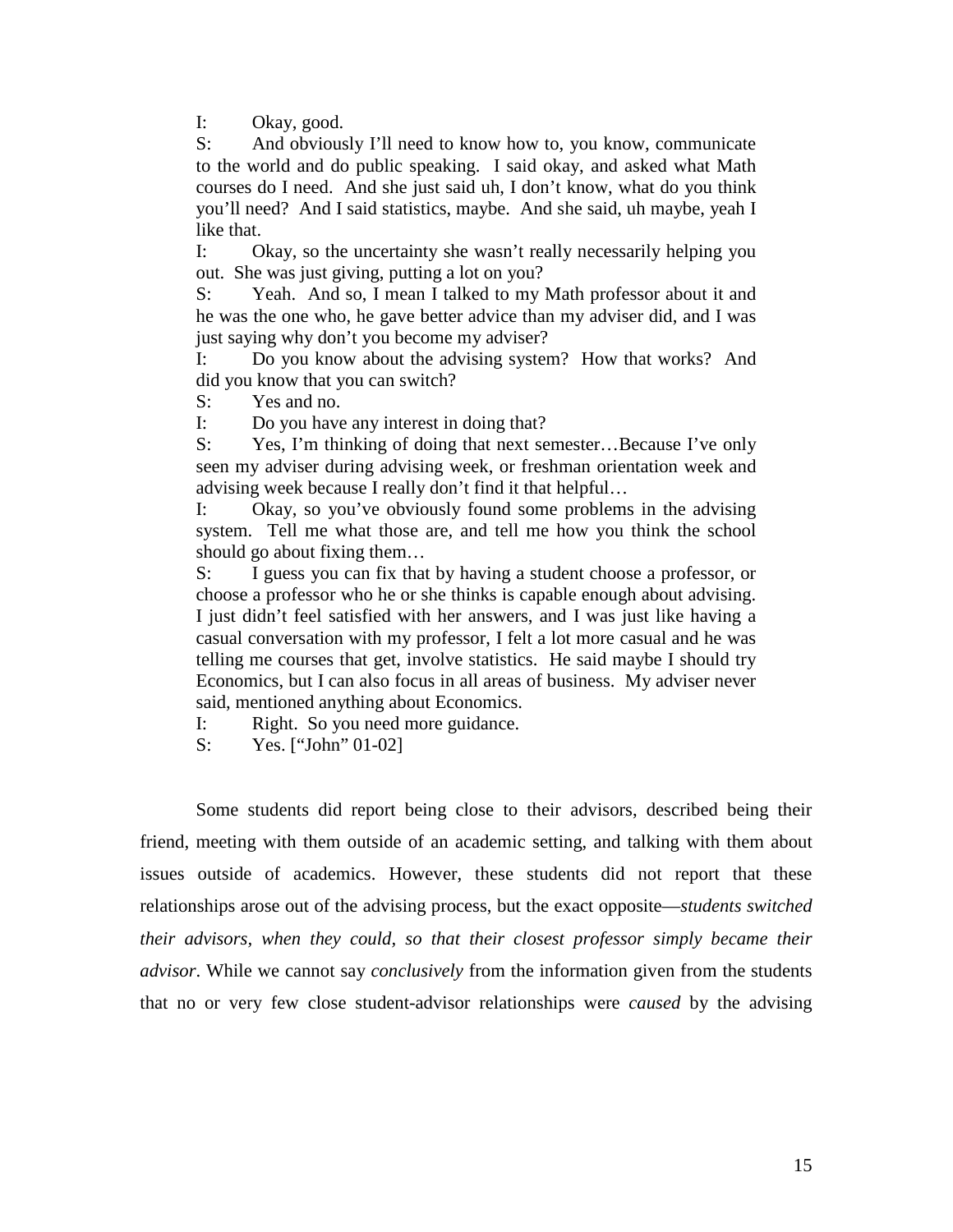program,<sup>6</sup> the data we have, reported by the students, suggests that this is the case. The success stories of the advising program—those cases where the relationship between student and the advisor are both like that between two friends and between master and apprentice (in other words, it is both a social and an academic/intellectual relationship) *seem to not have come out of the advising program at all*, but are the kinds of relationships that develop anyway between some students and their professors which are then institutionalized (i.e. the student simply switches advisors to their closest professor).

 Interestingly, a small group of students, when asked about their relationships with their advisors, mentioned that they actually received more advising (though informal) from other students:

I : Are there any people, I know we're all adults, but are there any like adults on campus being, be it professors or staff or coaches here that you are close to, that have maybe been a mentor for you?

S: No.

I: You laugh.

S: Sorry.

I: Do you feel like you should have had one? I'm just wondering why you're laughing.

S:  $??????$  I feel like, yeah, I do, you know.

I: You feel like you should have?

S: It's just funny asking that question, no, it's allowed. Actually I could have handled it very well, yes. If there is any mentor, it's sort of a student mentor.

I: Yeah?

S: Yeah.

I: Who?

S: A friend of mine from home. He was here before I was. He's ????? Like he has very high academic standards, and captain of the swim team, for example. You know, he's sort of a very plausible big brother figure - not quite that, but he's a very plausible such figure.

I: Is he a good friend of yours?

S: Yeah. ["Hank" 03-04]

Other students suggested the same: that while their formal advisor gave them little actual advice, other students (often older) gave them academic and social advice that made the greatest impact on their experiences at Hamilton. In a follow-up interview with "Hank," he commented on how this student mentor, or "elder" as he called him, helped him with

<sup>&</sup>lt;sup>6</sup> It would be very difficult to compulsively demonstrate this, since all the data would have to be reported from either students or faculty, neither of whom would necessarily or reliably be able to state *from where* their close relationships came.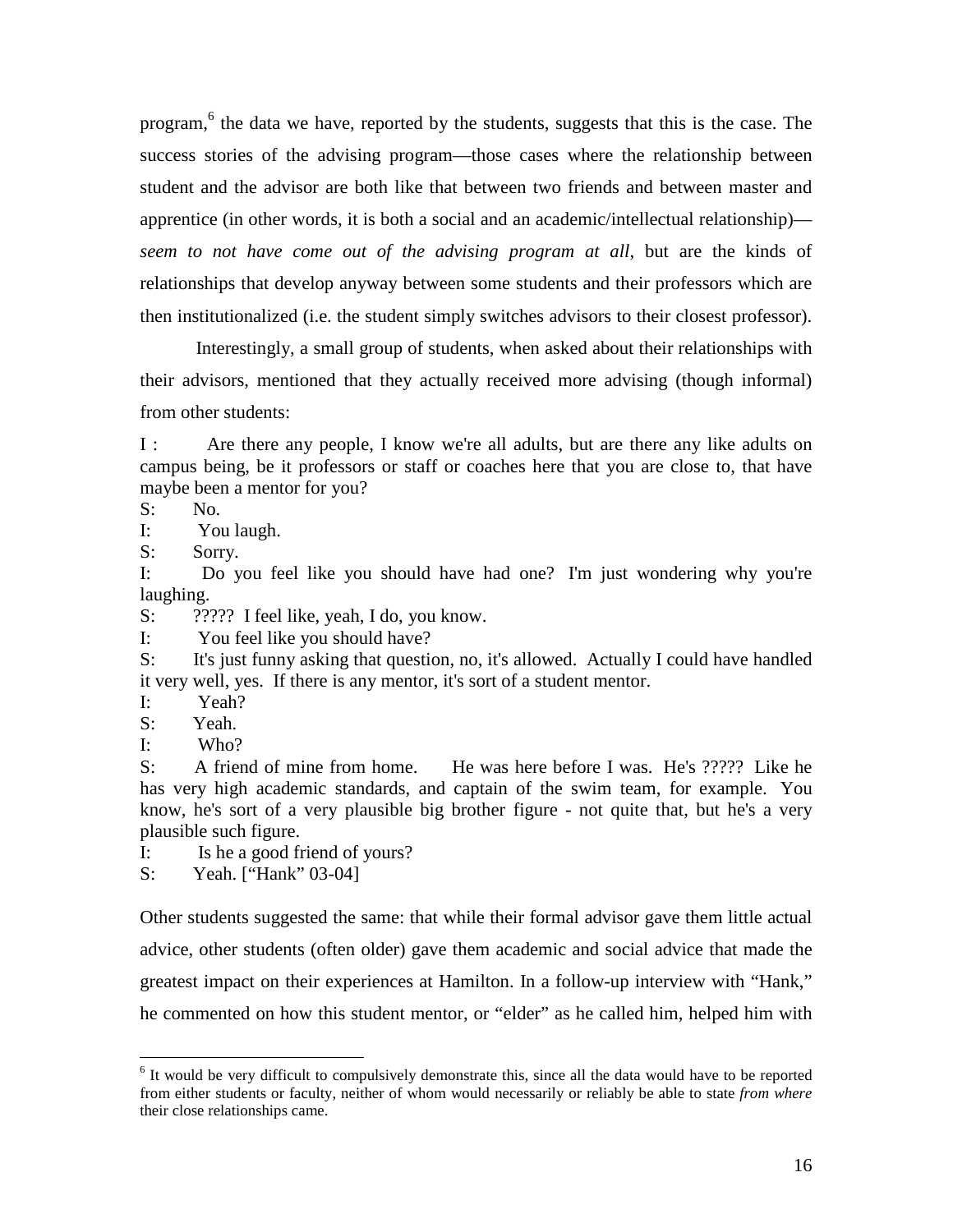his athletic training as much as his academic studies, giving him counsel on what classes to take, and how to manage his time better.

The expressed goals of the advising program have not been met, and attempts to institutionalize close faculty-student relations have not come to fruition. There are numerous reasons why this may be so, some structural/organizational, and some social.

First, assigning professors to students and hoping for a positive outcome is similar to assigning people to be friends—it rarely works. Second, the program assumes that all students and all advisors are open to forming the types of relationships the program seeks to encourage, while many students reported that they actually preferred a "professional" type of student-professor relationship. Third, professors are not held accountable for their advising, and are not evaluated in the same way as they are when they teach classes, thus they have no structural incentive to advise well, or even at all. Fourth, many students' intended majors upon entering Hamilton (which is what the assignment of advisors is based upon) changes during their freshman or sophomore year, and hence their advisor changes. Since, for most students, advising is most important during their first two years, many students find themselves having spent two critical years with an advisor outside of their eventual field of concentration. Fifth, some advisors, students report, just don't seem to care about their advising of students, meaning that many students change their advisors to those professors who do seem to care, thus overloading those professors with advising work. Sixth, and finally, there is no structure within the advising process—it is amorphous. What this means is that the program gives predefined goals, but only sets up one in-program requirement (that advisors approve courses), and thus only gives one small way to achieve its large goals. If there *is* a structural way to create close studentfaculty relationships, it should probably have more of a structure in the first place!

While the program faces these problems, there is one way in which it has benefited students—it regularly and formally places students in professors' offices. Many students, as far into their college career as their junior year, admit not spending much time talking with professors one on one, not visiting professors in their office hours, and not taking advantage of time before or after class to talk to professors. The advising program, in the first week of students' time at college, puts students in one on one contact with a professor, and this, at very least, helps familiarize the student with the faculty.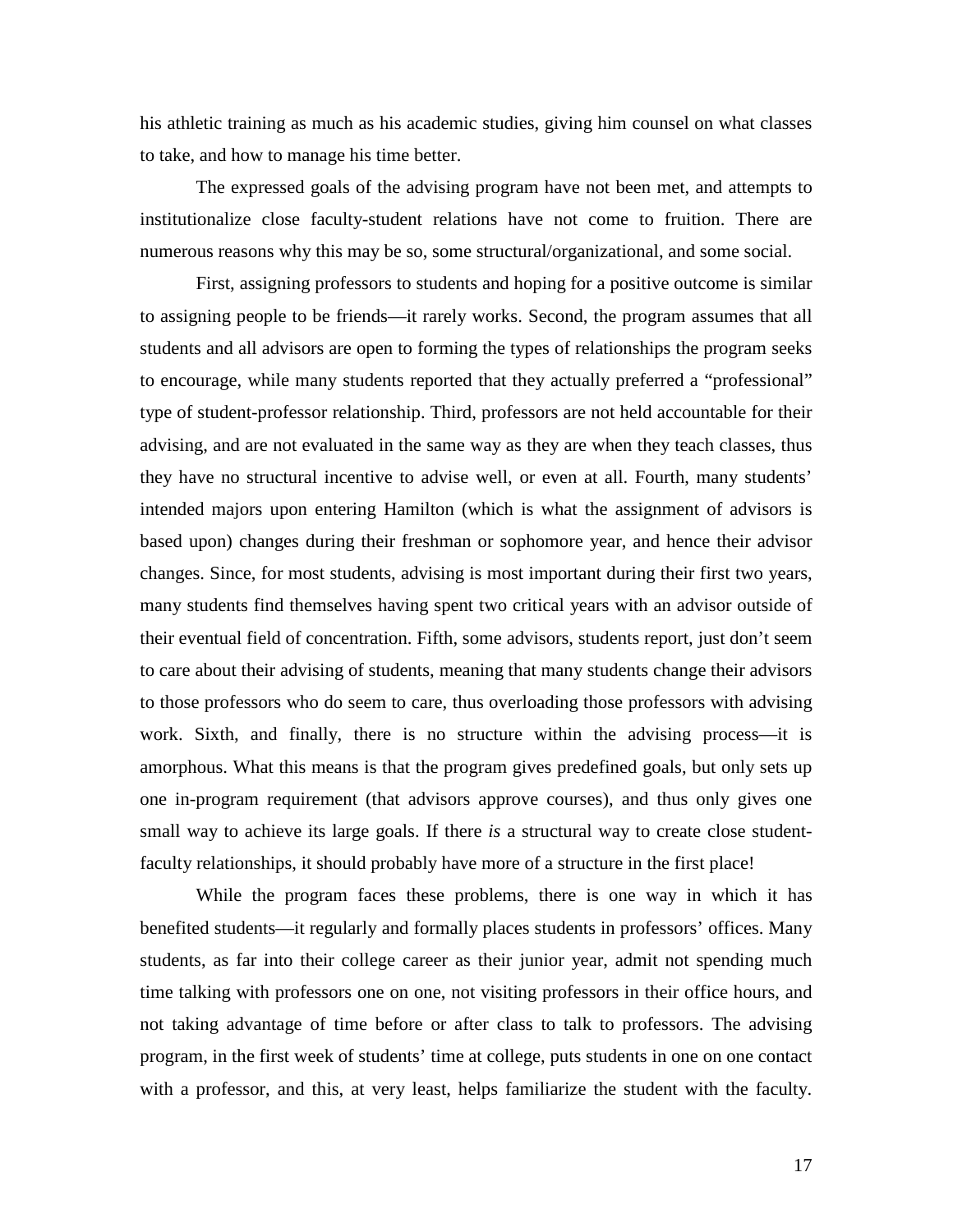Further, as advising takes place often at the beginning and end of semesters, it puts students in offices a number of times, and likely best benefits students who might not otherwise spend any time outside of class in the presence of the faculty. Future study should focus on the importance of early interactions with faculty, such as the first student-advisor meeting, to gauge further the importance of these encounters.

The advising program is over-ambitious, in that the faculty have attempted to give a formal structure to the close student-faculty relationships that, everyone agrees, benefits those students who have them greatly. If all students could have one member of the faculty with whom they were close with, all students would probably do better than had they no such relationship—this much we can say with relative certainty, and this much the faculty, and many of the students, consciously recognize. However, in attempting to create a system that in effect tries to force these relationships, the new curriculum has instead created a largely burdensome program, full of structural flaws, which cannot meet its goals.

## *4. Student-Administration Relations*

In addition to asking students about their relationships with members of the faculty, we also asked them about their attitudes towards and relationships with members of the administration. Our data indicates that most student's attitude towards the administration is characterized primarily by confusion as to what the administration consists of. Numerous students, when asked whether they have good relations with the administration, and whether the administration listens to students, answered first by reinforcing their notion of what the administration consists of, saying things such as "like the big board of trustees and stuff?" ["Katie" 04-05] or "college administrators, do you mean like deans?" ["Tom" 04-05], and then, working off their definition, talked about their relationships with the administration. Students' confusion as to what constitutes the administration is not unique (even social scientists run into problems of defining such organizations), and should be expected—students and administrators live very different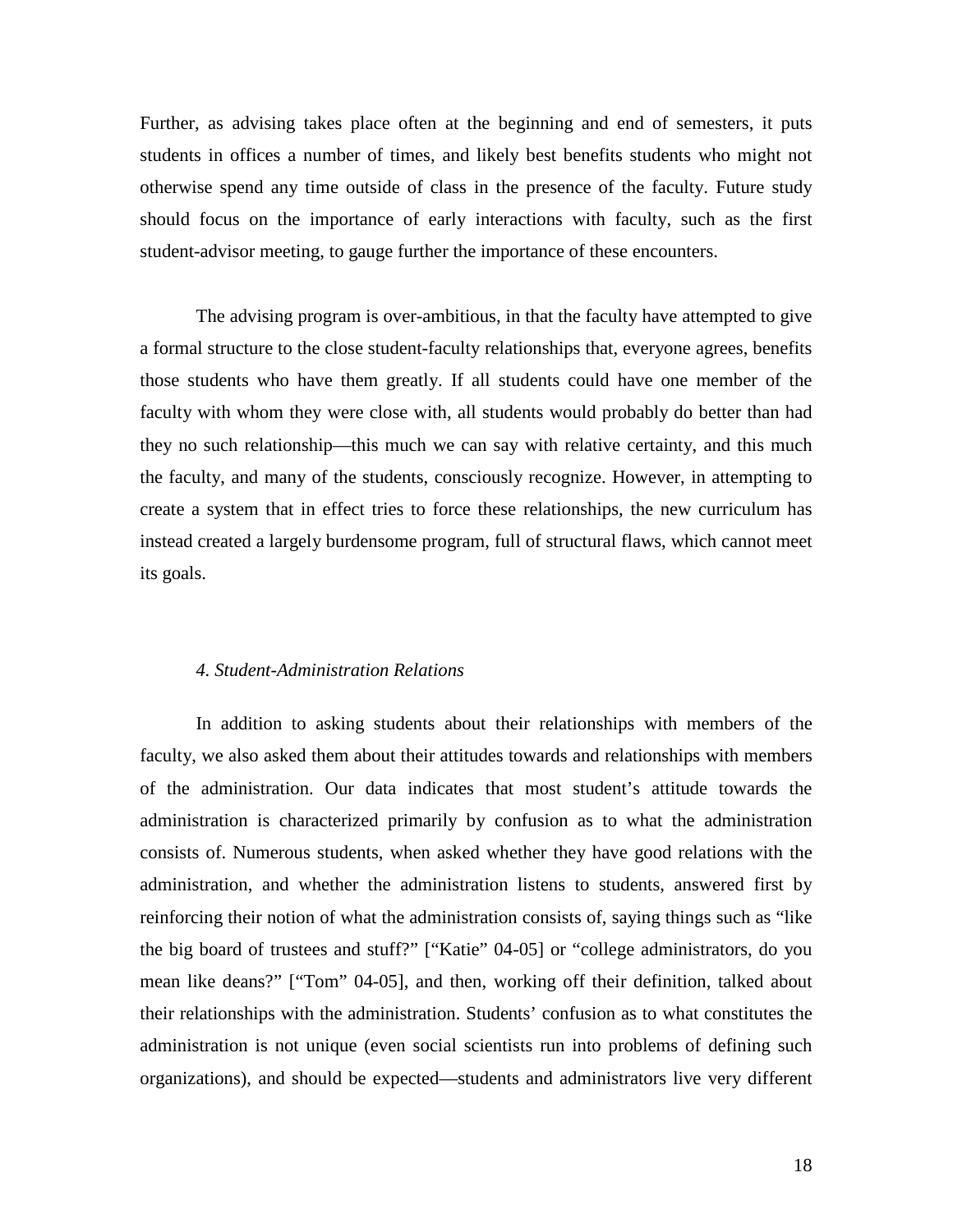lives, work in different environments, focus on different issues, and work towards different sets of goals. Given that these worlds rarely meet, students' impressions of the administration are shaped by the two types of cases in which they do meet: first, by their brief and rare encounters with those who they think of as administrators, and second, by decisions and policies announced by the administration that affect the students in some way.

A. Encounters with "The Administration."

 While students and faculty meet regularly for classes (which provide a focus for bonding and interaction), there are no formal and ritual activities administrators and students share, hence student relations with individual administrators tend to be far weaker than those they share with their professors. Those times when students do interact with members of the administration are generally isolated and short incidents:

S: I'm an international student. And like they [the dean of students office] help us out. We get rides to the airport…always with complete respect…they're extremely helpful. Other administrat[ors], I sat down with [President] Joan [Stewart] to have a pow-wow…she's very comfortable with students. ["Hank" 04-05 ]

 The one event students repeatedly noted when asked whether they think the administration listens to them is the president's open hours. Numerous students were aware of the open hours, and remarked how they think they are a good thing for the president to have. Despite this positive reaction, almost no students responded that they had gone to the president's open hours. Students, then, seem to see the open hour as a nice symbolic gesture on the part of the president, but rarely take advantage of it, and so continue to maintain a distance from administrators.

I: Do you feel that the administration listens to students on the whole?

S: I think so. I mean I don't know a lot, but I think, I mean president Stewart has her open hours. ["Kathleen" ] 04-05.

"Sean" went into more detail with his response: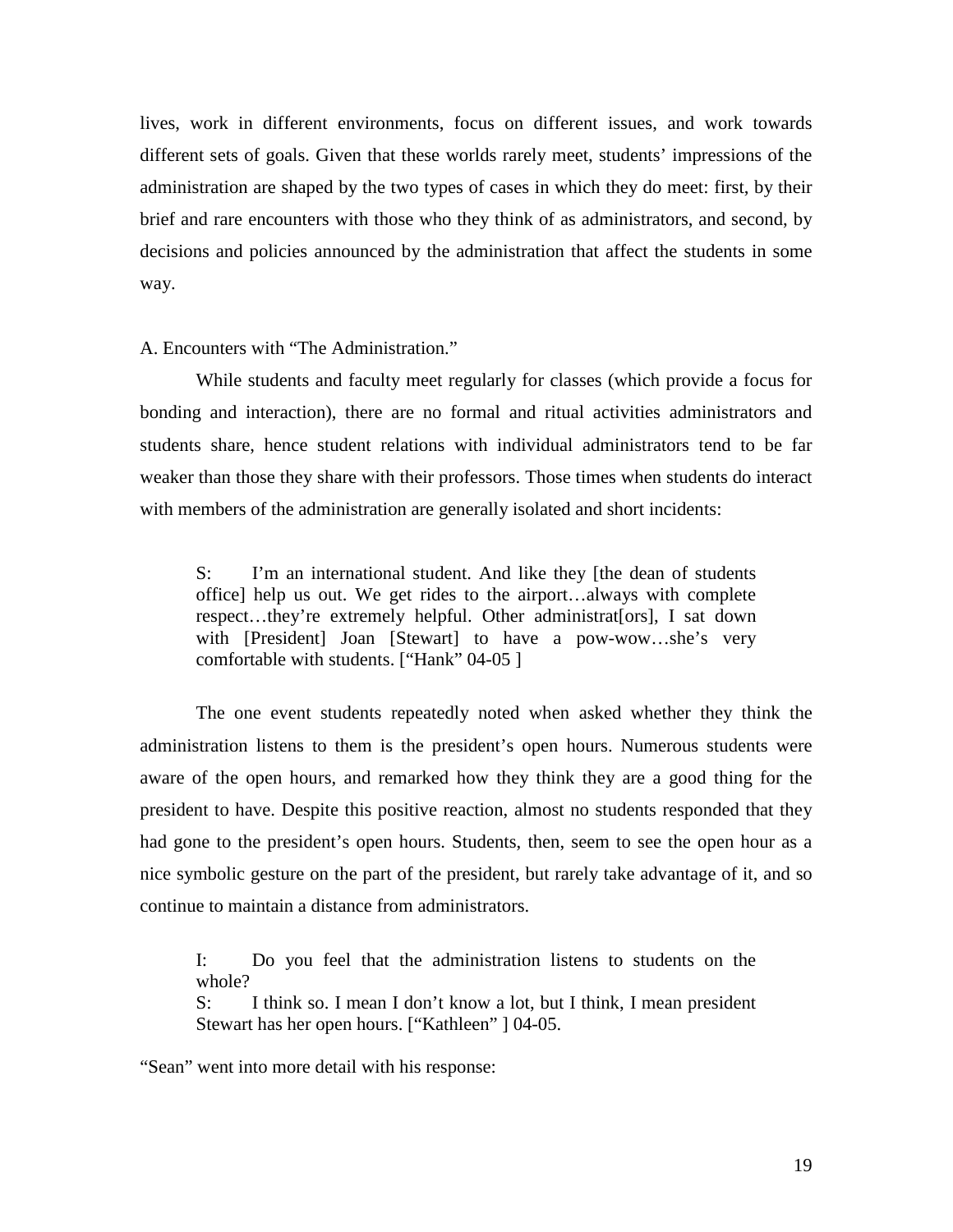S: I feel like [administrators are] probably available, you know, just talk to you if you have problems or questions or you want to arrange stuff. I mean the president has her open hour or whatever it is, which you know, it seems like a good policy. I mean I've never felt like I wanted to go and chat about things with President Stewart. But you know, I'm sure that some students don't feel that way, and it's good that she has that. ["Sean" 04-05]

While the majority of students have only random and infrequent interactions with administrators (or none at all), there is a slim portion of the student body that does regularly meet with administrators, and subsequently have a very concrete idea of who and what the administration is. These select few tended to be student leaders (members of the student assembly, class presidents, heads of clubs, members of the student media), and hence had formal reasons and means to access the administration (and, likewise, to be accessed *by* the administration). These students' views on the administration, interestingly (and perhaps expectedly), tended to be *much* more positive than those students who had had few interactions with administrators. While they noted bureaucratic difficulties inherent within the administration and its relations with students, these students also singled out individual administrators and administrative departments for being quite sympathetic to and accommodating for student needs and wants. Some of these student leaders commented in the following ways:

S: [With the administration,] I haven't really had as much contact with them until this year, with HALT because we have people come in and speak. And it's sort of been interesting because I had no idea that these [administrators] existed, or what they were doing. ["Linda" 04-05]

And,

I: All right. What about the college administrators, do you have good relations with them?

S: College administrators, you mean like deans and stuff like that?

I: Yah, like the Dean of Students, Office of the President, Res Life.

S: Okay. A little bit of a relationship… When I was on Student Assembly, I would meet with a couple of them every now and then to discuss things… dean Thompson was great. She's very understanding… I: Do you feel like the administrators listen to you and other

students?

S: Definitely. ["Tom" 04-05]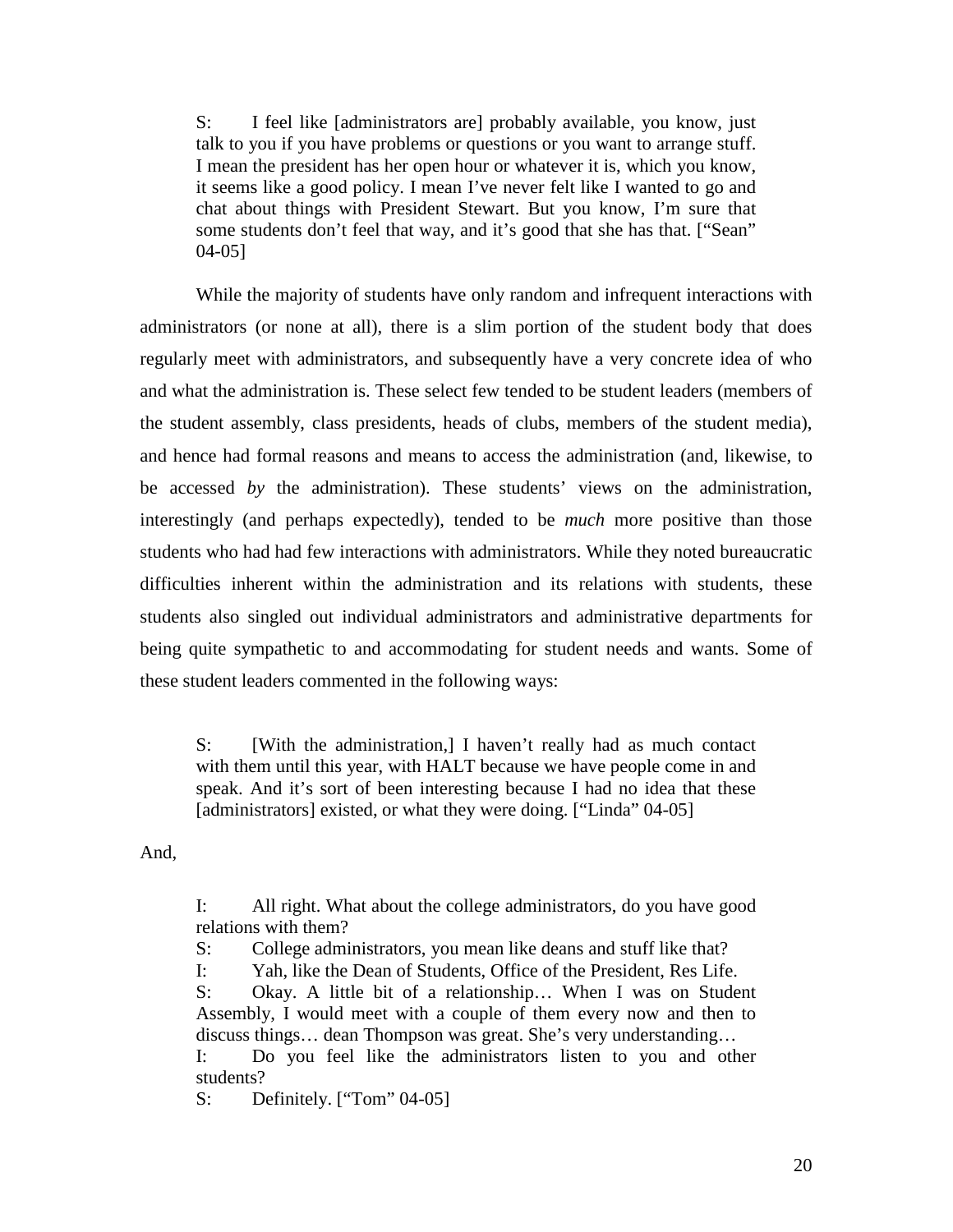Social proximity, then, is central to student-administration relations—most students feel distant from and disregarded by the administration, a feeling caused by, to some degree, a self-imposed reluctance to engage administrators, and also by Hamilton's lack of a formal and ritual means for students to interact with administrators in the same way they do the faculty. While it might be impossible, or at least impractical, to construct a *meaningful* way for all or most Hamilton students to meet and interact with administrators, at very least we should recognize that students' negative attitudes towards the administration are tied to a sense of distance from it inherent in the social and bureaucratic structure of the college.

# B. Administrative decisions and the student body.

 The other way in which student lives come into contact with the administration is through administrative decisions and policies that affect the student body. As a group who, we might argue, is especially sensitive to change, students seem to frown upon many of the administrations' decisions. There is a general sense among students that the administration is actively and consciously trying to limit students' social options, and minimize their "social life." Fraternity members especially feel that the administration has taken an aggressive stance towards societies, and that through residential life decisions and the revised alcohol policy, administrators have sought to eliminate the role of societies from Hamilton's social life. In some sense, this may be accurate. Looking simply at the policies approved by the various divisions of the administration and the board of trustees, social options<sup>7</sup> on campus have, in practice been limited, especially through tightening restrictions on private societies. What students, both in and out of private societies, do not recognize is that administrative decisions are rarely a product of one administrator's desires, or even the desires of an administrative department, but that they typically arise from various sources and for various reasons. The students'

<sup>&</sup>lt;sup>7</sup> When using the term "social options" we refer, as students do, to the broad category of activity students can partake in, from joining clubs, to throwing parties, to consuming alcohol. The term itself is highly problematic, because it means so many diverse types of behavior at once, and so we will try to specify what type of activities are meant when possible. Typically, though, students use the term to mean simple having fun with other students in organized or semi-organized ways, in whatever form that may take.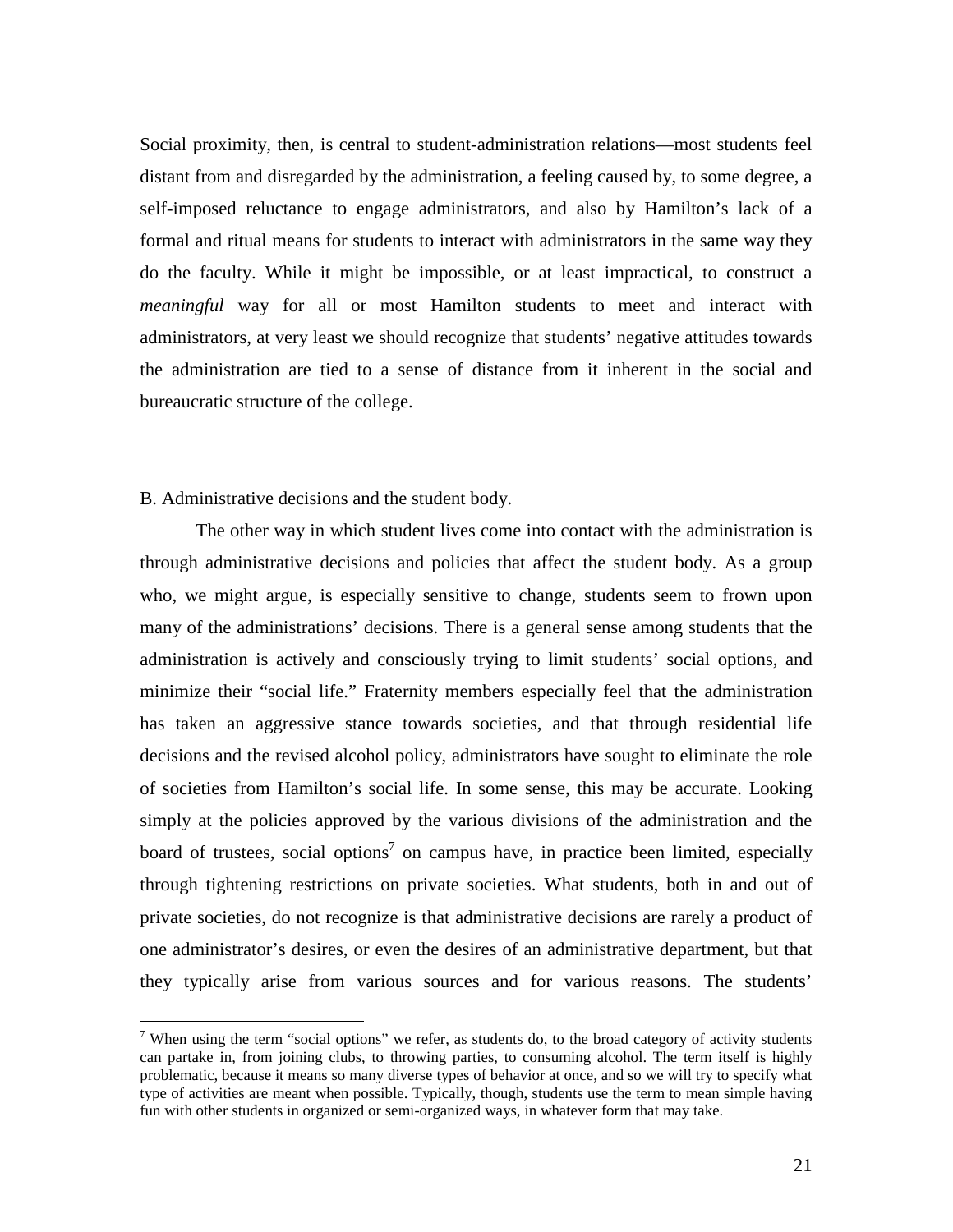recognition that administrative decisions have restricted social options for students is mistaken for a desire by the president, the board of trustees, or by other administrators, to either "get rid of private societies," to "make Hamilton a dry campus," or to in some other way change and limit the social life of students.

Students overwhelmingly feel that they should have a central role in decisionmaking at Hamilton, and that such participation could be achieved through greater contact between students and the administration. Few such channels exist formally, and until they are created, student satisfaction with the administration will remain low.

# *IV. The Curriculum*

# *1. Student Course Selection Processes*

Student course selection is at the core of a number of issues we have discussed, and so we turn to look at the ways students make these decisions, what informs them, who they do and do not seek out for advice, and what outside forces shape their course selection.

 The most notable finding from the panel study is that newer students (particularly freshmen, but also sophomores) choose their classes in different ways than upperclassmen (juniors and seniors). While underclassmen tend to use peer advice extensively to decide which classes to take, upperclassmen seek out professors they have a good relationship with (and who are typically in the student's major) for counsel. This finding is in line with previous findings by Professors Owens and Jensen from previous years that students become more sophisticated in how they seek out information upon which they base their course choices.

Perhaps more significant than how students select courses are how outside factors such as course restrictions, class sizes, prerequisites, and major requirements, differently affect the student depending upon their class year—underclassmen's course options are limited by most classes being above their level (200+) and by closed out classes, while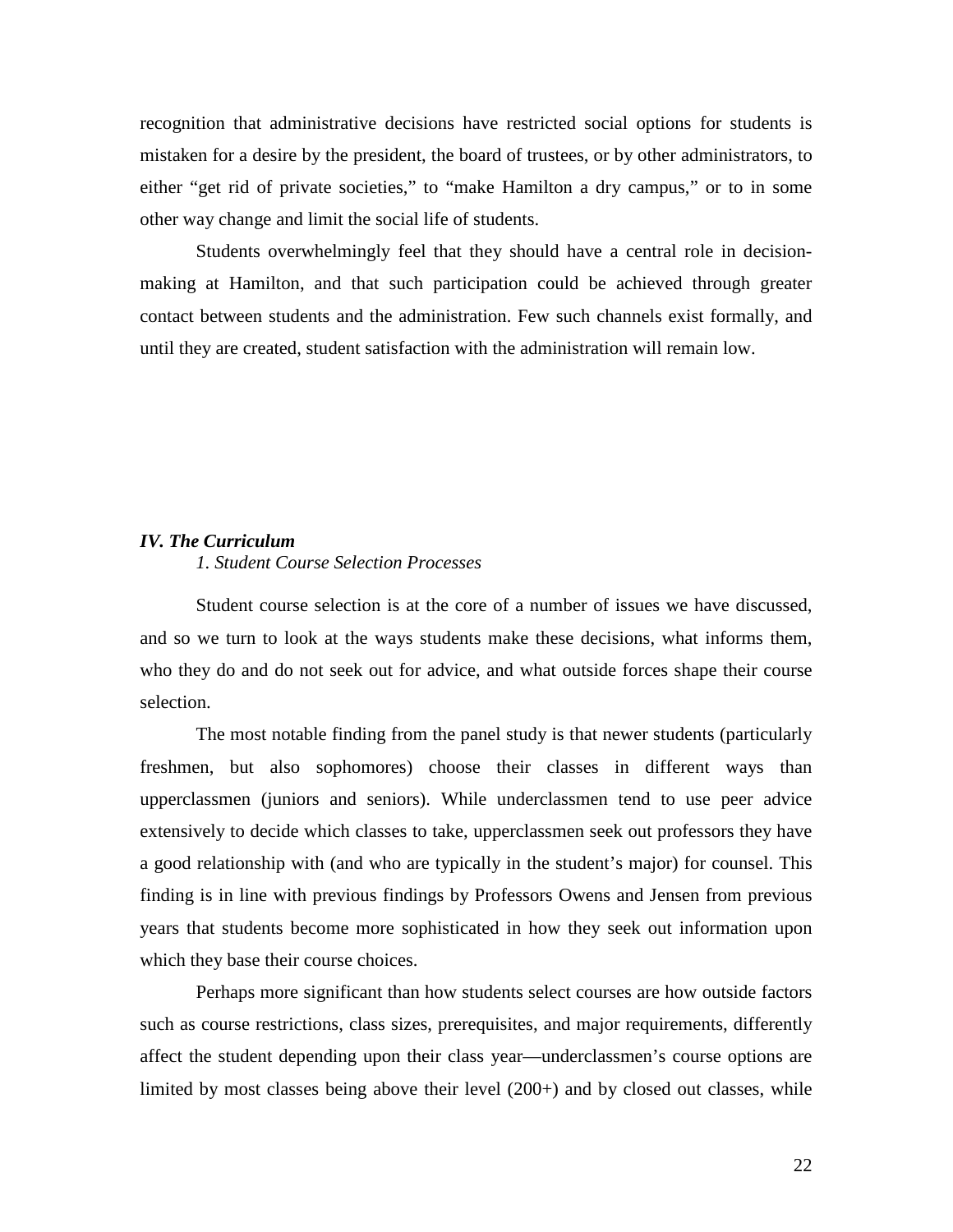upperclassmen are typically prohibited from lower-level courses (100-200), and find that they must use their course time on classes within their major, in order to complete degree requirements. These preexisting factors often limit most students' real course options to a slim amount—while a course catalogue may be overflowing with forty pages of fascinating and diverse classes, the reality of student course selection is that most students really can only choose from one or two pages of the a catalogue. In this next section, we will discuss some of the preexisting limitations on students when they choose courses, and then turn to how, within this frame of possibilities, students choose.

#### A. Limiting factors on student course selection.

Last in course registry, freshmen normally can only take 100-level courses, but may be allowed into 200-levels with the permission of a professor, or if they have a strong background in the field. 100 level courses are almost always introductory courses, and are typically reserved for underclassmen interested in the basics of a field. Underclassmen, then, have a horizontal spectrum of course selection—they can choose from a couple of basic classes in each department, but nothing above that base level.

 Another equally limiting condition that all students find—increasingly so as you move down class years—is that many classes quickly reach their maximum capacity and close out. Freshmen are hit the worst, as they register last, and are often left with a course selection they had not initially planned for: "I got blocked out of like my first, second and third choice on one of the groups and my first and second choices on three others. And I got like my last three choices" ["Jack" 01-02]. Adam had a similar experience: "It's always a problem. Like we were in the fourth [line] last time, so by the time I got to the door I had like, I got maybe one of the classes I wanted" ["Adam" 01-02]. Many freshmen, and sometimes even sophomores, find themselves registered for classes they hurriedly chose while waiting in line to register, of which know nothing about other than the course name and the professor who is teaching it.

 A further limitation on course selection is class time—classes overlap frequently, and necessarily so, though this occasionally prevents some students from taking certain classes (this is not limited to underclassmen, but does affect them).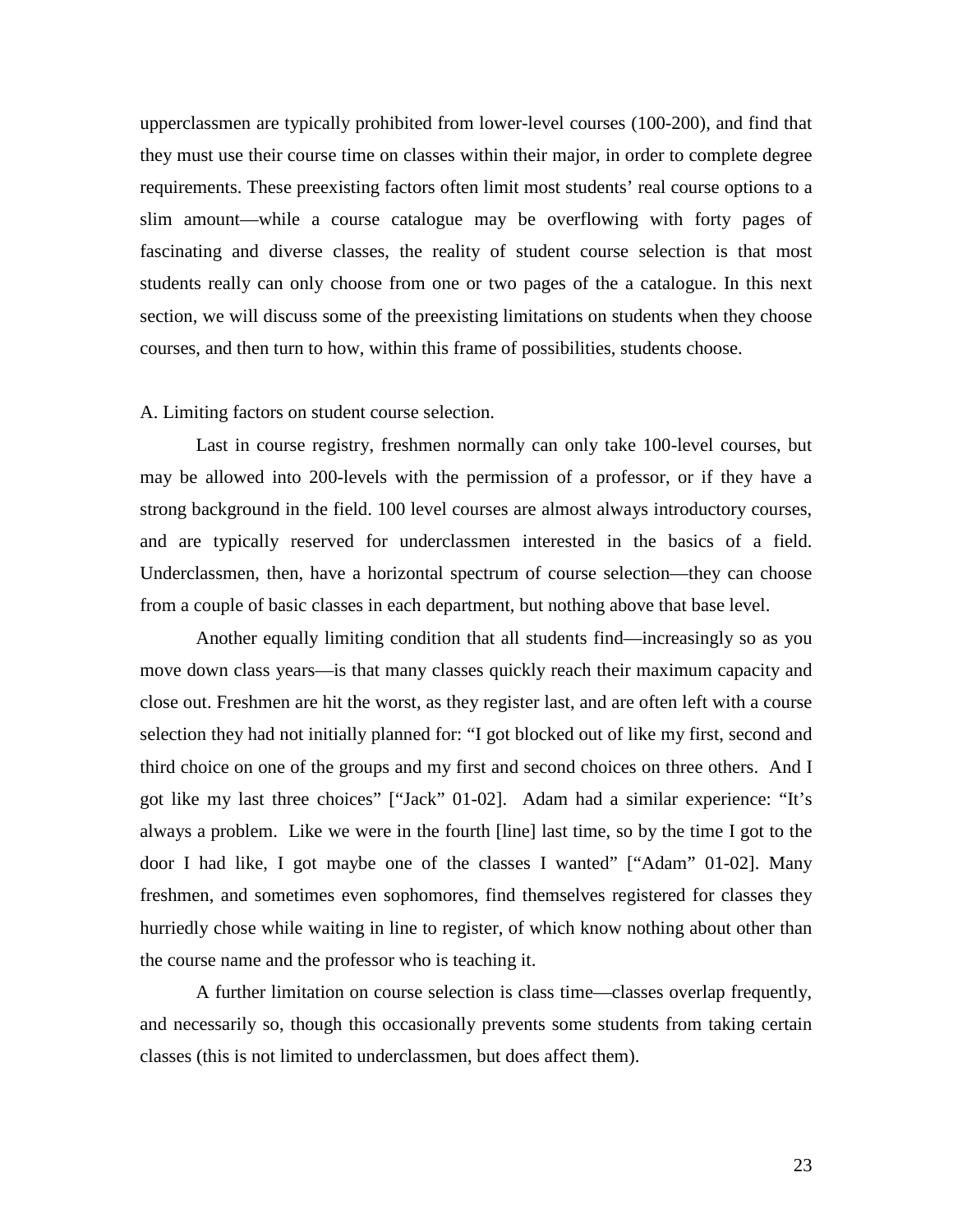The combination of these three limitations on underclassmen course selection, effectively reduce a very large pool of classes, to a slender selection, from which the students pick (sometimes quite hastily, if upon registration day, they find they some of their choices have been closed out) their courses. The effective underclassmen class possibilities is a horizontal spectrum of opportunity—underclassmen can pick from numerous introductory courses, and some 200-level courses as well, but their options to expand vertically into 300+ level courses are severely limited.

 These limitations have important implications for other college programs, especially the advising program. By most student accounts, as we have outlined in the section on advising, the advising system is largely ineffective, and has little real positive impact on students' academic and intellectual experience. Beyond this though, given the limitations on underclassmen course selection, the notion of advising underclassmen on course selection is in many cases rather absurd. Freshmen especially, but also some sophomores, simply do not have the real course selection opportunities that would necessitate much advising, or reap benefits from it—the spectrum of freshmen student course selection is too slim, come registration day, for much advice to be effective (this is assuming, in the first place, that the student would seek out and follow the advisor's advice in the first place, which as we will see later on, is rarely the case with underclassmen!). Further, as many students commented that they saw their advisors solely to obtain a signature on their course selection sheet, a sheet listing courses that the student was later locked out of, any advising that does take place might well be completely wasted because of registration restrictions. This is not to say that every underclassmen is locked out of all their classes, but simply to suggest that, frequently (as far as underclassmen report), course selection is not a matter of choice, as much as it is one of fitting into classes before they are closed.

Upperclassmen face different types of limitations on their course selection, but face them nonetheless, and are as equally frustrated by them as underclassmen are.

 One of the basic limitations on upperclassmen course selection is that upperclassmen are typically prevented from taking introductory courses, and typically only allowed to register for them with written permission of the instructor. For some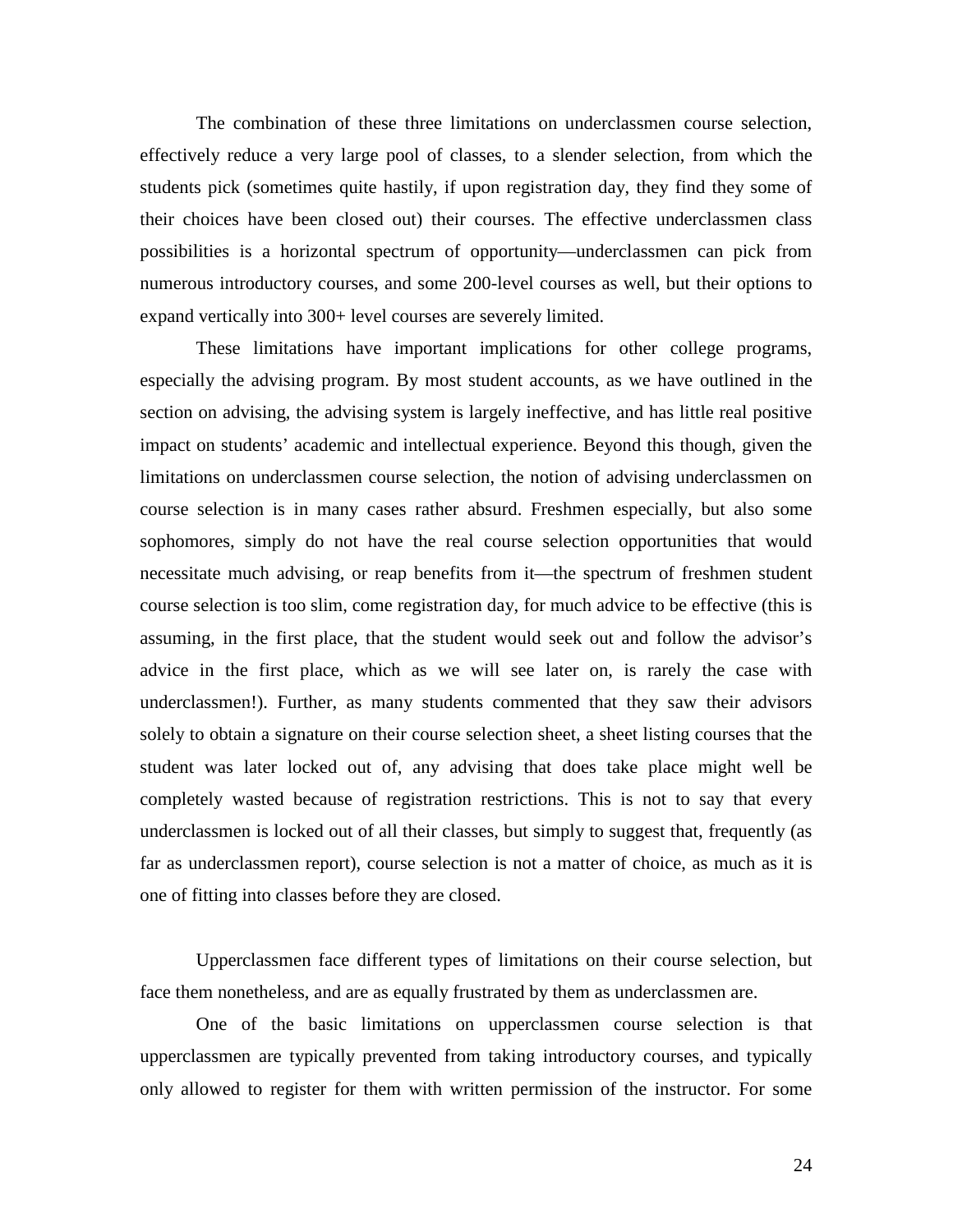upperclassmen, this is a problem—some students find that, come junior or senior year, they are taking two or three courses per semester in one department to fulfill major requirements, and wish to branch out and try something new. For most upperclassmen though, their class slots are spent on courses within their major or minor, or for a related field, and so they do not have to confront this limitation.

 Despite being higher up the ladder, even upperclassmen are shut out of classes due to capacity. Many 400-level classes, as small seminars, are restricted to senior majors first (who have no other chances to take the class), then other majors and minors, before the class is open to the general student body. "Cem" found that, even as a Junior, some of the classes he wanted to take in his own major field were closed to him:

S: It's been like a problem, like this year especially, like as a junior. I can't get into Econ classes and Lit, and it annoys me.

I: What, what happened?

S: Because the seniors take all the 400 classes, and most of the 300 classes, and like we're, like, and I had, I could only take one class for Econ even though I am a junior and I am an Econ major. There was only one course that I could take.

I: Really?

S: Yeah.

I: Wow.

S: I wanted to take like two or three Econ courses this semester, but I could only take one.

I: Wow.

S: And I even emailed the professors, and they were like, you know, I have like ten like seniors on the waiting list and I can't take you.

I: Wow. So did other people have the same problem?

S: Yeah, I think so. ["Cem" 03-04]

 Clearly, class size continues to be a limiting factor in student course selection throughout their college careers, and regardless of the level of the class. Cem's comments were echoed by other juniors and seniors, especially when asked about "opportunities at Hamilton" and whether they felt restricted in some way.

 Perhaps the largest limit placed on upperclassmen in selecting their courses are their major requirements, which can vary widely depending on the department. Students rarely complained about this limitation, mainly because they wanted to take classes in the field anyways, and were familiar with the professors and the subject matter, and so the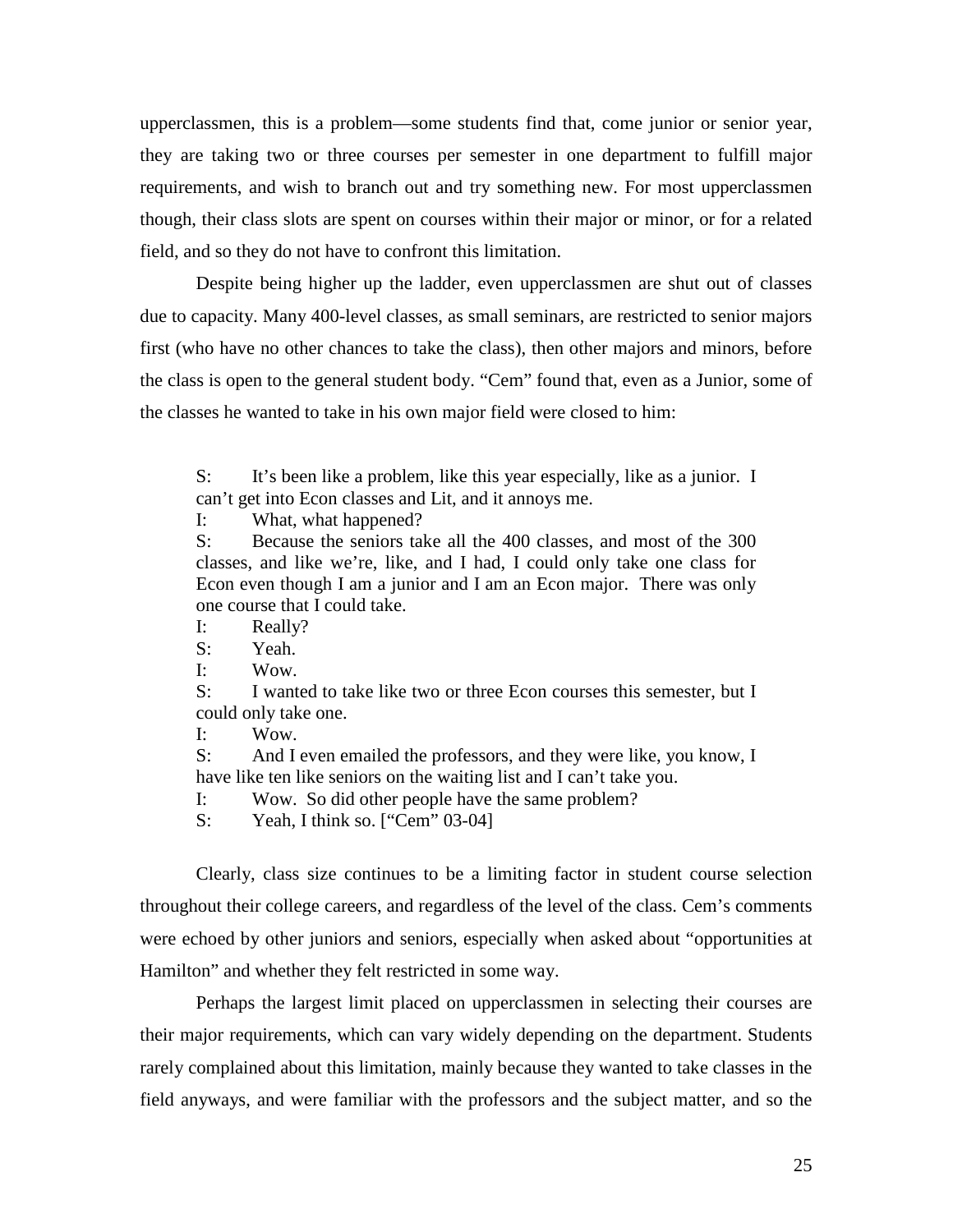courses were a known quantity and could be comfortably selected. Most departments require ten courses within the field, including a senior seminar course (perhaps two, if the thesis is a year-long project), and a set number of courses in the higher levels (300+), including some fundamental courses of variable levels. Many of these requirements are completed junior and senior year (depending upon class availability at registration), leaving only a few spaces for non-major work. Students with a minor, or more than one major, face even more such limitations on course selection.

The limitations put on upperclassmen are perhaps most distressing—for many of these students, these classes will be the last they will ever take in an educational environment, and many students, upon reaching senior year, regret not taking, or sometimes not having, the opportunity to explore other fields, as reflected by Jose in this comment: "I mean my only regret is, I mean at this point there are like three or four disciplines I wish I could have taken classes in… but now I have friends who are majors in them, and I'm like oh, you know, I wish I knew a basic understanding of what they were talking about. But I think the list was Sociology, Philosophy, Anthropology, Archaeology" ["Jose" 04-05].

 We turn now to look at how, within the limits students face, under and upperclassmen choose courses, and what influences these decisions.

#### B. How Students Choose Courses.

 The panel study never included a question directly about how students chose their classes, but many questions touched on the issue, and oftentimes the students themselves often drew their responses towards how they made these choices. Overwhelmingly, the panel study findings on student course selection supports the HEDS findings, and also provides insight into related issues. The survey findings referenced here are taken from the 2003-2004 progress report, Part V- Learning About Learning: Students' Course Choices (prepared by Ann Owen and Elizabeth Jensen).

Underclassmen seem to rely heavily on peer networks as sources of information about classes and professors. Many students in the panel study, when speaking about choosing their classes during their first year, discussed how an older student had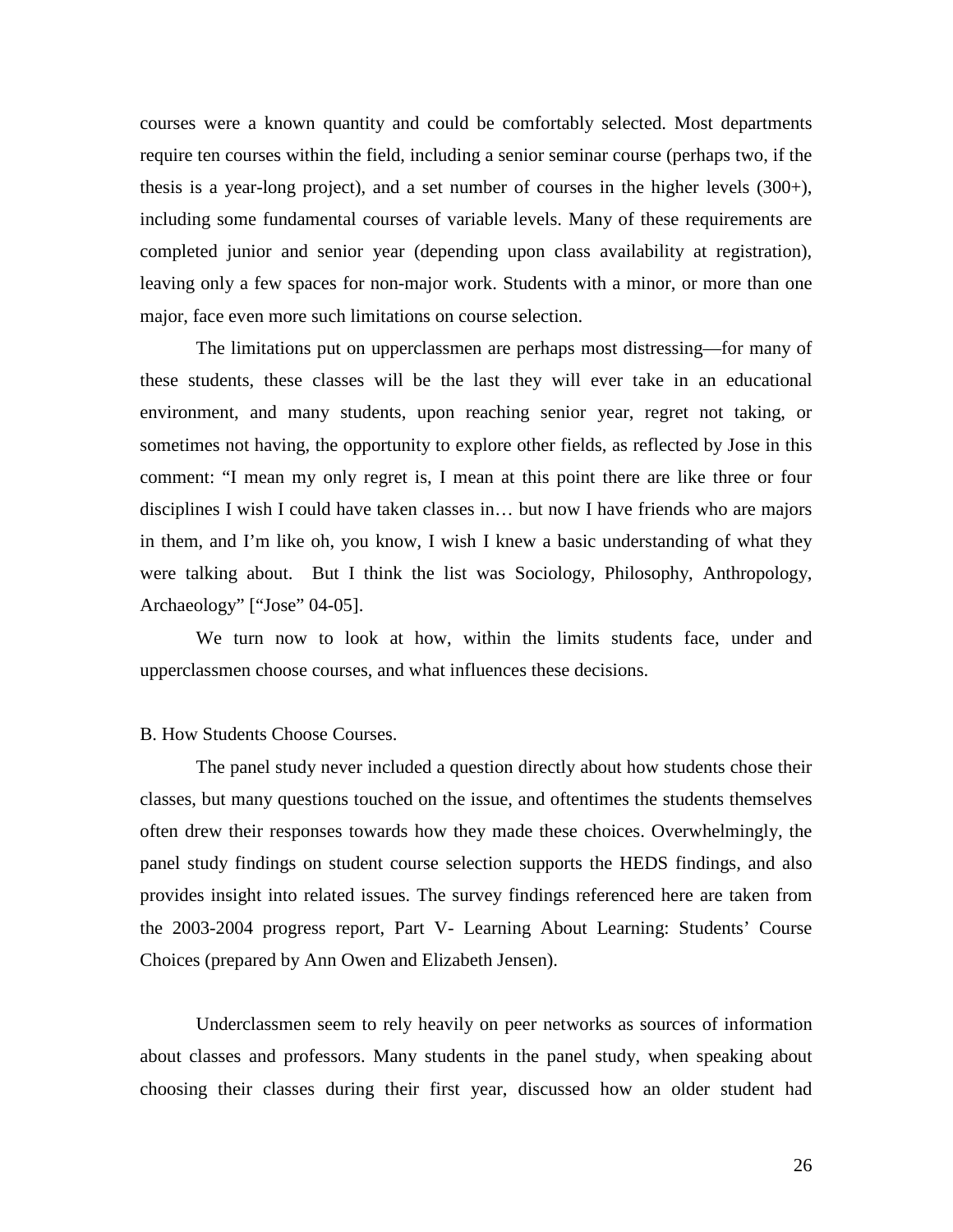influenced their decision, perhaps by recommending a professor, class, or department, or warning the student about one. Other students with experience in a department were much greater resources for first-year course choice-making than the first-years' advisors, who's significance in course decision-making was minimal.

There are a number of reasons why first years may rely more heavily on peer networks for academic decision advice. 1) Choices for freshmen are essentially limited to 100-level classes in many departments, departments they will not be familiar with, and even their advisor may not know much about. Peers, on the other hand, have a wealth of experience in numerous fields that can be easily accessed. 2) There are numerous mechanisms for student bonding in the first few weeks and months of college life, but few mechanisms for student-professor bonding, hence, during the periods when students are choosing classes, they have already constructed a peer network, whereas they may have only met their advisor once. This is a simple issue of familiarity and comfort students create social networks with each other much more quickly than they do with non-students simply through constant social exposure. Further, according to some students, they did not develop a close working relationship with a professor until their late sophomore, or even junior year, and hence did not have a non-student mentor to seek out for advice until later in their academic career.

Later on (maybe sophomore year, but certainly junior and senior year), students tend to seek out advice from the professors in their major, their major advisor, and from other students within their field, and much less frequently ask for advice on courses from their friends. Some of the possible reasons for this follow: 1) By their junior year, most students have made close connections to one or two professors whom they go to for advice. These professors (and sometimes administrators or other community members) are typically in the student's academic field, and often become advisors when the students choose their major. This student-faculty network takes longer to grow than the student peer network, but once it is in place, it is a great resource for students, and they make use of it extensively in their decision-making process. 2) The students are already familiar with the school and their major department, and no longer need to seek out the baseline of information that underclassmen do to orient themselves. Instead, they may talk to the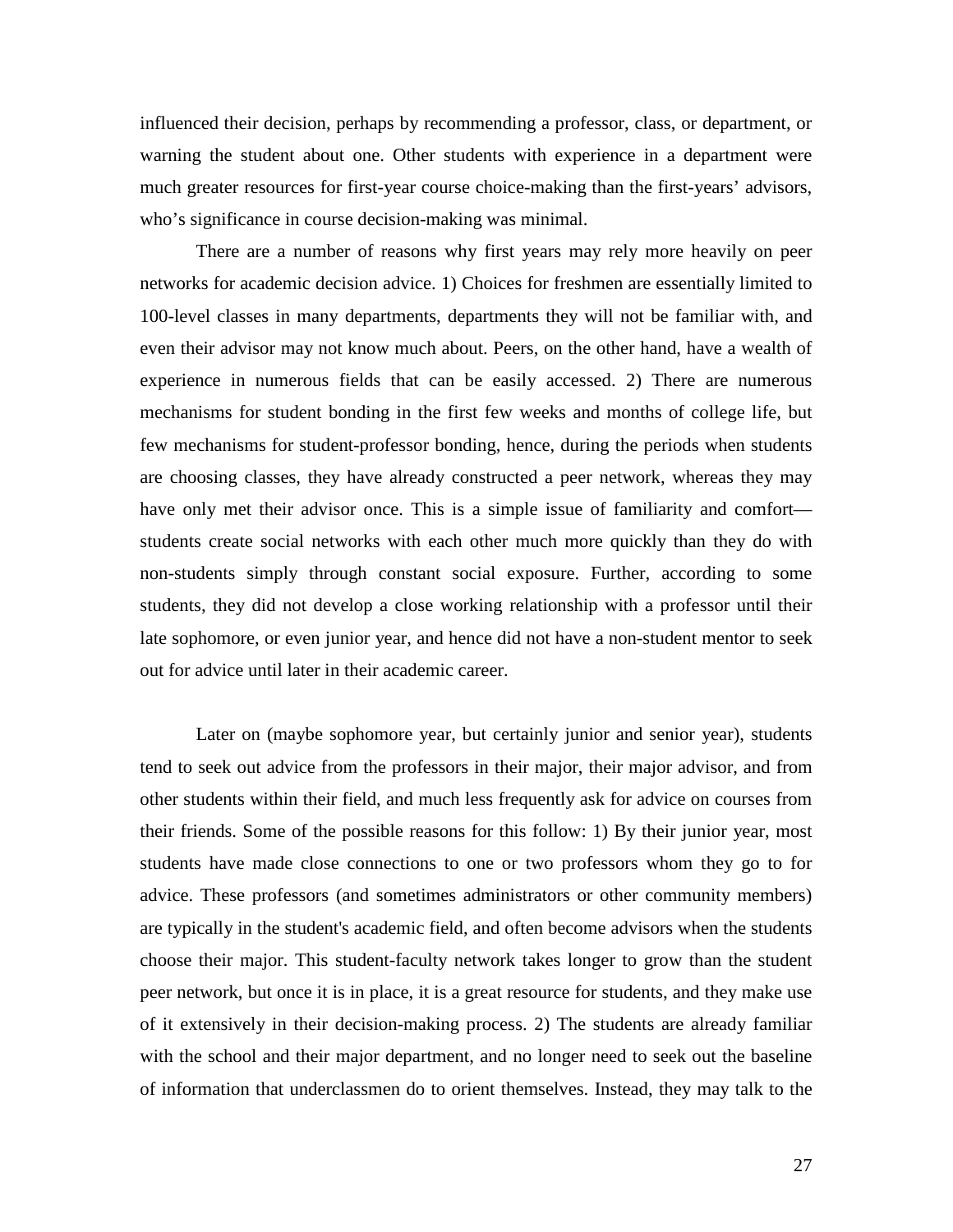class instructors themselves to see what topics will be covered, what perspectives on issues will be taught, and so on.

C. Discrepancies between survey data and panel study data.

 Survey data suggests that, of all sources of information, students use the course catalogue and the schedule book the most, "indicating that the course selection process is one done in relative isolation, while panel data points to a different source—that the choosing process is a largely social one—but much of this may be symptomatic of the methods involved in asking the students about their experience. Interview questions are more likely to produce anecdotal answers, and students seem to remember specific experiences in which a student gave them advice, more than they remember reading through the course catalogue. Despite the discrepancy, it is clear that students do use peer networks as sources of information for choosing classes, though it is unclear to what degree in relation to other sources (and it is difficult in the first place to compare the influence of a fellow student to the influence of a catalogue on decision-making).

#### D. Conclusions.

 While it is interesting to discover the reasons why students choose the classes they do, it is important to note that it isn't always the student who does the choosing—all students are somehow limited in the courses they can take, and so in effect, many choices have been made for them. Some of these limits are necessary, some are probably not, but at very least it is important to recognize that the spectrum of potential courses a student could choose from, upon opening their course catalogue, is much smaller than it may initially appear.

#### *2. Sophomore Seminars*

 As a main part of Hamilton's new curriculum, sophomore seminars are one of few core requirements for students outside of those of their major. Generally team-taught and interdisciplinary, these seminars have had mixed results, in student eyes, during their first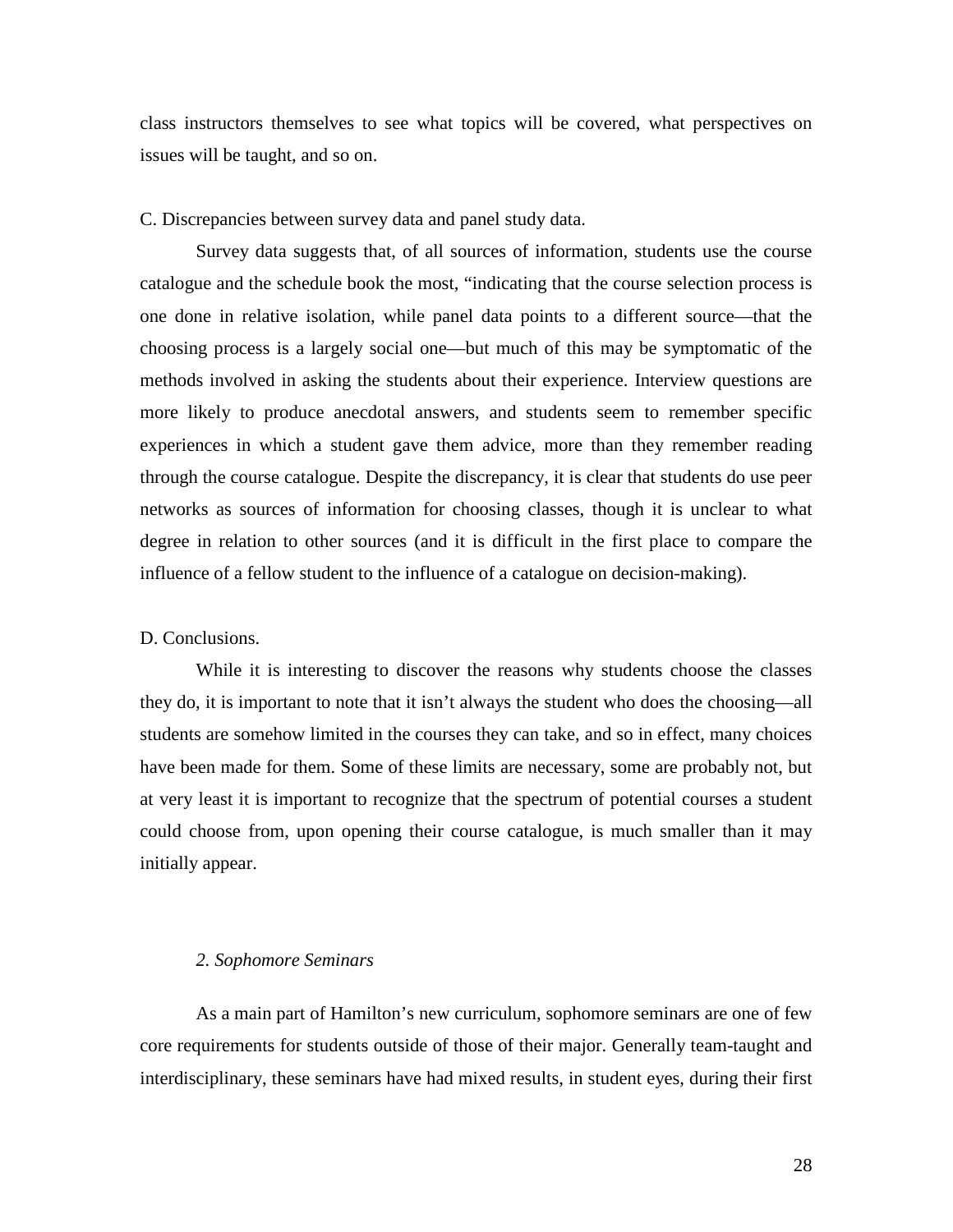few years of existence. Responding to the interview question of whether the student's sophomore seminar "added anything distinctive to their time at Hamilton," around twothirds said it did not. This is not to say that only a third of students enjoy their sophomore seminars—around half of the students said they did, the other half that they did not. In other words, a near-equal amount of students like the seminars as disliked them; however, most students reported that their seminars were not at all *distinctive* (which, as special and required classes, they *should* be). Further, in many cases, those students who liked their sophomore seminars suggested that they liked them not necessarily because they were sophomore seminars, but for the same reasons they like any other classes: they like the subject matter, they like the professor who teaches it, etc. Meanwhile, many of the negative responses towards the seminars point to the organizational and social problems inherent in the structure of the sophomore seminar program.

As we shall see, sophomore seminars face a number of basic problems, problems that arise out of 1) the goal of increasing interdisciplinary interaction, which has been institutionalized in these courses, and 2) the basic requirement that students take a sophomore seminar. These problems, as many students report, consist of: 1) poor course selections, which result in students taking courses they dislike; 2) classes numbering over their student capacity; 3) co-taught class professors having different standards and academic expectations; 4) disciplinary and intellectual divisions, both between professors and between students.

While the seminars face these problems, they also seem to have succeeded on two fronts. Overwhelmingly, positive comments about Sophomore Seminars centered around the benefits of making public presentations. With few exceptions, both those students who generally enjoyed their seminars and those who responded that the seminars added something to their Hamilton experience mentioned, in a positive light, the presentation requirements. Even some students who greatly disliked their seminars noted how they improved their public speaking and communication skills by taking the course. Many students also commented on how having to write a large final paper (which some of the classes required) helped prepare them for their thesis work later on.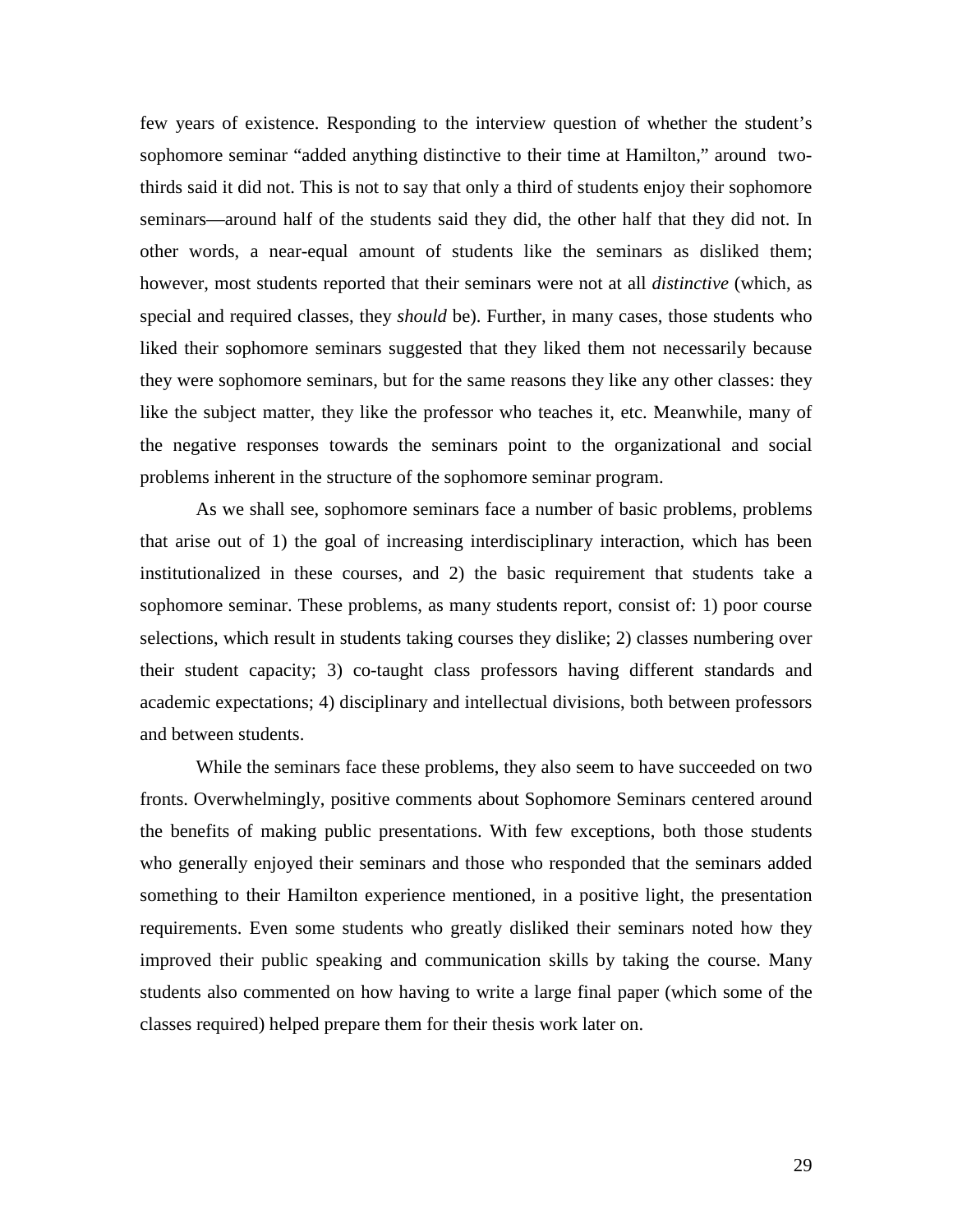A. Course selection.

 One of the first and probably the most problematic issues students faced upon the institution of the sophomore seminars program was course selection. For many students, some fields were underrepresented, while others were overrepresented, and because all sophomores were required to complete a seminar, many popular classes and/or classes in underrepresented fields quickly filled during registration. Numerous students reported having to take, because of scheduling problems, classes in fields completely unfamiliar to, and in some cases even disliked by them. While one of the goals of the program was to encourage students to engage in fields outside their major(s) and minor(s), the fact that many student were essentially forced into classes outside their field because of requirements and scheduling provoked a high degree of anger and frustration from them, reflected repeatedly in their responses to our interviews. "Frank" speaks bluntly about his seminar, saying:

I: Do you think that your sophomore seminar has added anything distinctive to your or helped you in any particular way?

S: I think it was a total waste of time.

I: Yeah?

S: Yeah. I mean the, the scope of what you can do is so limited that you can get stuck doing something you really don't want to do.

I: Well, can you tell me about your sophomore seminar and how that was?

S: I got stuck in the [name of class omitted], or whatever it was called, seminar and it was just a total waste of my time. I didn't get anything out of it as far as my major, and I wasn't interested in it at all. So I think the sophomore seminar is pretty detrimental.

I: Okay. When you say you got stuck in it, what do you mean by that?

S: Well, it was the only one that really fit into my schedule. ["Frank" 04-05]

"James" echoed many students' sentiments in his interview:

I: Do you think that [your sophomore seminar] has added anything distinctive to your career at Hamilton?

S: No, not really.

I: Really?

S: No, I didn't, my, my sophomore seminar was, I don't know. I mean most of the time it was much the same as any other class, except that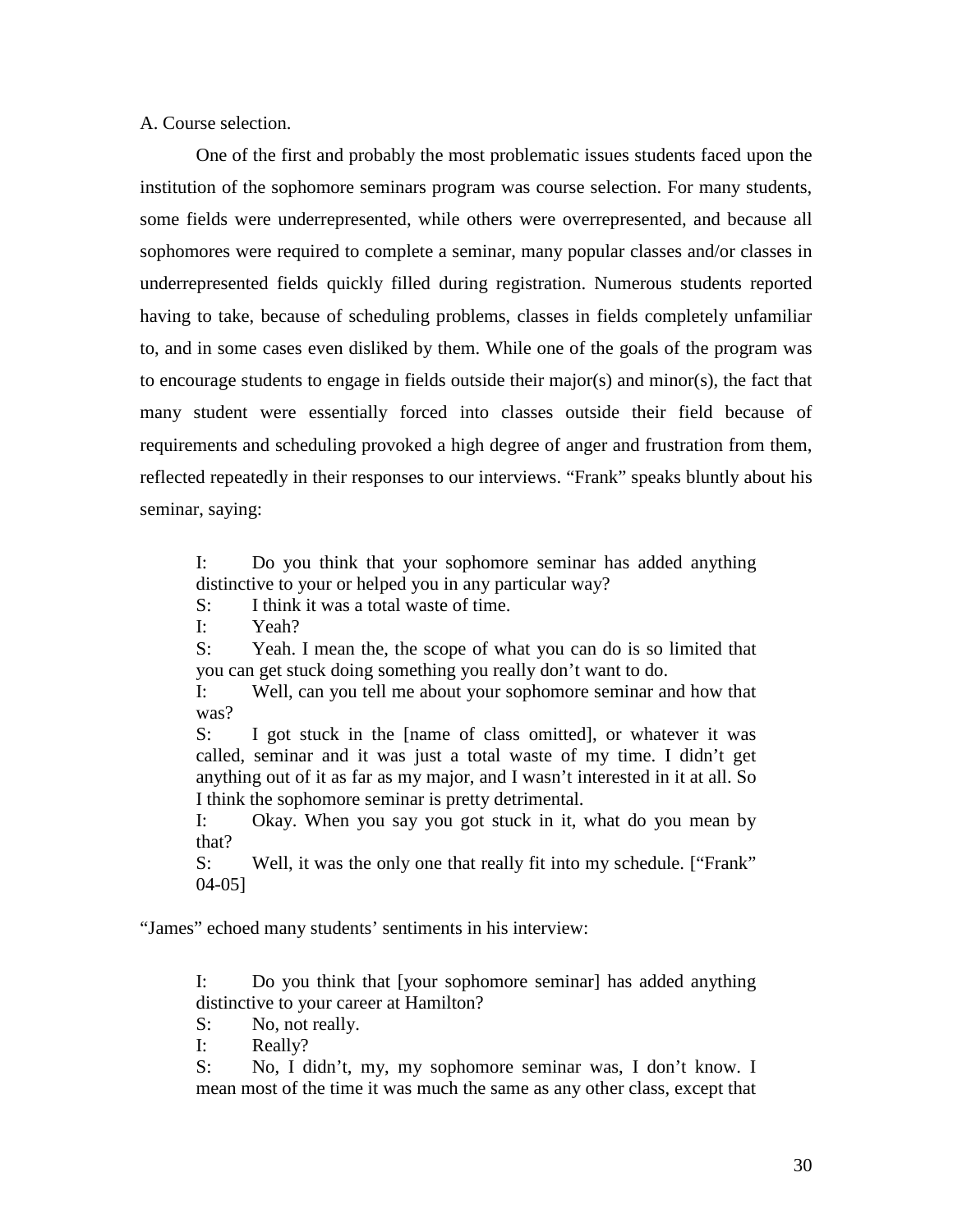it was larger and that there were people in it that didn't really want to be in it. I think that was one of the only significant differences. ["James" 04-05]

 Course selection problems are not limited to sophomore seminars—popular courses, departments, professors, and class times can and do fill up regularly. However, the *degree* to which sophomore seminar course selection proved problematic for students is much higher than normal, a fact reflected not only in responses to our interviews, but to course evaluations as well, in which sophomore seminars overall are rated significantly lower than the average Hamilton class by students.<sup>8</sup> Further, students who responded to our interview the *most* negatively about their seminars were typically those who were "forced" into them because of a lack of alternative options. Such course selection problems are compounded by the fact that, as team-taught courses, the seminars demand twice as much faculty attention,<sup>9</sup> and thus limit the ability of the faculty to expand the number of courses offered so as to alleviate the selection crunch of sophomore year registration. This problem, as stated, is not necessarily integral to the program—such problems arise with course registration frequently, though to a lesser degree—but to resolve it, would require some form of restructuring of how the courses are set up in relation to one another and in relation to the desires, needs, and sheer volume of students and faculty.

# B. Volume within courses.

<u>.</u>

 Another problem, which is directly related to the one above, is that of the size of classes within the seminars themselves. Some students report that, because of either very high demand for some courses (combined with those course's professors admitting students over the maximum), or very low demand for others, they had an imbalanced class experience.

I: What did you take?...

S: The [class name omitted]. I think it was very, there wasn't enough structure in it for the size of the class, since there were like 30 people in it. It just meandered, and didn't go anywhere.

<sup>&</sup>lt;sup>8</sup> This may not *only* be due to course selection problems, but judging by how frequently students reported such problems with their sophomore seminars, is most likely a major factor in such negative evaluations.

<sup>&</sup>lt;sup>9</sup> In addition to the fact that only senior faculty members are allowed to teach the seminars.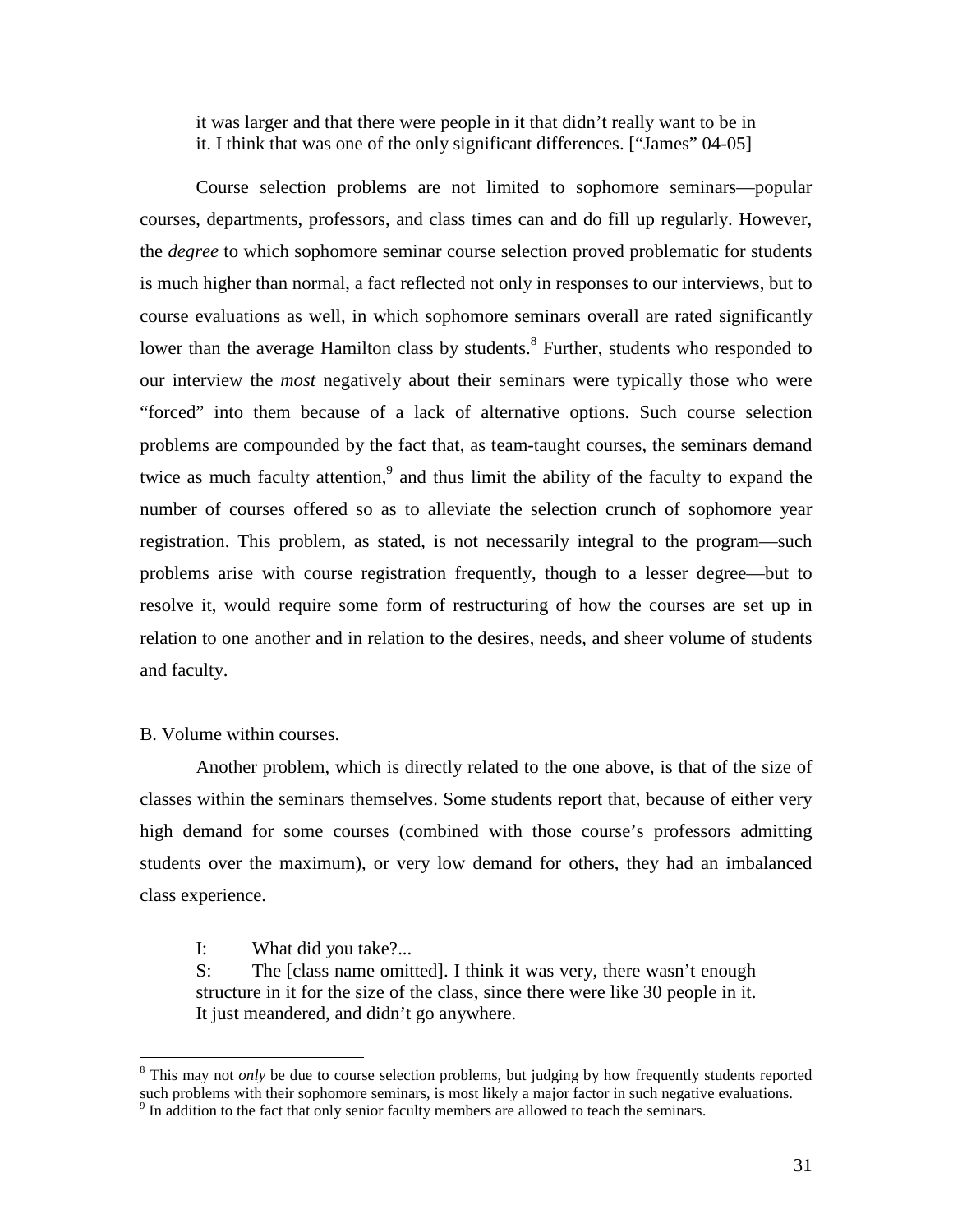I: How do you think that could have been helped?

S: Either a smaller class size, breaking in half with the two professors or something; or a more structured environment.

Students frequently complain about the size of classes outside of sophomore seminars, and while the problem seems endemic to all types of classes and departments, students seem particularly distressed by *seminar* classes that are too large—these classes, after all, are intended to be small and intimate, and to foster close discussion and intellectual relationships.

 Comparing students' reports to the numbers available on sophomore seminar class sizes, we can see how many student found themselves in classes that were sized inappropriately for a seminar format. At the same time, by comparing this data to that of typical Hamilton classes, we can see that, while some of the seminars were crowded, on average they were significantly smaller than the typical class at Hamilton.

 For the class of 2005, the majority of whom enrolled in a sophomore seminar their sophomore year,  $10$  the average class held around 12 students. However this number is misleading when accounting for students' perspectives, since, as seen in Diagram 5, 38% of students are enrolled in classes larger than 20 people, while only a slightly higher 42% are enrolled in classes sized from 10-20 students, and 20% in classes less than 10 students. Hence, many students wound up taking "seminar" classes that, in practice, was far too large to accomplish the goals of the ideal seminar course.

 Diagrams 1 and 2 show the change in sophomore seminar class sizes from their institution in 2002 to the present. Most notably, while the average class size has increased, there are far fewer large classes.

<u>.</u>

 $10$  For various reasons, a small group of students were unable to take or chose not to take (for unrelated, personal reasons) the classes their sophomore year.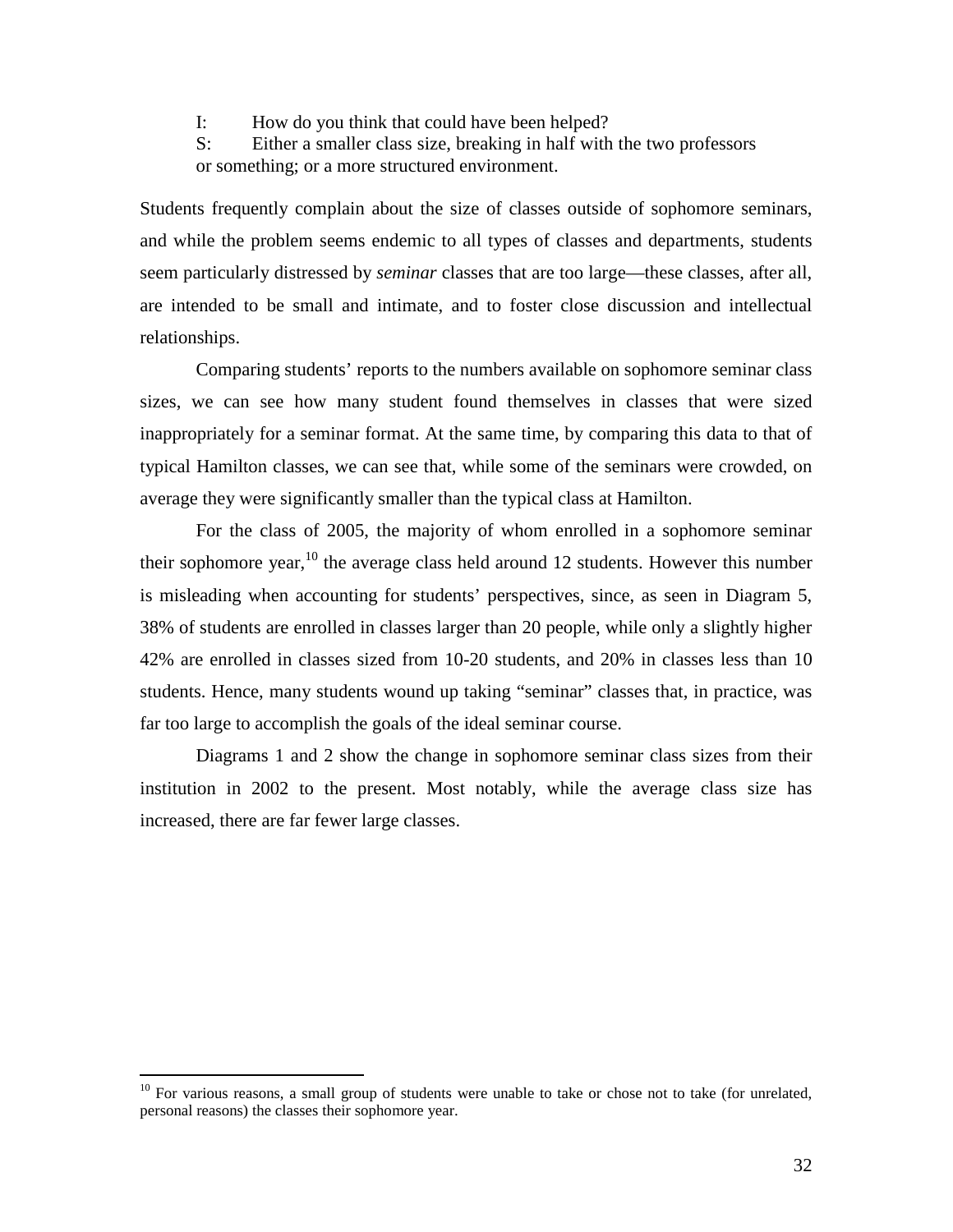

Diagram 1. Mean = 12.45 Students per class; Median = 12 Students.



Diagram 2. Mean = 14.375 students per class; Median = 12 Students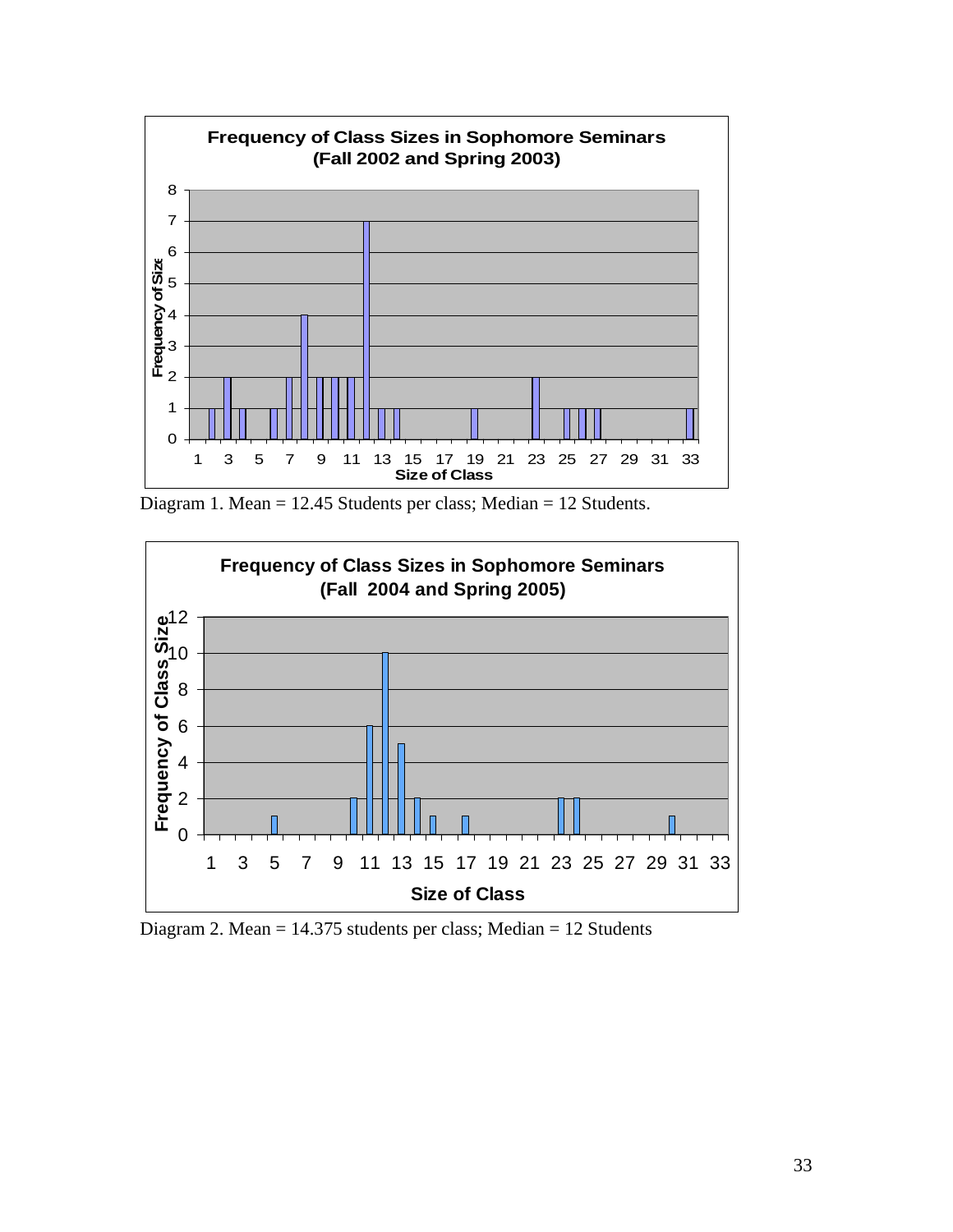



Diagram 3.



Diagram 4.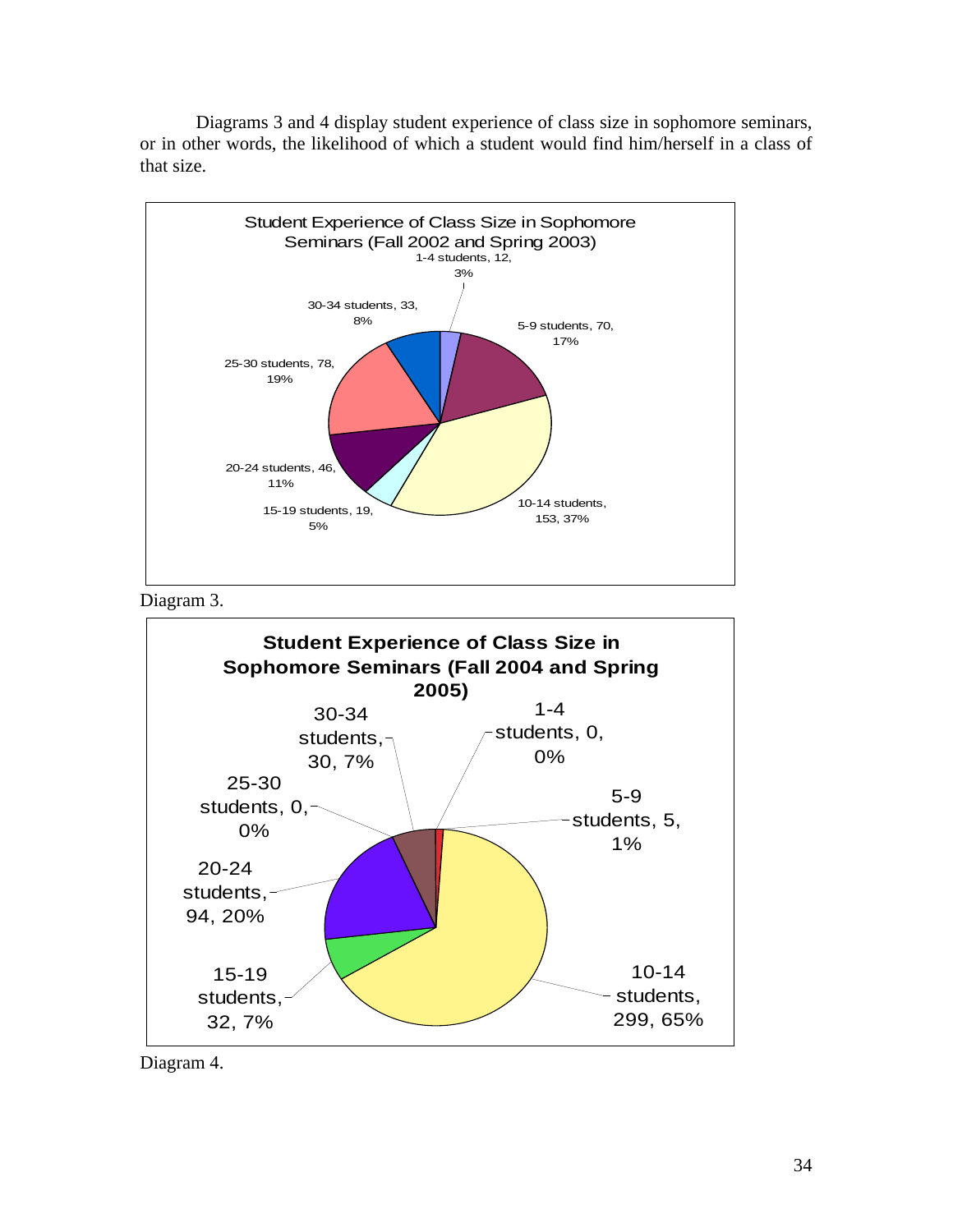Diagrams 5 and 6 are condensed to better show the change in student experience of seminar class sizes. Most notably, Sophomore Seminar class sizes have stabilized around the 10-14 student area, which is suitable for this type of class. Significantly, very large and very small classes are far rarer than in 2002.



Diagram 5.



Diagram 6.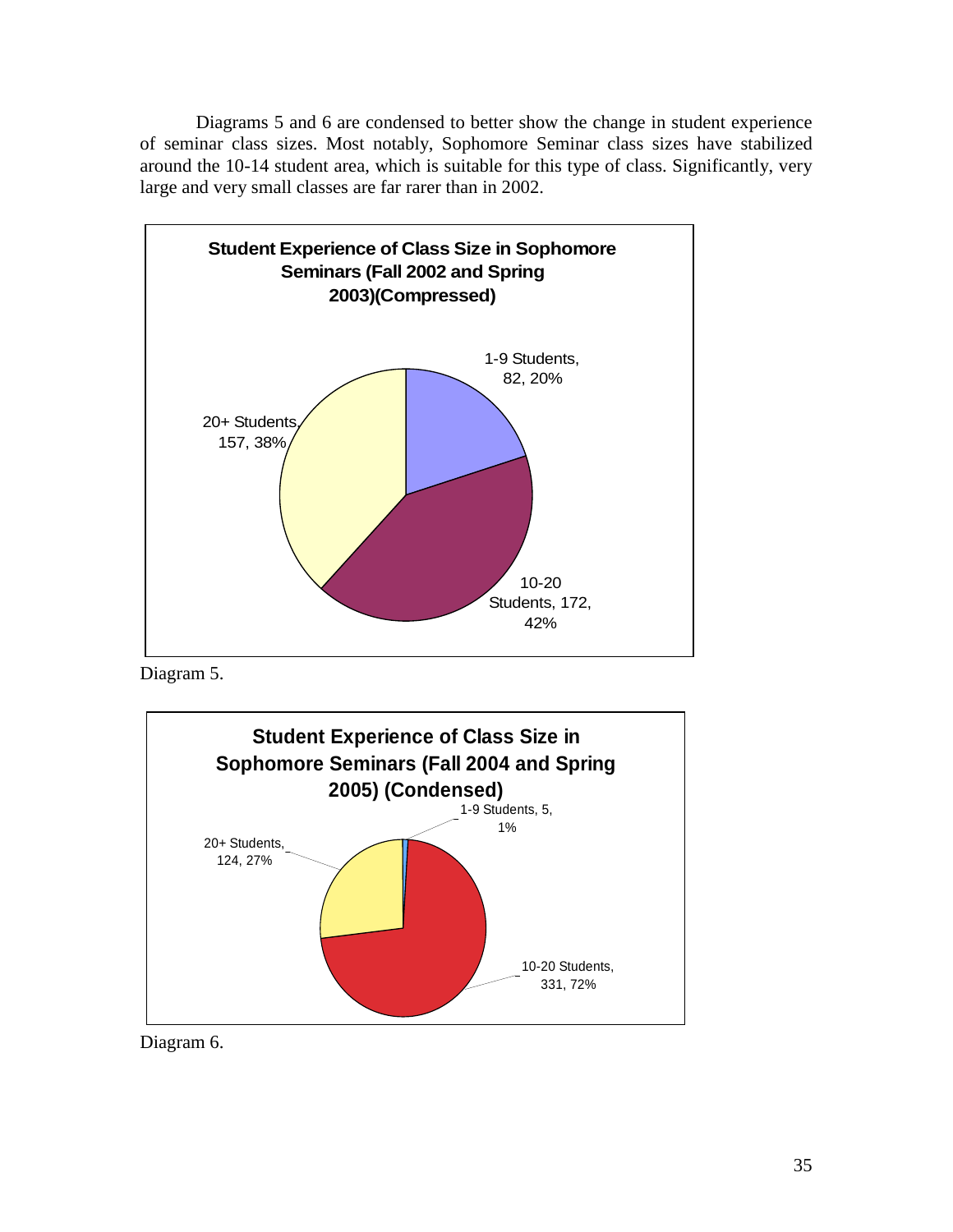This data, combined with student reports, suggests that due to the requirement that students take a sophomore seminar their sophomore year, combined with a high demand for some classes and a low demand for others, many students from the class of 2005 (who took these seminars probably in the fall of 2002 or spring of 2003) experienced classes far too large to fulfill the intended goals of the program. We can also see from this data that the students' situation has improved since the program began, but still faces problems of class size that are inimical to the scheduling structure of these required classes.

C. The potential for double standards within team-taught courses.

 Even those students who registered in seminars they wanted faced problems within the program, problems that manifested within the classroom. Most significant to many of the students was what they felt was a double-standard of grading, teaching, and evaluation arising out of the team-taught nature of the seminars. Some students reported receiving good grades or evaluations from one of the class's professors, while grading poorly with the other, despite having done the same amount of work at the same skill level. "Jane Smith" reports how,

S: There was not always much sufficient agreement between the two of [the professors], so we were getting papers back with like two very different grades, you know…I initially felt confused because we were getting mixed responses; that, and other stuff; they were getting on. We were more confused as well as like what we should really be focusing on. It was just, it was a big hodge-podge of stuff. ["Jane Smith" 04-05]

This problem was particularly frustrating to many students, who expressed feeling lost in some of the interdisciplinary material, while at the same time being unaware of what was expected of them due to what they saw as two (or more) different sets of academic and disciplinary expectations expressed by the course's professor team. "Murphy" recounts how,

S: [The professors] had very conflicting personalities, and you know, they were approaching the same topic – one from like a History point of view, and one from a literary point of view… so they had conflicts and things. And yeah, they didn't know how to grade. So I think, in general,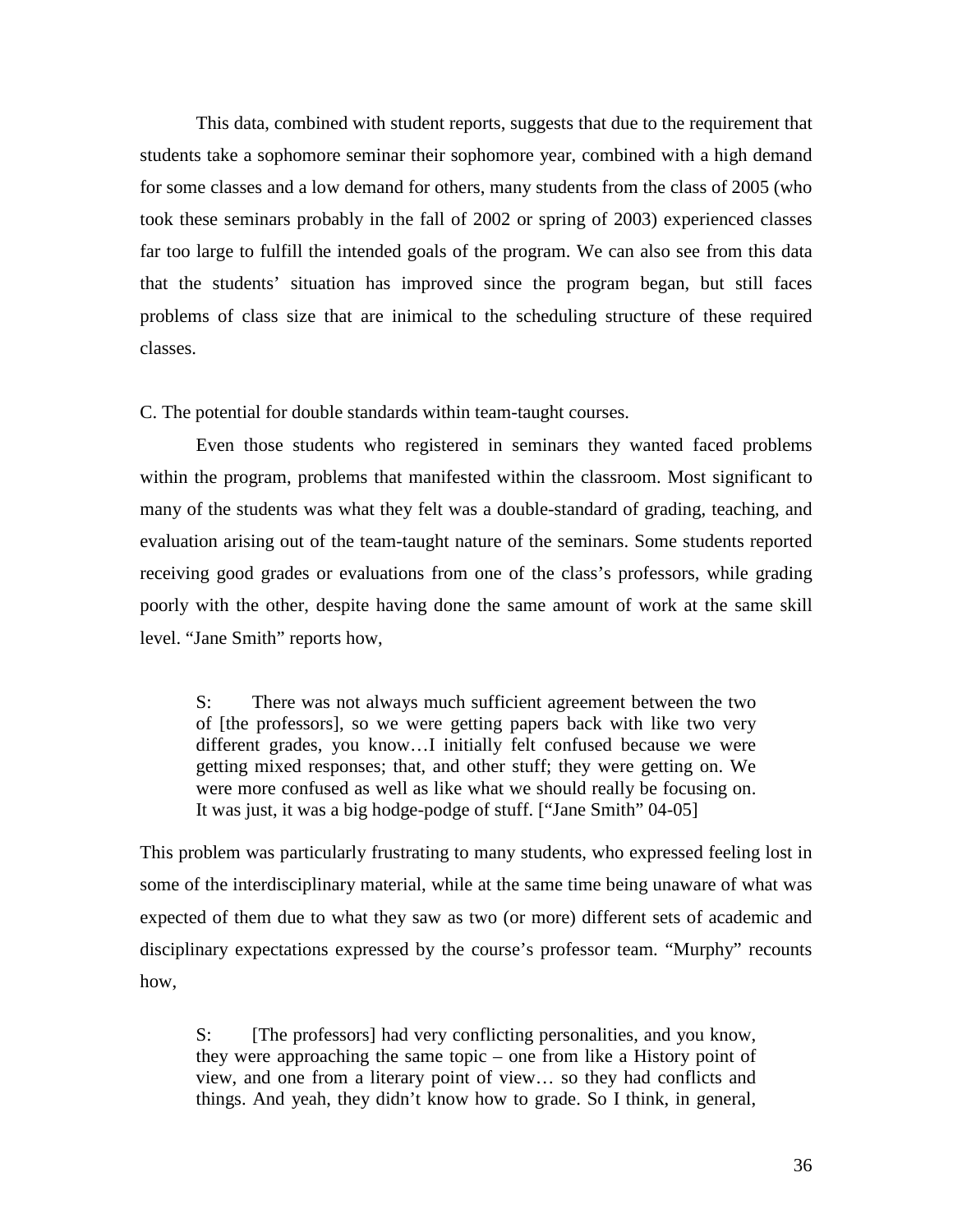lowered everyone's grade and kind of like caused a lot of problems for people. ["Murphy" 04-05]

"Murphy" echoes a number of other students who not only faced evaluative differences between their professors, but disciplinary ones as well, differences which the sophomore seminar's goals as an interdisciplinary program sought to help overcome, but which have manifested themselves directly and problematically into the classroom.

D. Disciplinary divisions.

 Intended as classes that would bridge disciplinary divisions, many sophomore seminar classes, as students described, actually seemed like two different classes only tangentially linked. A significant number of students complained of how not only did their professors have different standards and expectations, but completely different intellectual outlooks, which oftentimes clashed.

S: [The professors] were at odds as to how to approach the humanities section of approaching the [topic]. In the literary and historical sense, they didn't quite understand that. And so the final project that I did, while it was in their context, was not understood by them because they didn't know anything about lit[erature] or history, you know, in the academic sense, in the same way that they do about Biology. ["Ruttiger" 04-05]

Sometimes the divisions were not simply academic, but personal as well:

S: It would have been good if my teachers liked each other, and had anything in common. But they hated each other, so the class frankly wasn't that amazing. Like they just kind of lectured, alternating day-byday. And once in a while, they fell asleep in the other one's lecture. ["Jen" 04-05]

"Jose" did not mince his words about his bad experiences in the class because of his professors' lack of communication:

S: It was pretty much an unmitigated disaster of a class… apparently [the professors] never spoke to each other, like about the class. Like I saw them meet once about it. I mean like, you know, they met, but there was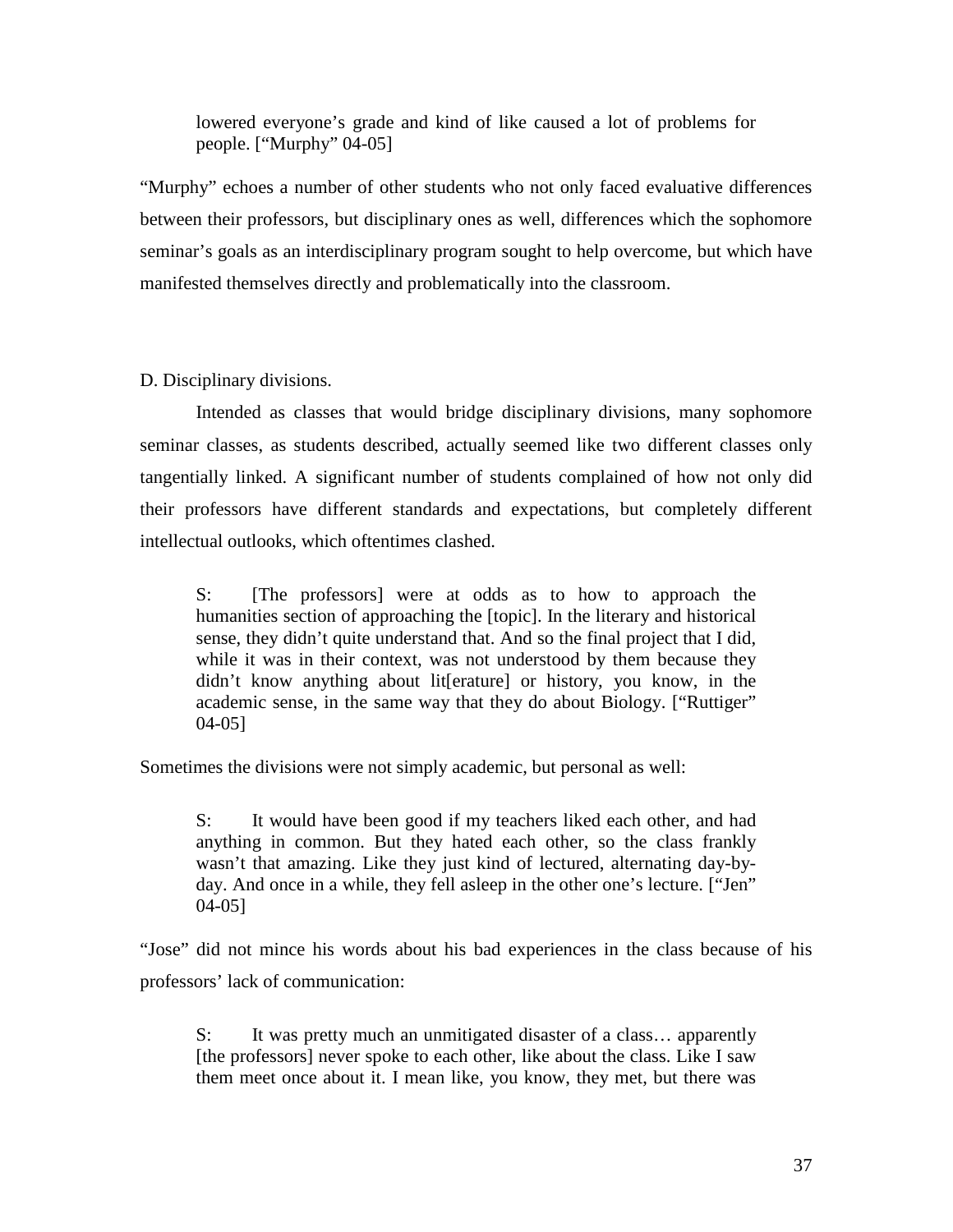no real communication between them, and it was just sort of, I mean it was bad in that sense. They didn't teach much. ["Jose" 04-05]

The danger, for the college, in encouraging interdisciplinarity by institutionalizing it in a required class program, is that sometimes this institutionalization can backfire and actually *increase* disciplinary divisions when the mixing of disciplines is unsuccessful. Hence, while many students noted their good experiences in bridging disciplinary gaps, many others suggested that taking these classes simply reinforced their embeddedness in one or the other fields taught in the course. While exposure to other fields can benefit the student, it can also alienate him/her.

 These problems are embedded in the way in which the college created the sophomore seminars program. The faculty and administration saw interdisciplinary interests among students, and decided to encourage that by making it into a required program—the flawed and essentially unempirical assumptions underlying this are that: 1) all students (or, more specifically and importantly, *sophomores*) can and will benefit from interdisciplinary experience, 2) interdisciplinary experiences can be encouraged and created, 3) they can be encouraged and created simply by requiring team-taught seminar classes of all sophomores. The empirical evidence on these issues is mixed, but at very least suggests that a good deal of problems arise when these assumptions are built upon. While interdisciplinarity is a noble and central goal of a liberal arts education, there is little evidence to suggest that requiring, programatizing, and institutionalizing it is an appropriate way to encourage it. Further, forcing interdisciplinarity into the frame of a *class*, instead of just encouraging students to choose their classes with a breadth of academic interests, isn't necessarily the best way to give students the interdisciplinary academic experience that can be so valuable to a student.

## E. Public presentations and long papers.

 While students had large numbers of complaints about their sophomore seminars, they also noted ways in which these classes have helped them improve academically. Most significantly, a good deal of students reported improving their public speaking skills from the required speaking section of each sophomore seminar. Both students who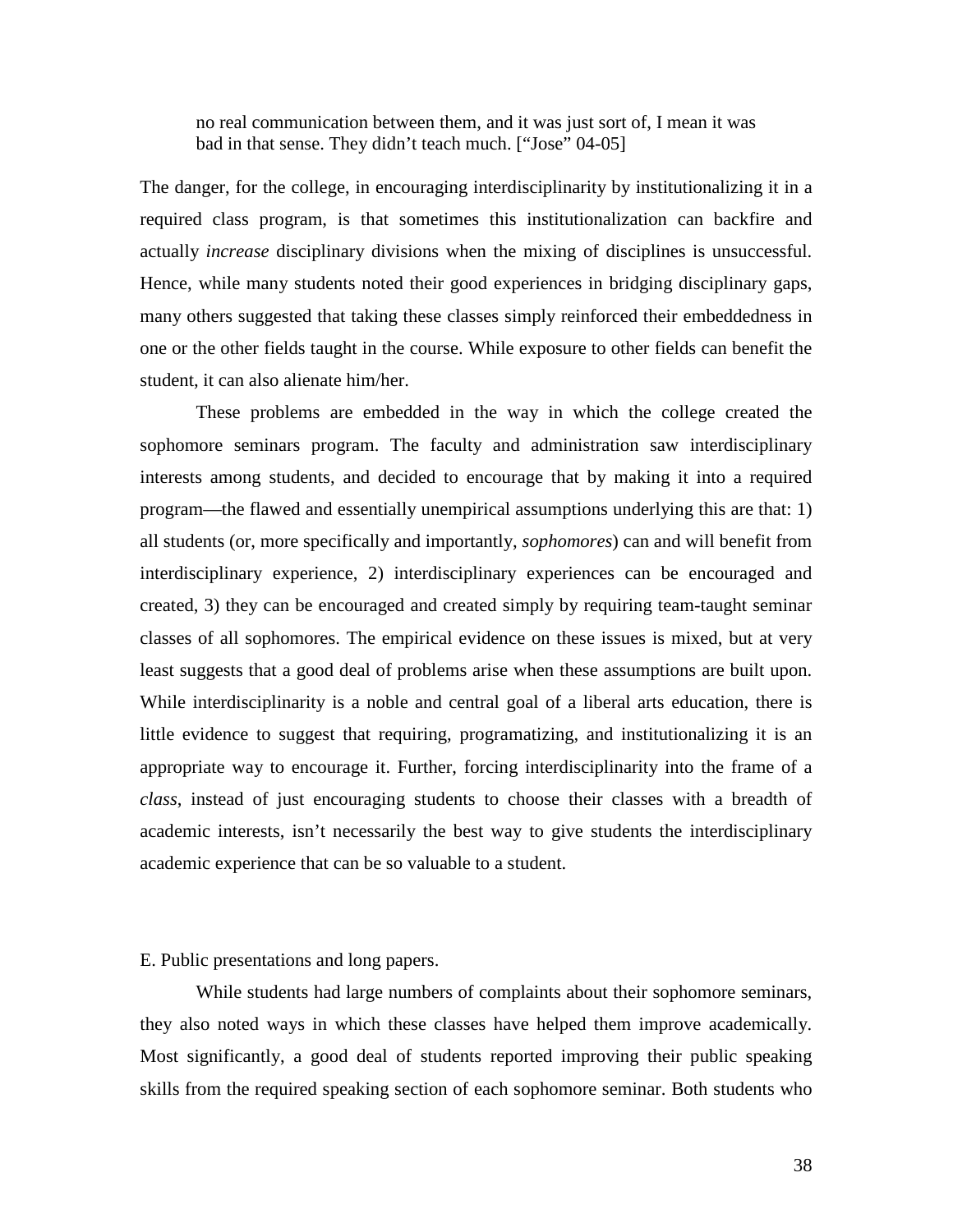liked and disliked their sophomore seminars noted that their experience(s) of having to speak publicly in the classes gave them a better sense of themselves as speakers, and refined their skills as orators. Of all the positive comments regarding sophomore seminars, the most frequent centered on the public speaking element of the class, and how it helps students gain a better sense of how to speak to an audience.

S: I think probably the main thing I took away from the sophomore seminar was the big presentation, just meeting with someone from the [communications department] and she like came and videotaped us, and then just having to present it to the class. And I think that was the first PowerPoint presentation that I'd done on my own. SO I think just learning how to do that, and feel more comfortable with oral communications.

I: Has that continued to help you in other presentations?

S: Yeah.

I: And given you confidence in public speaking and stuff like that?

S: Yeah. I think I remember a lot of the things that I learned, and I remember a lot of the things that, particularly I learned about myself and seeing myself videotaped.

I: Like, like I'm curious, like what?

S: Just I'm not very good with keeping eye contact, and that I tend, I always get very nervous when I'm talking in public settings.

I: Me too.

S: Just remembering to like slow down when I speak. I don't know. Just seeing yourself and being able to think. And then just, like I said before, learning how to do a PowerPoint presentation myself. I feel like I've had to do like many more of those since then. ["Mary" 04-05]

Students reported learning not only such more technical speaking skills as these, but also

how to identify their own abilities to work upon and improve.

S: It [sophomore seminar] helps you recognize your weaknesses when it comes to oral communication skills; when it comes to presenting yourself professionally with the presentation requirement. It was tough, but you learn a lot about your weaknesses, and you learn a lot about your strengths. It's, it's a good requirement. I don't see, you know, I think it's very productive…Feeling comfortable in a big group of people is really important because if you can do that, you can really do anything…Because if you understand the material, you can, you can talk about it with large groups of people…That confidence is invaluable.  $[$ "Tom" 04-05]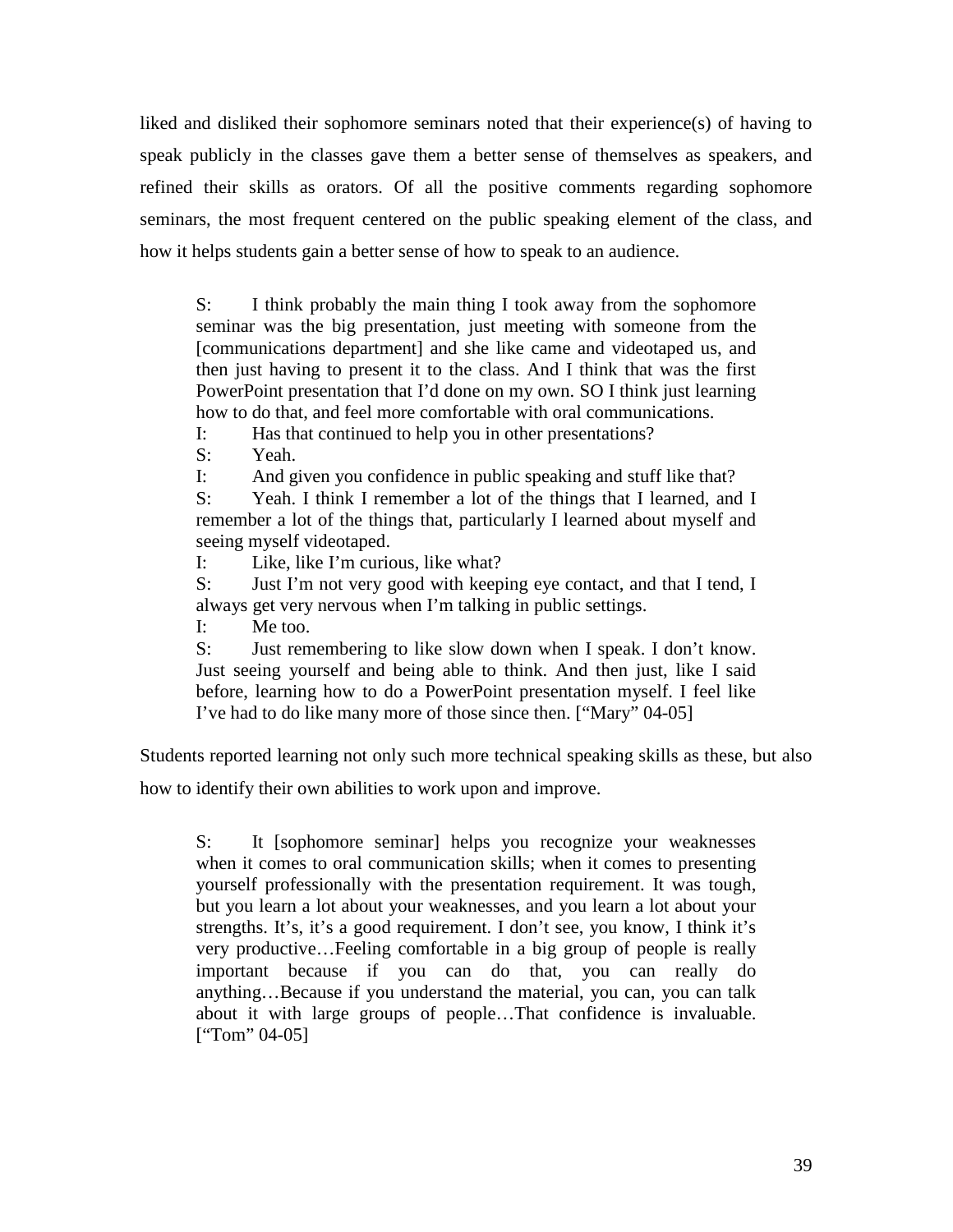Further, students such as Jenn reported how she gained a sense of what was expected of her as a presenter, and how to improve her connection with her audience.

S: We also did a lot of presentations, which was really good for me because in the beginning I felt very uncomfortable talking in front of a while bunch of people. And then by the end of the seminar, I felt more comfortable doing these, and I kind of knew what my audience expected of me and how I can engage them in my presentations. ["Jenn" 04-05]

 Such improvements are not unique to sophomore seminars, but seem to occur whenever some form of public speaking is required in a class. Overall, students who had had little or no experience with public speaking reported dramatically improving their skills by taking a class that required it. On the other side, those students who have already had some training or experience in public speaking (these students were very much in the minority) reported little improvement from being required to speak publicly in these seminars. We will discuss some of the causes, details, and consequences of these patterns of reports in the following section on public speaking at Hamilton.

 Some sophomore seminars also seem to have helped students' writing skills some students reported that having to write a long (20+ pages) paper for their class helped them greatly later on in their academic career when they had to write their theses. Students at the sophomore level are rarely required to write papers that long, and oftentimes many students are first exposed to projects of that size in their senior years.

 "Liz" commented that "it's the longest paper I've had to write, and that was fun" ["Liz" 04-05], and her comments were echoed by many other students, noting how their seminars gave them their first experience dealing with issues of structure, argument, and style in longer papers.

The seminars, in some cases, proved helpful for students with little experience with the technical intricacies of writing. "Kim" detailed how her seminar improved her writing in a number of ways:

S: I really liked mine. I took [class name omitted], and I think it's really helped my writing. I'm a Math major, so I don't really write a lot; and when I do write, it's pretty simple. But I think taking that at least has made me focus more on, like I feel like it helped me realize what you are good at and what you need to work on – more so than just a writing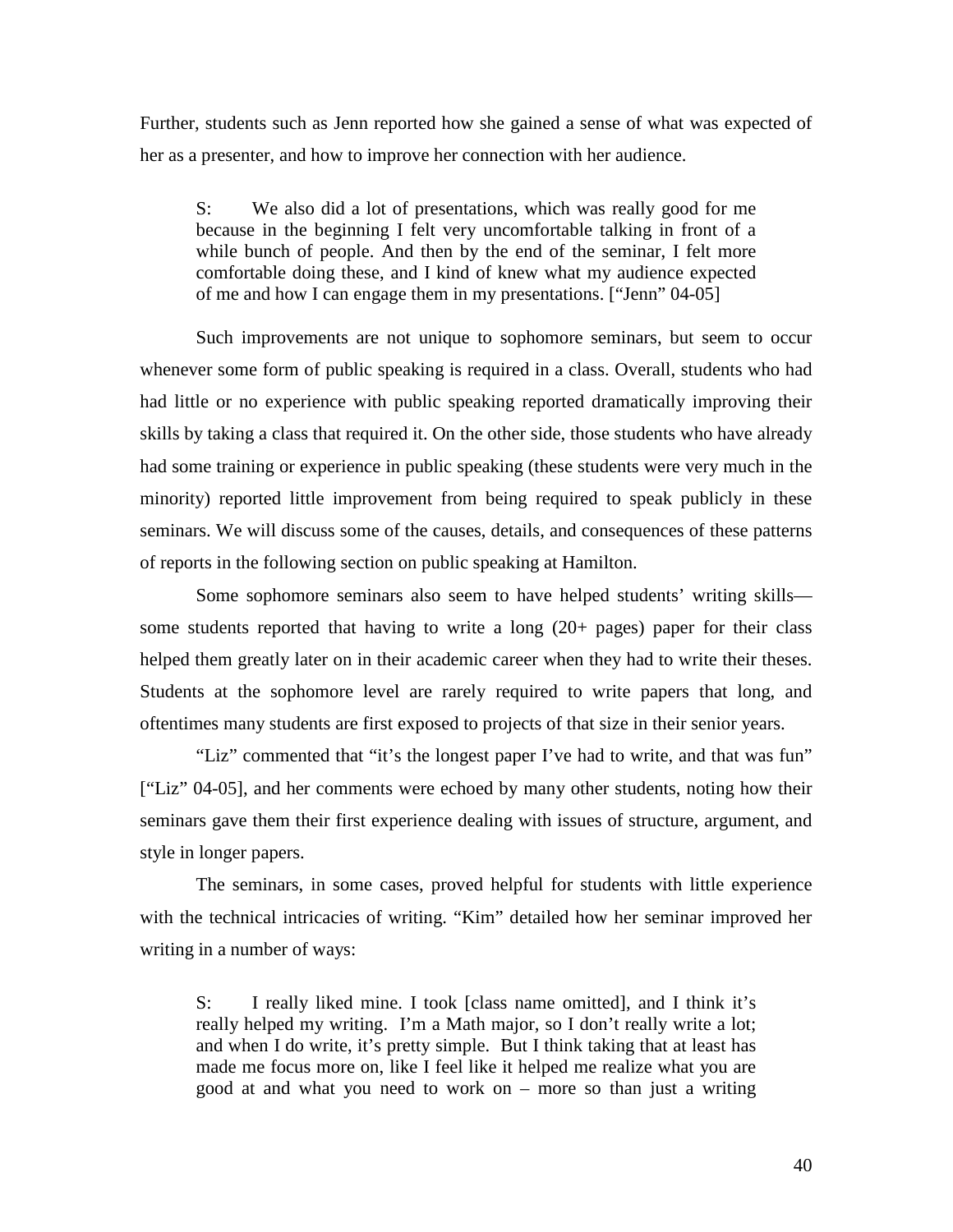intensive class. And I think that's been really helpful. I mean I, still now when I write a paper, I, you know, look and think about what the kind of things that were pointed out in my sophomore seminar as something I can, you know, we would write all the time. So I mean I really liked it. I thought it was really helpful, but that could be just the one I picked, you know. ["Kim" 04-05]

 From the data we have, it is difficult to make comparative conclusions about the benefits of sophomore seminars—its hard to tell whether the seminars gave these students a *unique* experience that they probably would not have received otherwise. In other words, it is not clear whether students benefited from their sophomore seminars *because* they were sophomore seminars, or simply because they were classes. This methodological problem actually reveals a problem within the operations of the sophomore seminar program itself—that the standards of program, what it sets out to accomplish and present to students, are not uniform. Some seminars emphasize writing, some emphasize public speaking, some are highly interdisciplinary and team-taught (and some are not), and some appear to hold goals outside or beyond those set out by the program. This problem is compounded, again, by the fact that these classes are required by the school in order to further a number of goals that, in many cases, are overlooked.

 Sophomore seminars can certainly play a positive role in student's education at Hamilton, but in order to do so they must be focused around a single concrete goal (we have suggested oral communications), not one that creates functional roadblocks (such as the goal of interdisciplinary has done). A careful restructuring of these classes, with attention paid not only to improving the content but also the course selection and availability, would give students a much better experience, and would change what is for many a stressful and unfulfilling course to an enriching and interesting class experience.

#### *3. Proseminars*

Through and emphasis on writing, speaking, and discussion, proseminar classes attempt to form an intense intellectual climate which is largely student-guided. Unlike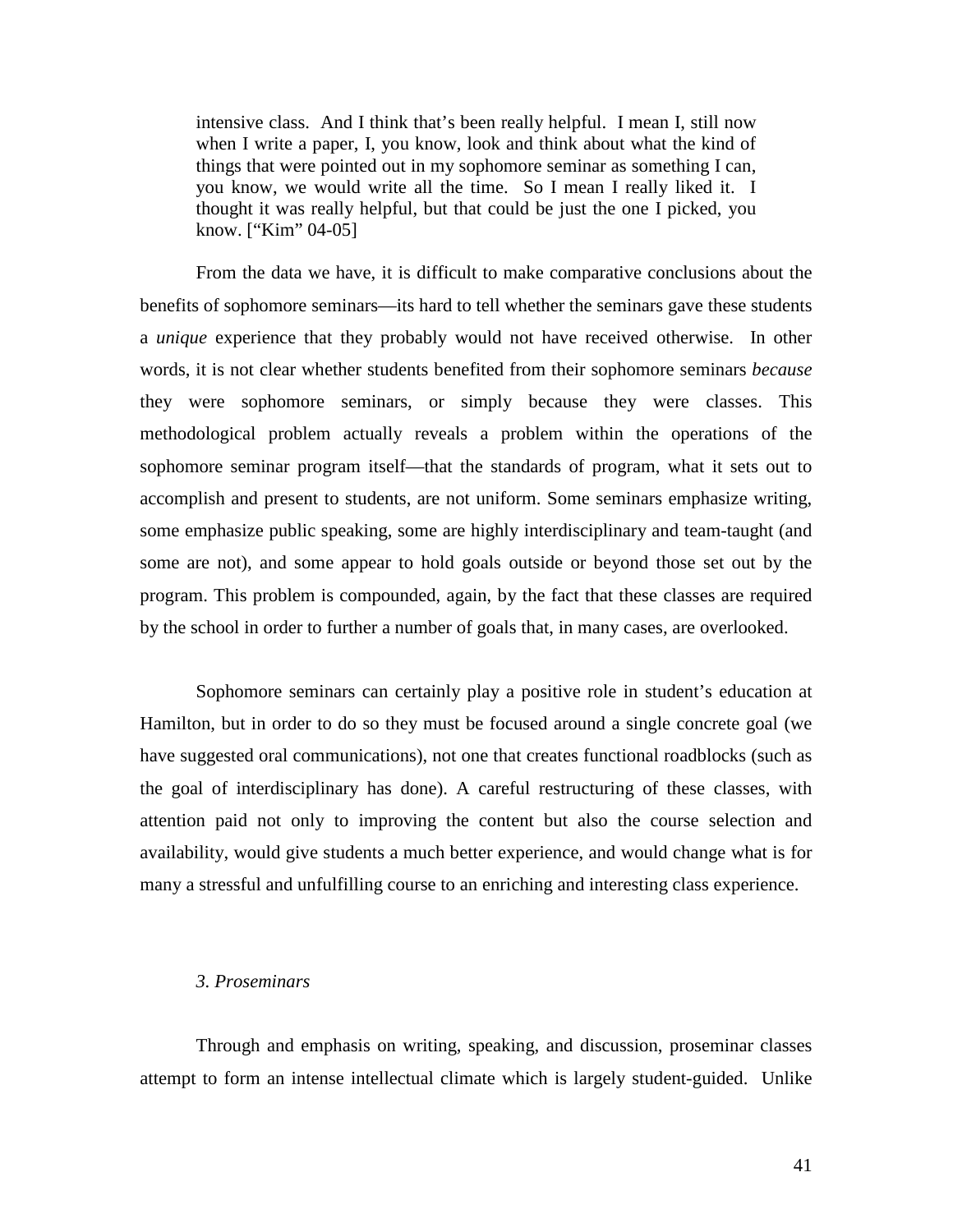other class formats, the enrollment of proseminars is limited to 16 students, in order to better encourage a close and intense social and academic environment.Proseminars are not content-specific; students can choose to take them in nearly every academic discipline, and all students from the Class of 2005 were encouraged, but not required, to participate in at least four proseminars prior to graduating.

Throughout the four years of interviewing students, we found that students are generally unaware of what proseminars are, and that there is even a proseminar program in the first place. When asked initially if the students had taken any proseminars, or what their opinions of the program were, almost all students expressed some ignorance of what the program was,  $\frac{11}{11}$  and interviewers typically had to prompt students as to what these types of classes were, in order to learn their opinions of them.

While students didn't seem to know much about the program itself, they certainly appreciated its benefits—students enjoy small classes, benefit from continual discussion, and seem to get more out of these classes than larger lecture classes. Many students, however, qualified their praise of these discussion classes by adding that they are only suitable for some kinds of course material. Speaking about a proseminar class, "Mark" commented:

S: Like that really lends itself well, that material lends itself well to discussion… [name of class omitted], which I took fall semester was also a lot of group discussion. That kind of material lends itself really well, but other things, like neuroscience, I don't really, I don't think that if it were discussion based it would be as, as helpful or as useful, I don't know how to describe it, but it doesn't seem like it would be as good as just a lecture. You know, some stuff just needs to be lectured when taught, and you just learn it. ["Mark" 02-03]

Other students echoed "Mark's" comments, adding that material where there is lots of room for debate, such as philosophy, arts, and some social sciences, are better suited for discussion-based classes, whereas some hard sciences and maths are better conveyed in a lecture format. Aside from this, nearly every student who commented about small

 $\overline{a}$ 

<sup>&</sup>lt;sup>11</sup> Typical responses to "do you know what proseminars are included: "Do you mean sophomore seminars?" or "writing intensive classes?", and often a simple "no." When the interviewer described the classes, however, most students in the senior-year interview admitted to having taken them before.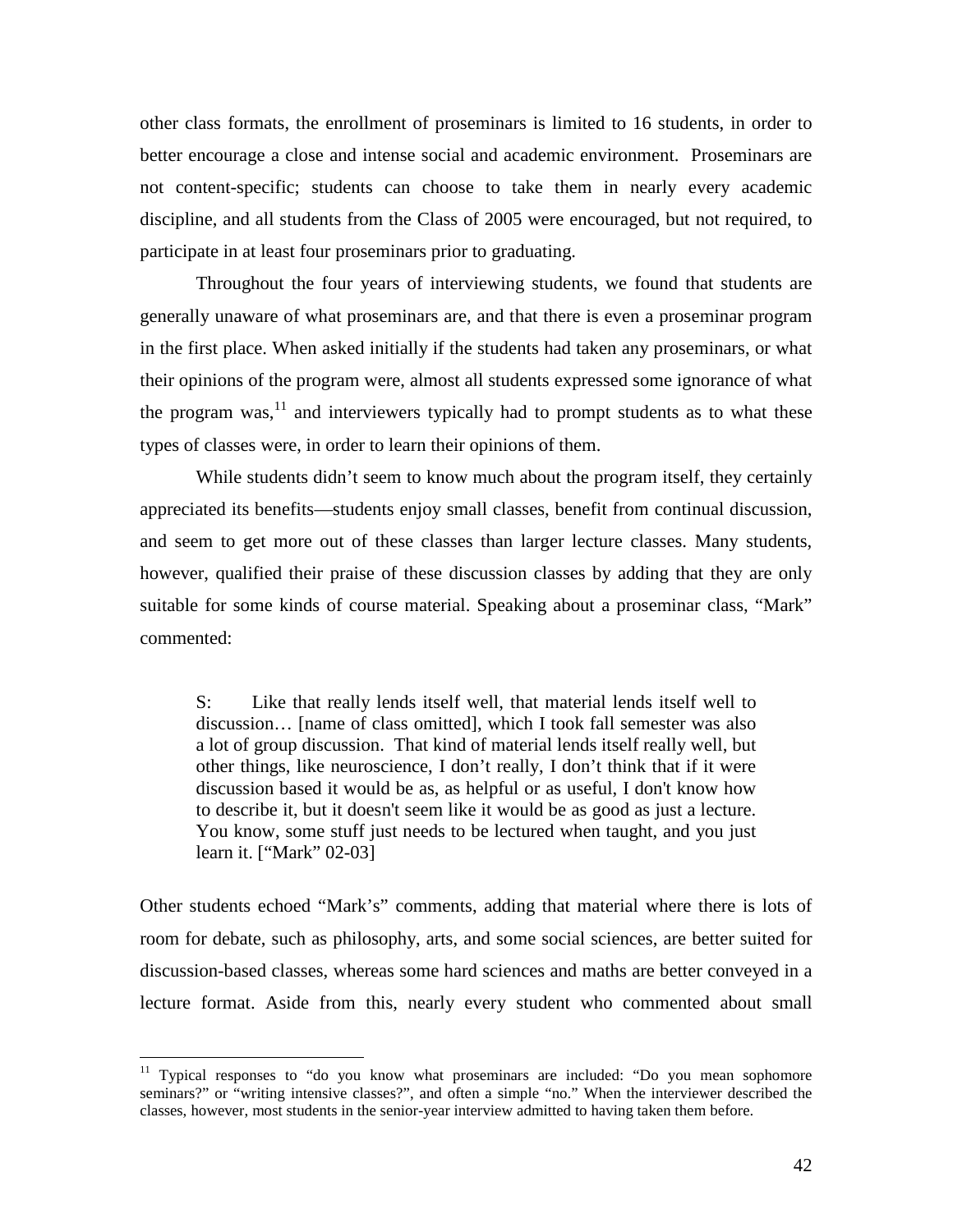classes, suggested that they are beneficial to student learning regardless of the course material. Many students went as far to say that the small class sizes at Hamilton was one of the deciding factors for them, and contrasted Hamilton with other schools with larger classes:

I: Do you find class size is a factor here?

S: Yeah, I definitely, one of the reasons why I did come here is because, you know, there are few classes where you'll have 40 people in the class. And you know, I could have gone to a school like University of Maryland or University of Virginia where a lot of my friends went, but you really just become a number. You know, like a lot of my friends who go to say like Virginia Tech, they don't even have to go to class because of all the lecture notes, and even sometimes tapes of the lectures are online, and I didn't want to have that happen. I really wanted to kind of get to know more people, you know, through having smaller classes and get to know them better. And also get to know professors, some of them better. ["Dan" 02-03]

Other students emphasized these points as well, especially how close interactions between students and professors are the best part of small classes. "Jose" suggested that small classes are more "comfortable" and the conversation within them is more fluid, and also added that his experiences in proseminars have been his best:

S: I prefer student, light classes with less students. Students are more comfortable in them. Certainly I've found experiences in classes where some large, large groups like nobody wants to talk or, you know, wants to be the person, and like I've, I've had the experience of sitting in classes where I know the answer to every question and no one, people just sit there and stare at the professor. It's very frustrating, and you know, difficult. But I've found my proseminars to be most enjoyable, like sitting around and discussing stuff. I enjoy that. ["Jose" 03-04]

The experiences students seem to be having in proseminar classes are close to those they expected, and hoped for, from classes at a liberal arts college—they are small, discussionbased, have close student-faculty contact, and are intellectually stimulating for these reasons, as "Randy" comments: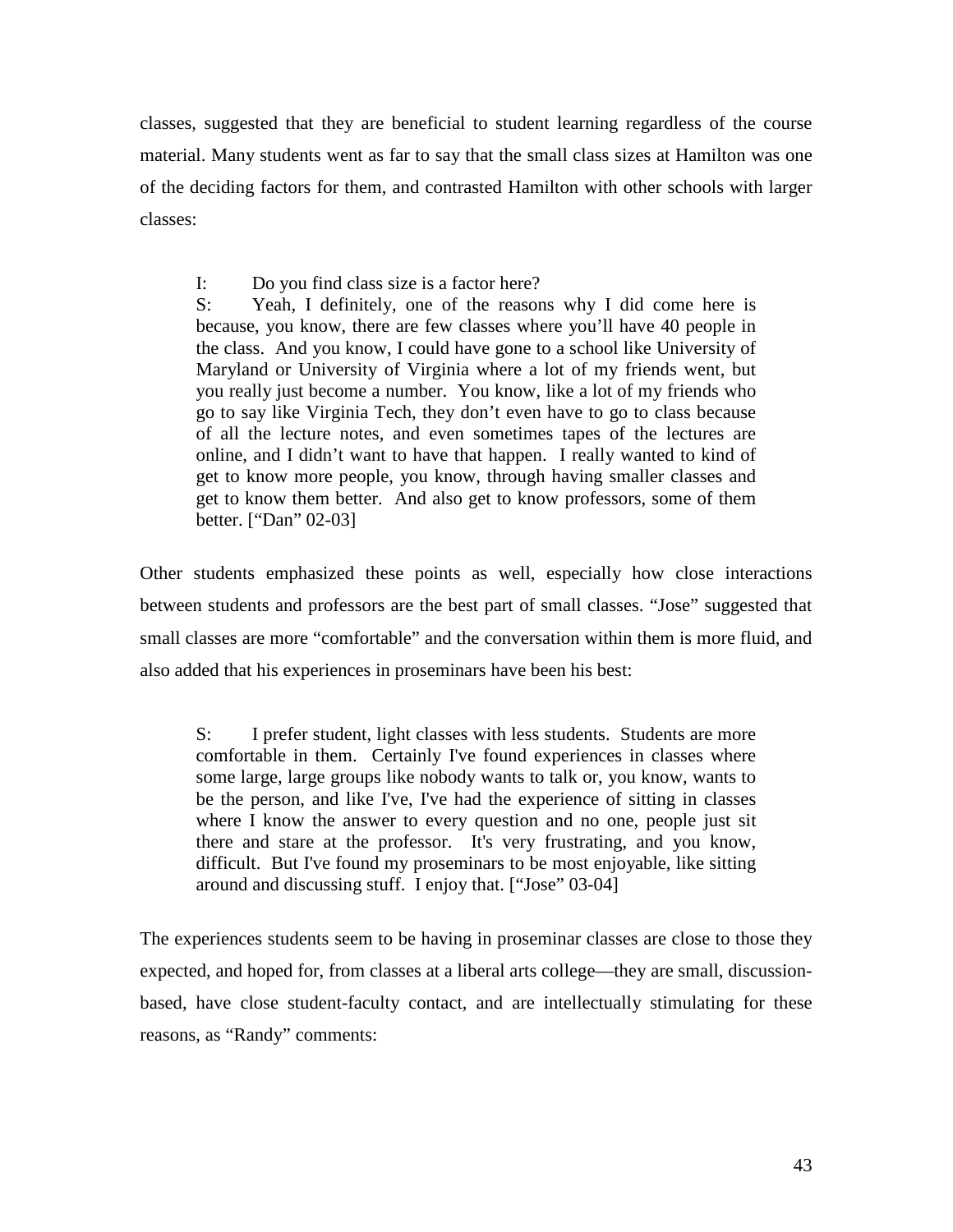S: I think we should have a lot more [proseminars]. I mean I came to a liberal arts school, I think all classes should be like proseminars, which I know is really idealistic, not practical exactly, but I think we should, the class sizes are like the introductory classes. I didn't really come to a liberal arts school to be in a class of 70 people. Anything really above like 25, in my opinion. ["Randy" 02-03]

 The reason for students reporting gaining so much from proseminar are the intended ones—small classes greatly increase the chances and benefits of highly social learning, as well as close student-faculty relationships. Again, we see how bridging a gap between areas of student experience (academic work and social life) can pay off greatly for the students, who treat class time more as social time *mixed with* academic time, than purely academic time.

# *4. Study Abroad*

 For those students who take part in the study abroad program, the experience is formative to their college career, almost always a positive one, and almost always yields positive academic benefits overall, despite potential logistical difficulties in fitting the study abroad into the student's academic and social path, and readjustment issues when the student returns to campus.

 Students had difficulty identifying what about their experience studying abroad was so influential, though many observed that the "culture shock" of living in a new country or area, while scary, is ultimately quite educational. Students who studied abroad also suggested that every student should have a similar experience, and that the cultural education gained from time abroad is central to the liberal arts education.

S: You get the opportunity to like leave and try something new, and I mean it's just, it's definitely great. Like if every student could do it, like they should, you know. It's just something that, it's like a, it's a different taste of like how college life could be. ["Victoria" 2004-2005]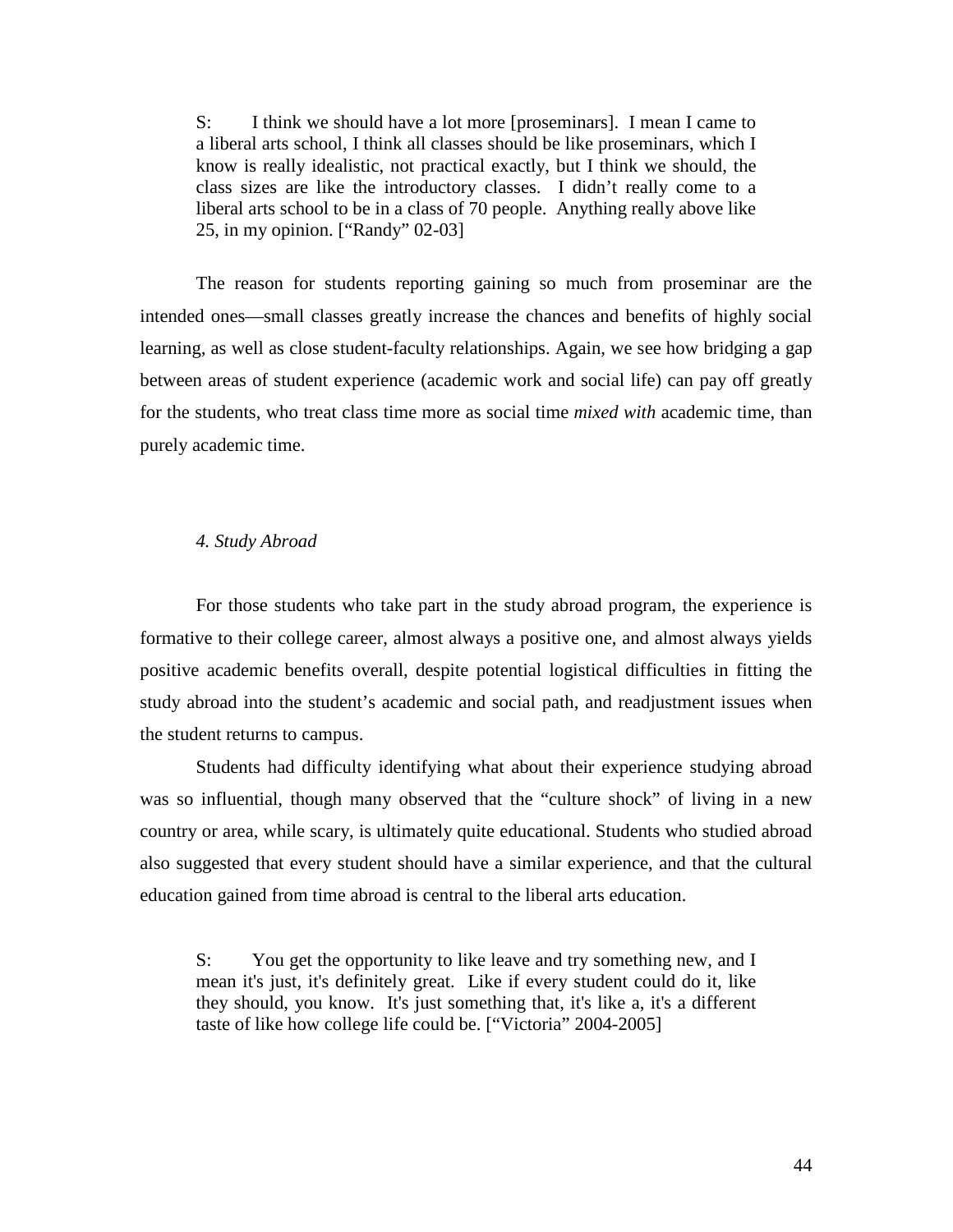The same student also stated, along with others, that her study abroad experience was helpful because it gave her time to get away from campus: "I needed to get away from the campus for a while. Yeah, it was getting to me just being like closed up so much" ["Victoria" 04-05].

 For most students who went abroad, the worst part of the experience was returning, both because at the end of their six months or a year they had developed strong friendships with other students studying abroad (often from other universities), and because of the clear culture shock of re-entering the college was unsettling:

S: I was hard coming back to the States period. It was, I, there was more culture shock on the way back than going there. Because going there, I was prepared for it to be somewhat totally different. Sometimes when something was the same, I was surprised. Like when a mother and her son have the same conversation that I have with my mom, it's just like, it made me laugh. But then coming back, you expect everything to just be the same as when you left it. And you get back, and it's like, it's sort of jaded. Like all those things that we don't like to talk about – being American, eating too much beef, the servings that we eat like, and it's mostly food for me, I got nauseous. Like I came back and saw like hamburgers, and it made me nauseous because they're so much healthier there. And I mean just little stuff like that really freaked me out. And then right when I got back to Hamilton, I guess the first weekend I was here, I was like really driven to go find all my friends and hangout, and I did it, and we were all in one room, and then it was just sort of like overload. Like really too much; I couldn't catch up. Like people were acting different than I thought that they should, I guess, like than I remembered them. ["George" 03-04]

Other students echoed what "George" was saying—that living abroad gave them perspective on their lives in America, or in their words, let them see "a broader picture" of what America is like. In many ways, this new perspective seemed to many students to be the most valuable lesson from studying abroad, and beyond the stories and mementos, is the lasting lesson of the abroad experience. Hence, much of the "culture shock" of returning is a symptom of, actually, a very significant and beneficial change in these students' lives.

 Students who did not study abroad had a few simple reasons for their choices—1) they were not interested in leaving campus, 2) they did not have the language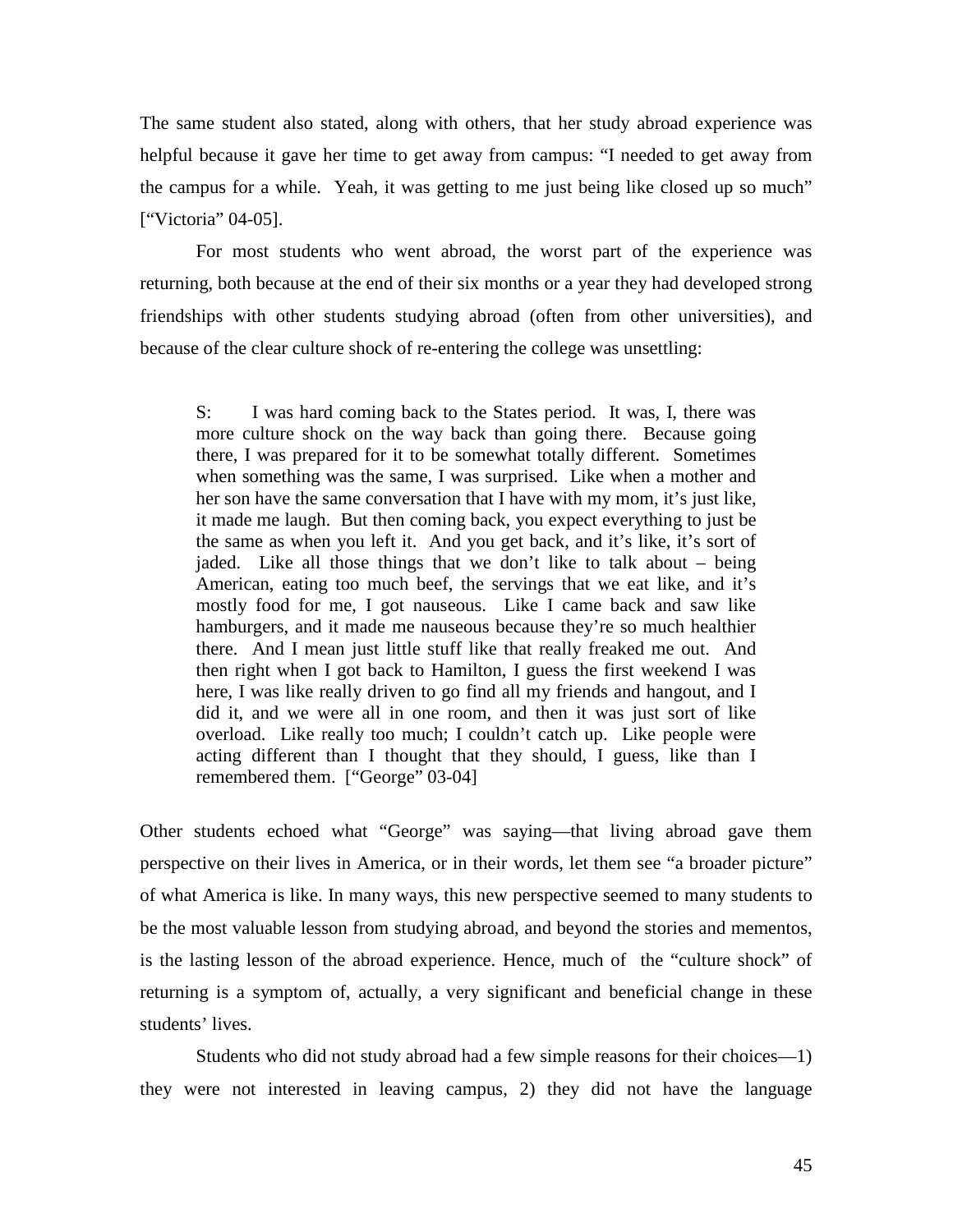requirement to study in places they would like to go, and 3) they wanted to pursue so many activities or studies at Hamilton, that a semester abroad did not fit into their larger plan. While these points are in many cases valid, many students seem largely ignorant of the potential personal, cultural, and social benefits they could gain from a study abroad experience, and instead focus on more tangible motivations on-campus, such as friends, coursework, and extracurricular commitments. If study abroad students are fair judges of their experience, then there is overwhelming evidence to suggest that students gain greatly from studying abroad, though it is unclear which students benefit the most, or if there are students who would be better off staying on-campus for all four years.

## *V. Academic Skills*

# *1. Writing*

The writing program at Hamilton is extremely successful at improving student writing, and students repeatedly recognize and praise its methods and results. At the core of the writing program are the writing intensive classes—classes in which professors evaluate students primarily on their writing assignments, and provide the students with opportunities to revise and rework papers to improve them and their grade. Each student is required to take a set number of writing intensive classes per year throughout their academic career, and the classes are dispersed and scattered throughout the disciplines frequently enough to provide students with many opportunities to take them at every level of coursework, and in every field. Writing intensive classes can take many forms some professors assign a small paper each week, and perhaps larger papers for midterm and final exams, while others might assign three or four large papers spaced evenly apart throughout the semester. Also, aside from writing intensive courses, students report that they still have a good amount of papers to write in non-intensive classes.

Also central to the writing program is the writing center, which provides students with peer-review feedback on their papers, and hour-long one-on-one sessions focused on individual student papers. Students' opinions of the center are generally positive, and several students commented that they hold conferences with tutors many times a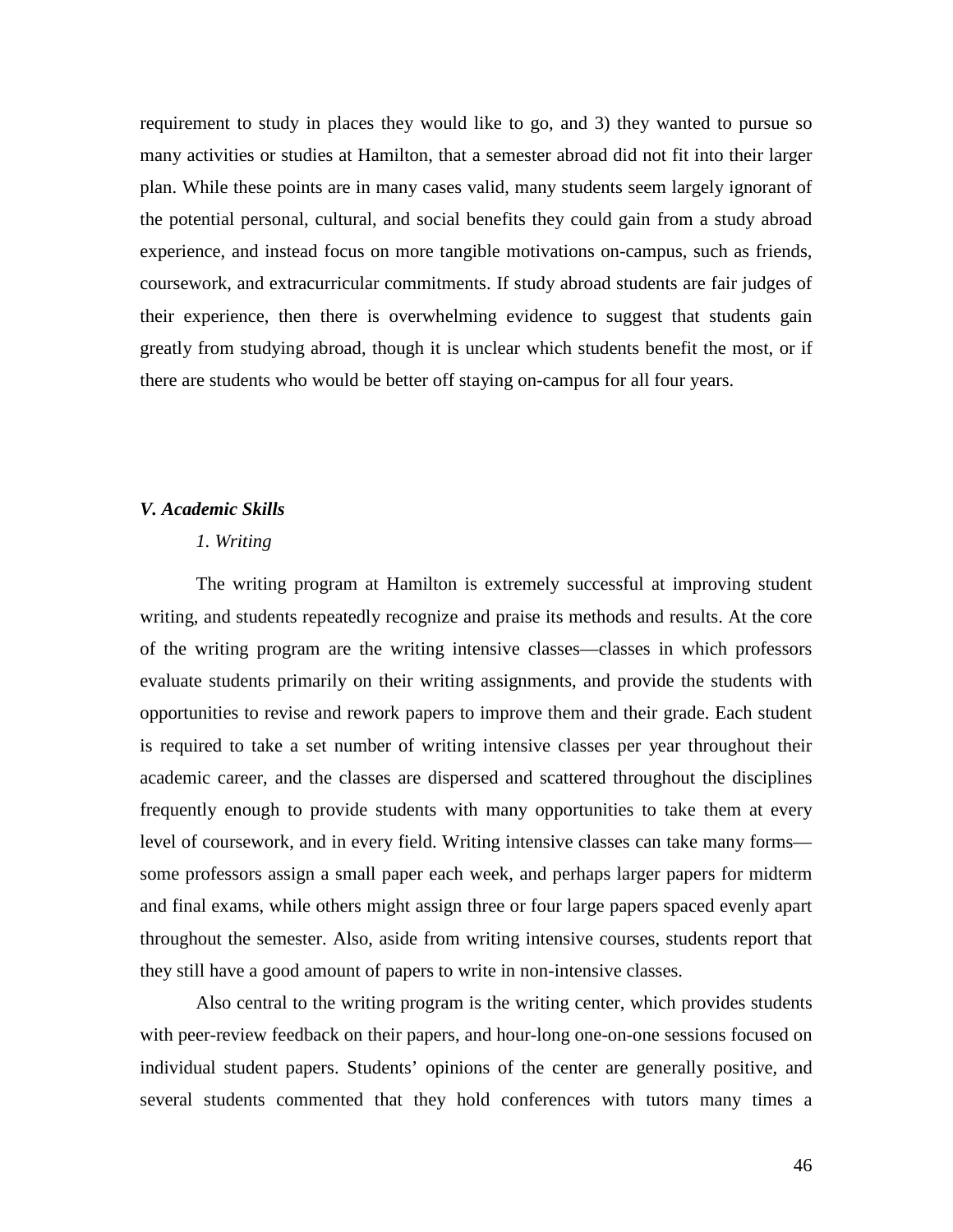semester, sometimes more than once on a single paper. Other students report that they infrequently use the center (some only do so when required for a class), for a variety of reasons which include: the students don't believe their writing needs peer review; the students don't feel peer review is worth the time; the students think the advice tutors give can be inaccurate). Overall, some students take full advantage of the writing center facilities, while others only do so when required, but generally students feel that the center aids student writing.

The benefits of Hamilton's rigorous writing program can be seen early on—by sophomore year much of its lessons have sunk in:

S: My papers here I didn't think were ever bad, like they were always like at least B work. But like over time, just I'll rewrite papers and things for professors, I feel like now I've learned how can just like, I can plan out my entire paper and like, it's just like, it's almost like they teach you how to make it into this like well working machine where like you present your idea, and then like everything's really clean cut, and like it works if you have all your supporting information and all your supporting quotes and all your supporting stuff. So like I feel like my papers have just become really well polished, especially if I ever, like especially if I invest a lot into them which I haven't had to write many papers this year, but usually I do. And so, and since like my professors are always willing to work with me on them, like if I have questions. I just feel like my writing has gotten a lot better. ["Murphy" 02-03]

 Standards of writing seem to progress well as students move from year to year freshmen are expected to already have a good grasp on areas of writing such as laying out a structure, presenting a thesis, and dealing with grammatical issues, and those who do not are quickly required to learn these basics, either through consultation with a professor, repeated revision, or meeting with a tutor. As students progress to their sophomore year, they are typically required to complete longer papers, or are more frequently assigned smaller papers. Some of these papers may be assigned in their sophomore seminars as we saw above. By junior and especially senior year, much of a course evaluation may be based on a single paper, which may be required to be relatively long (twenty to thirty pages, which at least in their junior year, will be longer than any paper most students have written).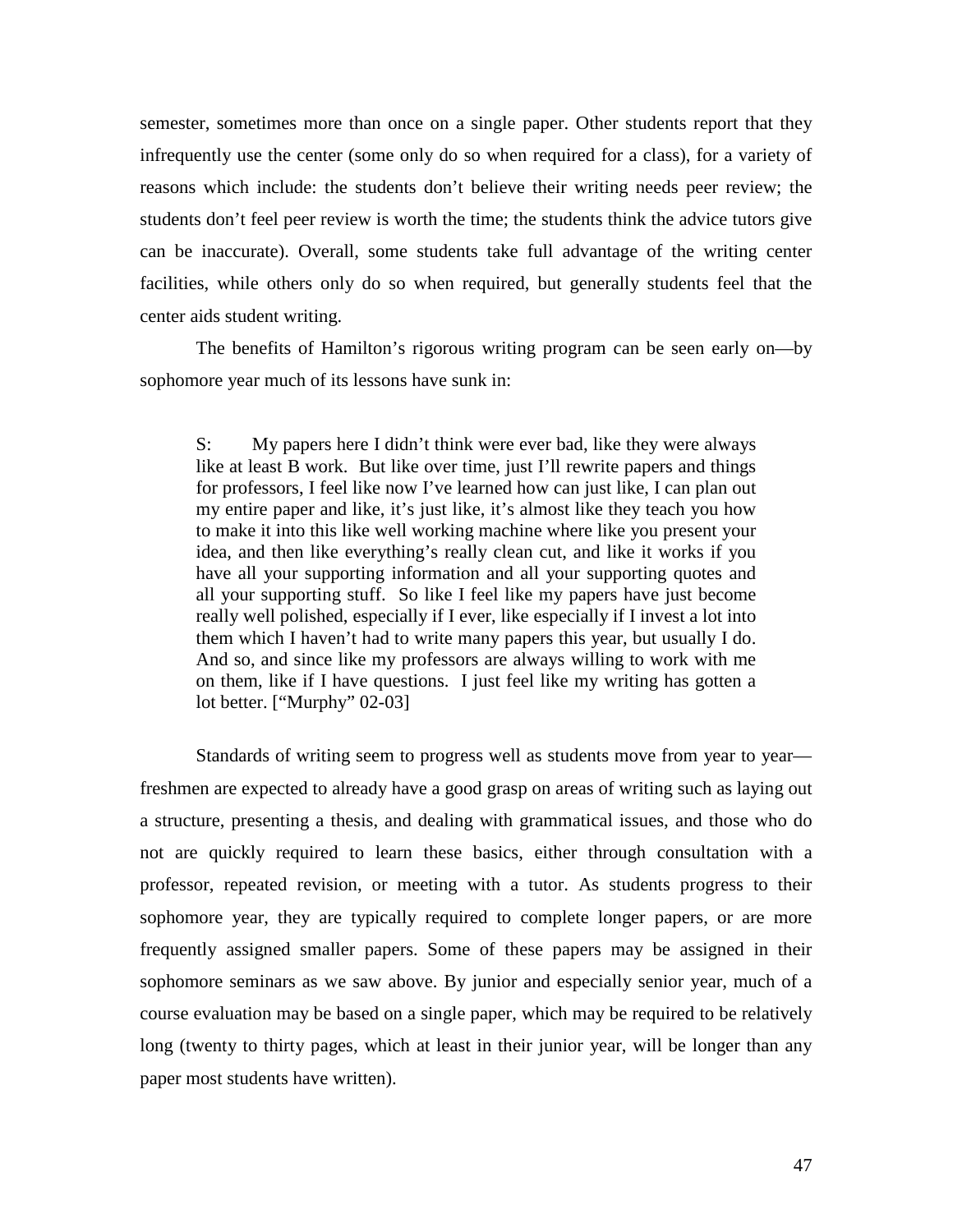The senior thesis is in many ways as much a completion of the students' concentration in a field as it is their continued work in writing—most theses range from thirty to a hundred pages, require (for a good grade) a clear structure and argument, precise grammar and punctuation, and an intellectual reach beyond what most students are used to. Nearly every student who mentioned their thesis, commented on how writing it (or planning it—some students were interviewed before beginning it) was an important, memorable, and highly educational experience, mainly because, as a self-designed project, it typically consisted of topics the students were very interested in. Combining this interest with strong institutional support (many majors have at least one course senior year devoted to students developing and/or writing their theses, and every student is assigned a thesis advisor who further oversees the research and writing process), and a good amount of time for research, brainstorming, and the eventually writing process (many students reported they began coming up with ideas for their thesis the summer before their senior year, and some used topics from papers from previous classes as the foundation to their project), the thesis is the pinnacle of most students' intellectual careers. Perhaps as important as the intellectual side of it, it may well be the most important piece of writing (in regards to how much students learn from writing it) that the student will ever complete.

As we have noted in the 02-03 year-end panel study report, students seem to develop their writing skills at different times—in other words, writing skills such as being able to create a good structure for the paper, lay out a clear argument, write with grammatical precision, etc… develop at different times in the students' academic careers, most likely due to the different types (in terms of length, scope, and evidence amongst others) of papers students are assigned depending on their class year. The following diagrams present student-reported reasons for writing improvement over their four years at Hamilton:<sup>12</sup>

 $\overline{a}$ 

 $12$  In some cases, students did not report that their writing improved, or did not give a specific reason for improvement, and so were not counted in this analysis. At other times, some students gave more than one reason for improvement, and the importance (and hence inclusion) of these responses was weighed by the author. Also note: the panel study questionnaire used by the interviewers directly asked about whether professor feedback improved student writing, which may be a reason for a large amount of positive responses in that category. Credit goes to Kimberly C. Torres '97 for the design of this analysis from her work on the 02-03 progress report, which the author of this report has altered slightly to accommodate for new issues based on the 04-05 data, and expanded into the 03-04 and 04-05 data set.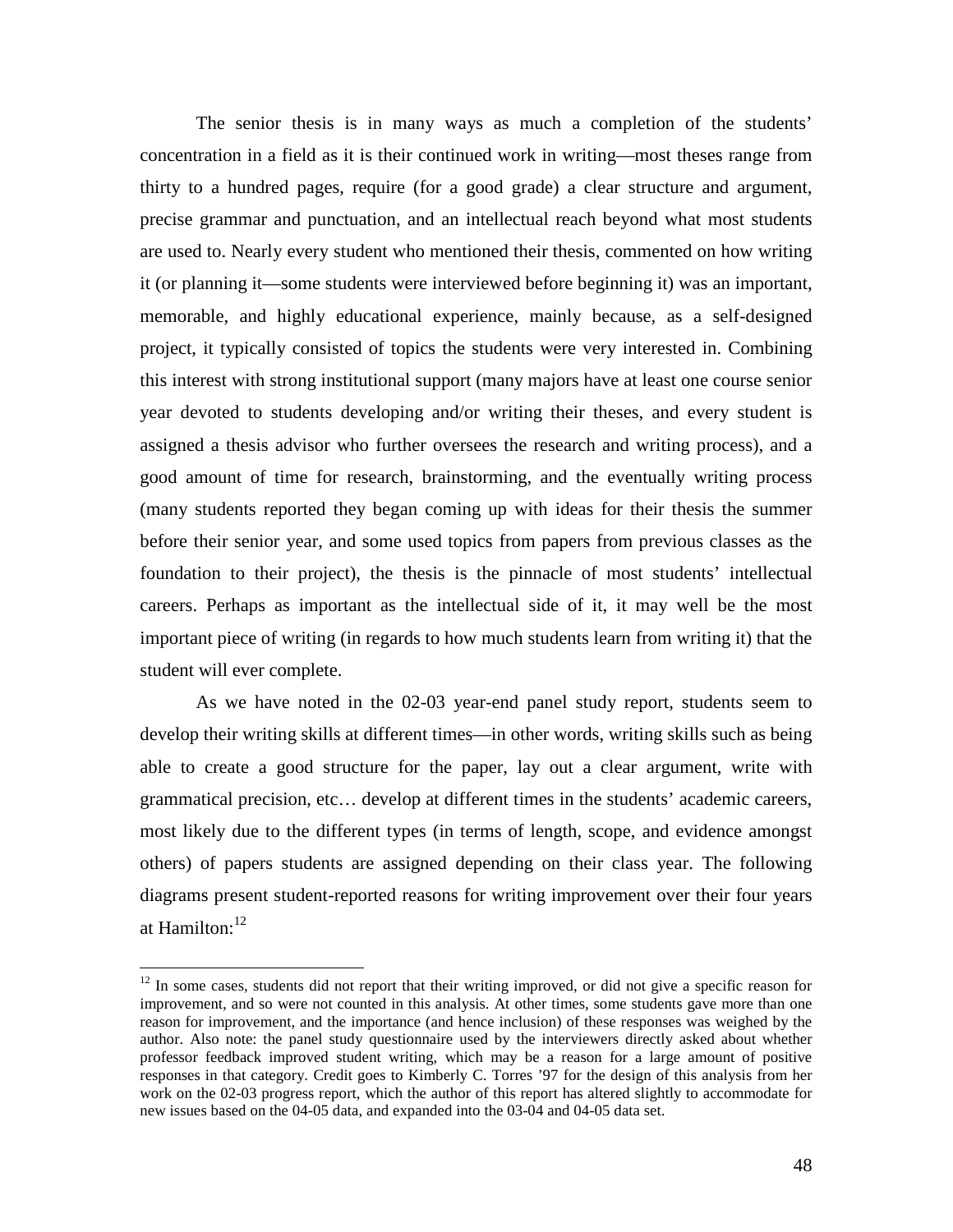

Diagram 7.

<u>.</u>

 Diagram 7 displays what types of writing skills students reported improving, and when. While we had relatively few responses to this issue (42, 29, and 42 responses from the 01-02, 02-03, and 03-04 interview years, respectively<sup>13</sup>), we can notice a few trends. First, students report a high amount of improvement (and from their responses, a lot of work) in the structure of their writing. Structure becomes less of an issue as students progress, and other writing skills such as brevity, clarity, and strengthening their argument seem to become more important.

<sup>&</sup>lt;sup>13</sup> The 04-05 panel study did not specifically ask about student writing, so we have no data for this category. However, judging from what information we do have, senior year improvement in writing does not differ from junior year writing substantially except for the volume category of the sources of writing improvement, in which many students, commenting about their thesis, reported that the volume of this project improved their writing, especially their structural skills.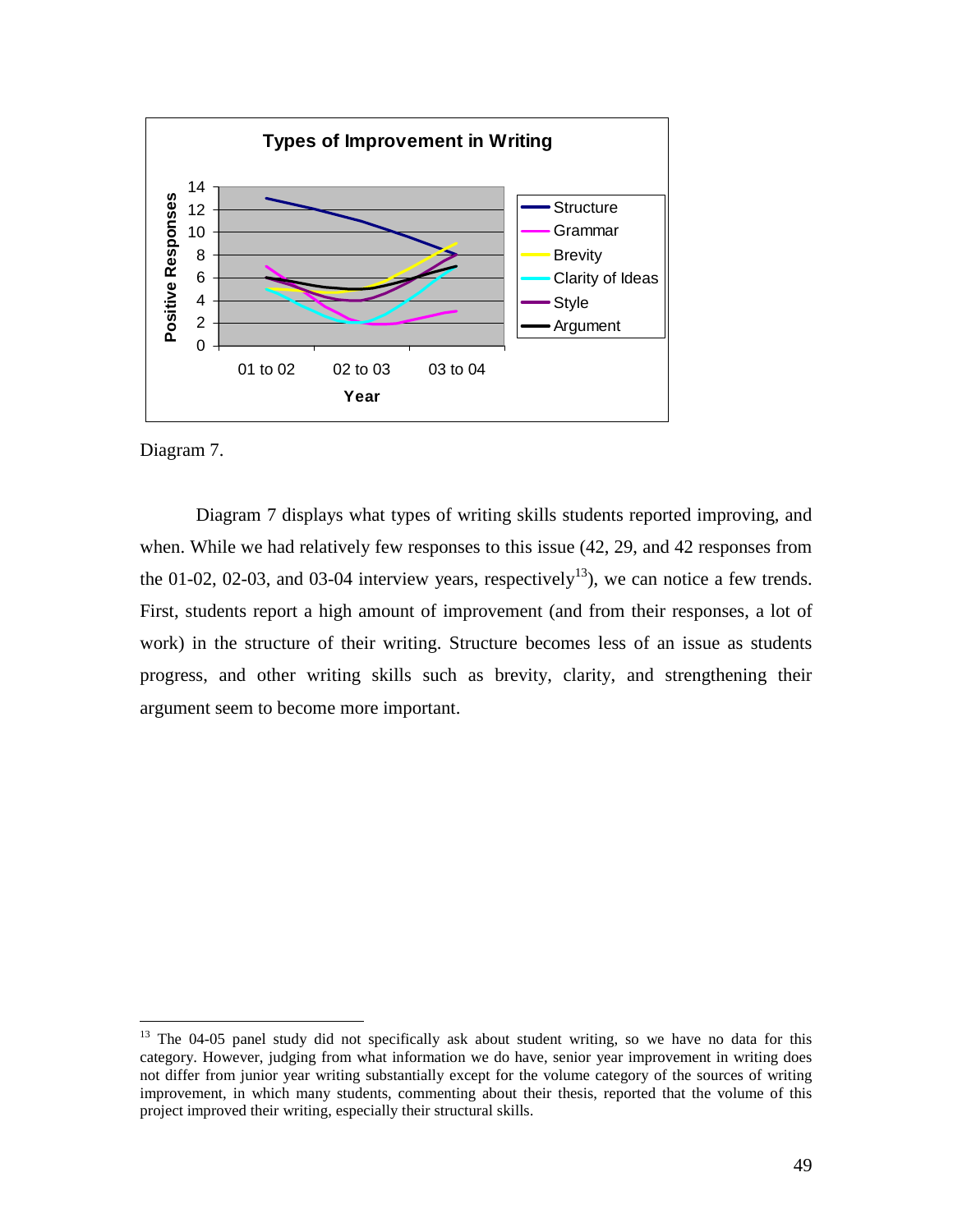

Diagram 8.

 Diagram 8 illustrates the sources of improvement in writing over the first three years at Hamilton. Clearly, in every year, professor feedback is extremely significant, especially during the freshmen year when students are learning how to craft papers to meet the standards of the college and their professors. Meanwhile, the writing center decreasingly becomes a source of writing improvement, likely because 1) professors often require students in their 100-level classes to attend the writing center (and hence, often require students who would otherwise not go to the writing center to visit it), 2) many students view the writing center as a "grammar" or "spell checker," and as they develop more confidence in writing, feel they do not need to go there as much.

 Some of the categories in the diagram overlap, such as rewrites and professor feedback (usually when a student rewrites a paper, he or she does it with professors' comments in mind), and rewrites and the writing center. Therefore, collapsing the categories into "revision" and "amount of writing" as sources of writing improvement might help demonstrate their importance.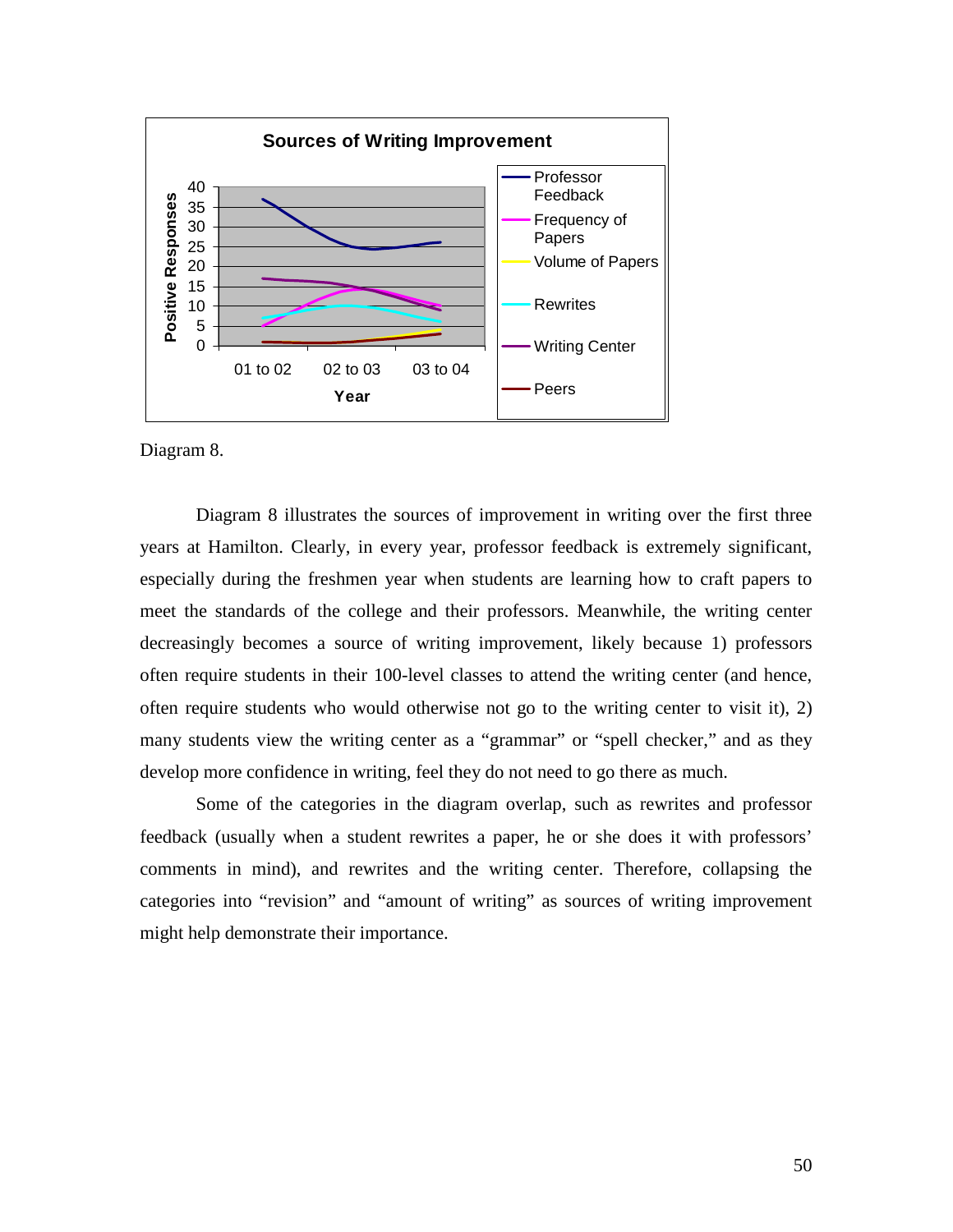

Diagram 9.

<u>.</u>

 Diagram 9 shows the collapsed categories of professor feedback, rewrites, writing center, and peer review into the "revision" category, and frequency of paper and volume of paper into "amount." This demonstrates the general (but decreasing) importance of revision in the student's writing career, and the low (but increasing) importance of the amount of papers in developing student writing.

Many students stated that their writing improved significantly their freshman year, but their comments suggest that the change in writing is not simply improvement, but *adjustment*—students used to the five-paragraph structure of a paper were introduced to new ways to argue their point, new styles of presenting material, and new methods of outlining and structuring their papers. Many students realized that much of their freshmen year writing challenges centered around tailoring their paper to their specific professors and fields. Many departments, and often professors within specific departments, widely differ in their expectations of style, volume, structure, voice, organization of argument, and sometimes even smaller issues such as punctuation, forcing students to quickly learn that what one professor may want from a paper may be drastically different that what another wants. $14$ 

<sup>&</sup>lt;sup>14</sup> Some students who took team-taught courses even commented that, within one course, their two professors' expectations of student writing were quite different, leading to difficulties on the part of the student to craft a paper that suited both.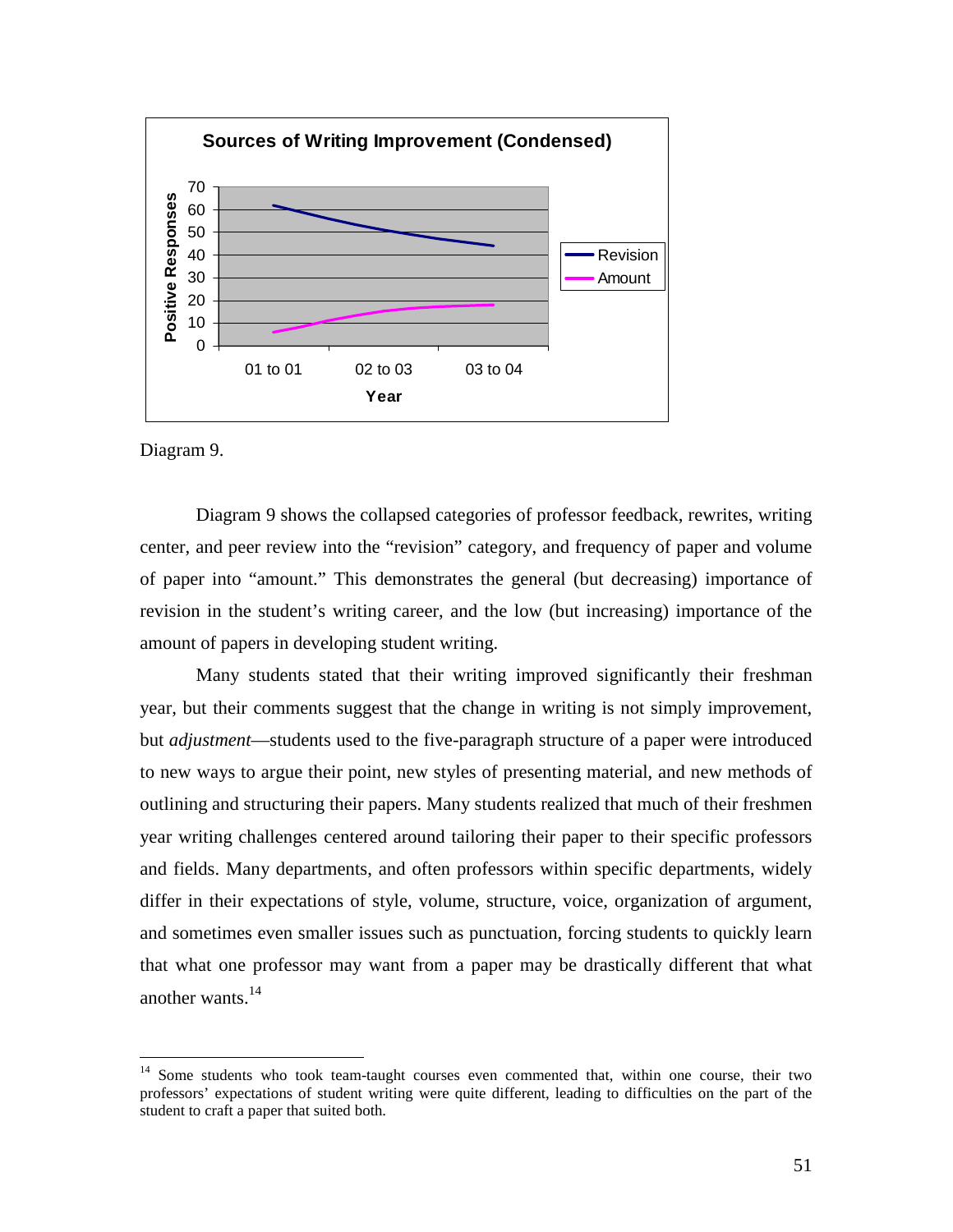Of all the student comments about writing, one of the most frequently mentioned topics was the students' "confidence" in writing, which seems to be related to the adjustment issue as much as it does the students' increasing writing abilities. Many students in their junior and senior interviews commented that, whereas at one time (in high school or freshmen year) a five page paper was daunting and could take many hours, now it was quite straightforward and, by most accounts, relatively easy and quick. Students cited their confidence in writing, coming from a good sense of what was expected of them, and the means to meet those expectations (both in terms of the students' writing skill, and the resources available to improve a specific piece of writing, such as the writing center, professor feedback, and peer review). Confidence also seemed to be a factor of the student's comfort and familiarity with a certain style of writing:

S: I feel that after three years here, like my scientific writing is much better than like, I'm much more confident, I don't know if it's just like the classes I've taken; but I'm much more comfortable writing a scientific paper than like an English essay.

I: Now, when you say scientific writing, do you mean lab reports or the style of writing, maybe a combination of both?

S: A combination of both because like a lot of the time scientific papers are just glorified lab reports. You have your introduction, your methods, your result, discussion, conclusion. ["Jade" 03-04]

Student confidence with academic material and skills is a recurring issue in the panel study, and we will return to it again in our discussion of oral communications, as well as in the conclusion of the report.

Another issue that students frequently brought up in discussions of writing was how a specific professor or class affected student's writing, often during freshmen year.

S: Well, I think even through my first year when I had nothing to do the Writing Center, I still think I improved a lot throughout the semester just through criticisms of my professors I think. I had a great professor first semester, [professor's name omitted], who was so, I mean you can't get away with anything, you know, writing those papers. And I just never really had a professor who challenged, you know, my ideas or my writing like that before.

I: So what do you think made him good?

S: He was, he was the type of professor that everyone had to read. Like I've had classes here that if you did the reading or not, sometimes it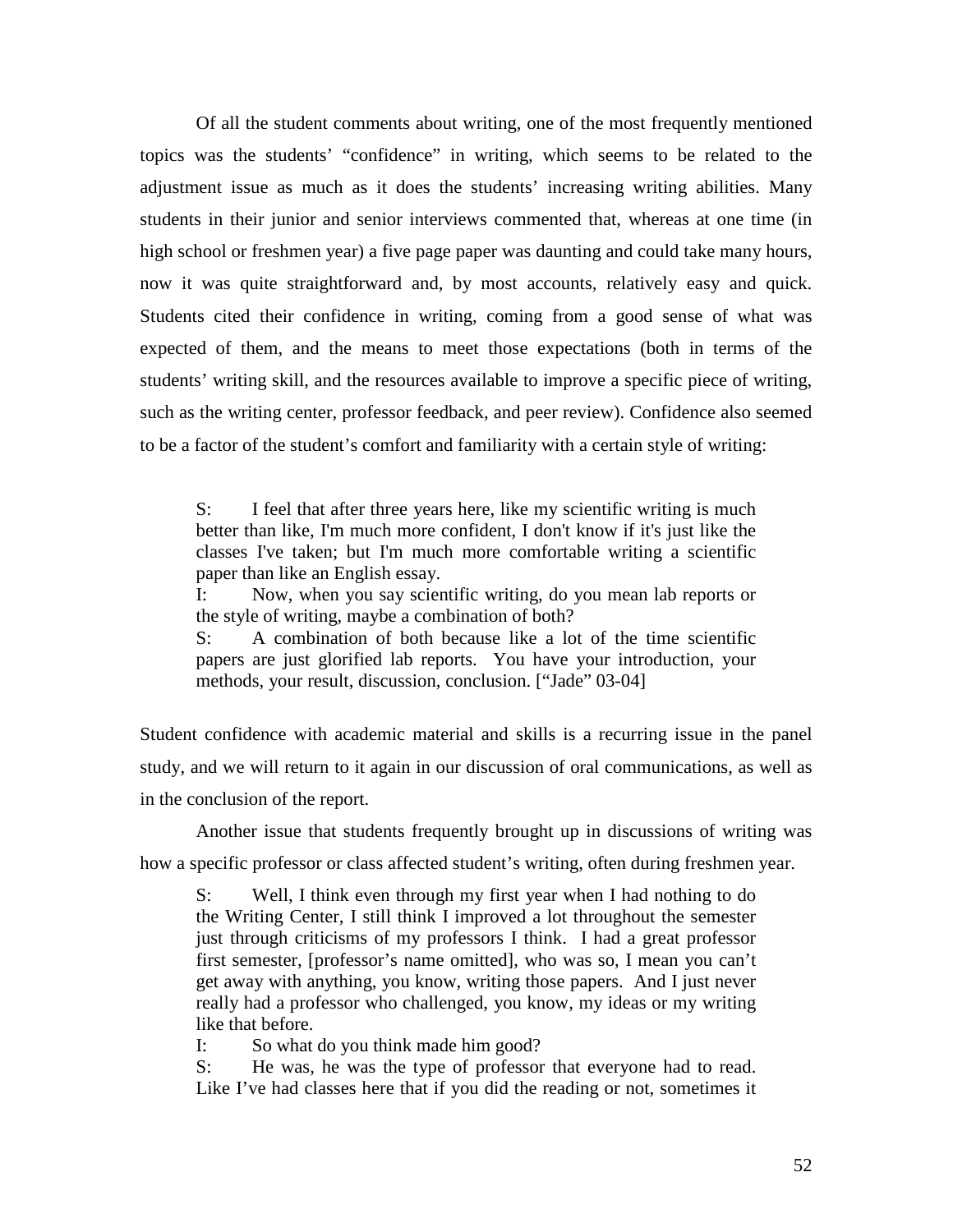just doesn't really matter. But him, you have to read. You have to think about it, and you have to talk. And I just, I thought the way he ran his class, like it was hard, but it was good. [The class] I took with him… I still think that was the best class I've ever taken. ["Jane" 01-02]

"Jenny," commenting about the same professor, had similar praise about how this person helped her writing:

S: Well, I had, you know, I had [professor's name omitted], and I think he definitely helped like, you know, improve because he's really good about like giving comments and stuff. Like he would mark up our papers all over, and also include like a typewritten page on why he felt was good as far as, like you know, he'd write up the actual papers with the grammar stuff, but then like he'd like type out a page's worth of like, you know, his feedback on the comment side of the paper and stuff. And that like never happened in high school. It was like, you know, my grammar would be corrected and they're like good idea and whatever, so you know.

- I: That's above and beyond. I've never heard that.
- S: Yeah, that was definitely helpful. ["Jenny" 02-03]

There were a handful of professors who seemed to have a major impact on student writing freshman year, and while in almost every case the student commented that they struggled to meet the professor's standards, ultimately they were rewarded by being wellprepared for the many kinds of writing they would face in the following years.

# *2. Oral Communications*

 Students overwhelmingly report that their public speaking improves over the course of their Hamilton career,  $15$  and that much of this is due simply to their exposure to it in one or two classes at Hamilton, and their lack of prior exposure to public speaking. From what students report, oral communication skills have a steep learning curve. Students with little or no experience giving presentations reported improving dramatically after only a few experiences of presenting material to an audience.

A. Students who benefit.

 $\overline{a}$ 

<sup>&</sup>lt;sup>15</sup> 83% say their speaking improved (typically by either giving presentations or talks, interviewing, or leading class discussions), while 17% say their public speaking has not improved or has become worse.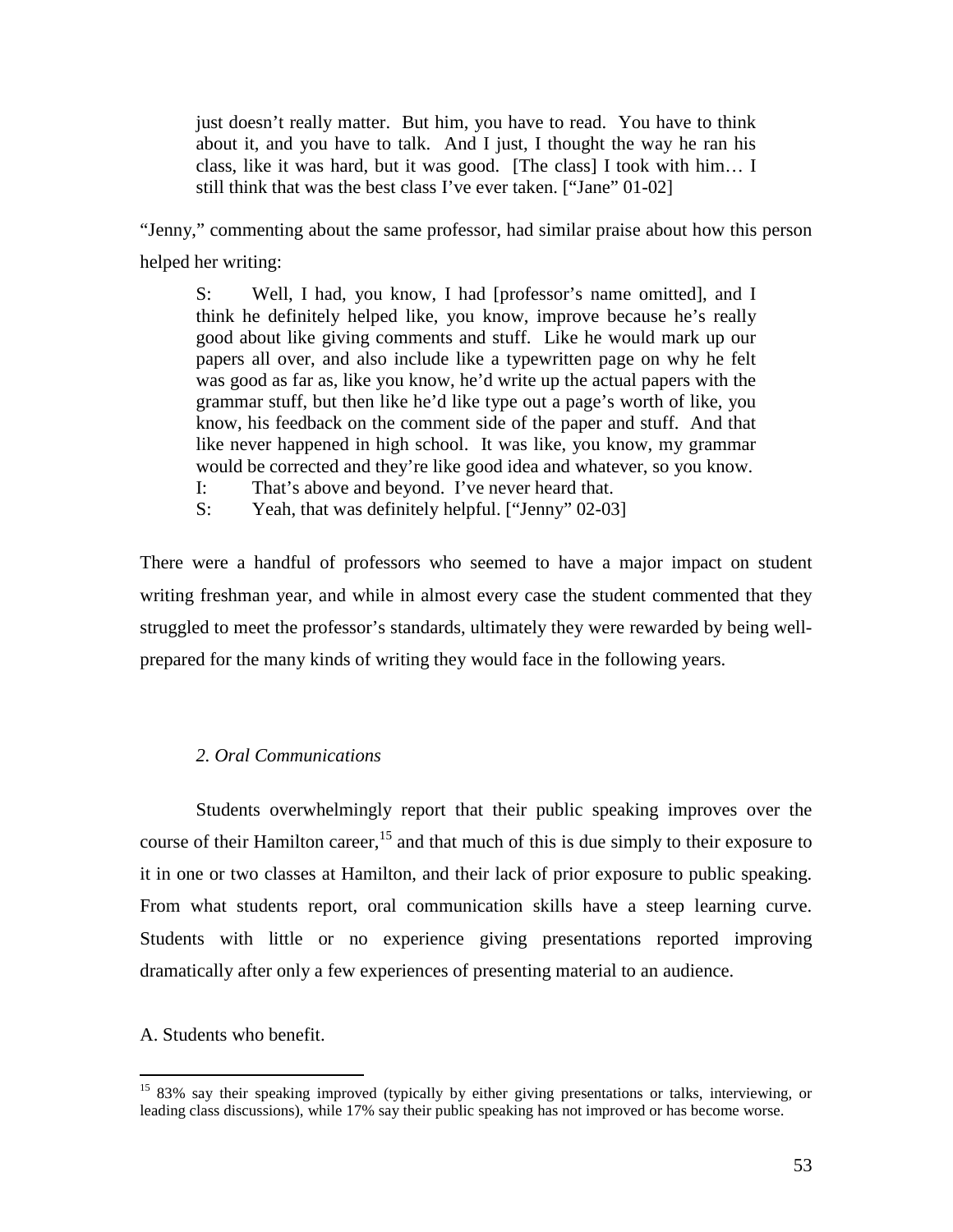By almost every student account, the one or two classes that they had that required presentations<sup>16</sup> improved their skills greatly, and most notably improved their comfort and confidence in front of a group. "Jack" for example emphasized how he gained confidence at speaking publicly from having to do it in classes.

I: Okay. Do you think that in any way your speaking ability has improved at Hamilton – either in public speaking, talking in classes, handling yourself in interviews such as this, or any other respect? And if so, can you describe in detail how you think that improvement occurred?

S: I would say definitely.

I: Okay.

S: Well I guess I don't know if it's just me getting older and maturing, or I mean I guess like that's one aspect; but it seems like every class I've taken, we had to do some like group project we had to present to the class, which helped me get over nerves. But I mean it seems every class always emphasizes participation of class. As well as my organization, you know, it's just given me an opportunity to talk to large groups of people and present my ideas. So I think I've definitely become more confident in speaking. ["Jack" 04-05]

Repeatedly, students commented on how their "public speaking has improved just from pure exposure to it" ["Jade" 04-05], and that their improvement was not necessarily intentional, nor were they even always aware of it.

I: Do you think your speaking ability has improved since you've been here?

S: I would say so, yeah.

I: How so?

S: I mean I haven't taken any, you know, like Oral Comm classes or anything; but I think just through, probably through a lot of my classes being really small and being largely discussion-based that I've become more comfortable, you know, speaking to other people or in front of other people…I don't feel like I intentionally did something to specifically improve my, you know, speaking skills. I guess it's just something that comes with practice and with experience. ["Jenny" 04-05 ]

Students' confidence in their speaking skills, through experience and familiarity, grows over time, and seems to be a large part of how students progress up the learning curve of oral communications. Similar to the development of writing skills, speaking skills

 $\overline{a}$ <sup>16</sup> The majority of students reported only having one or two classes during their Hamilton careers that required presentations.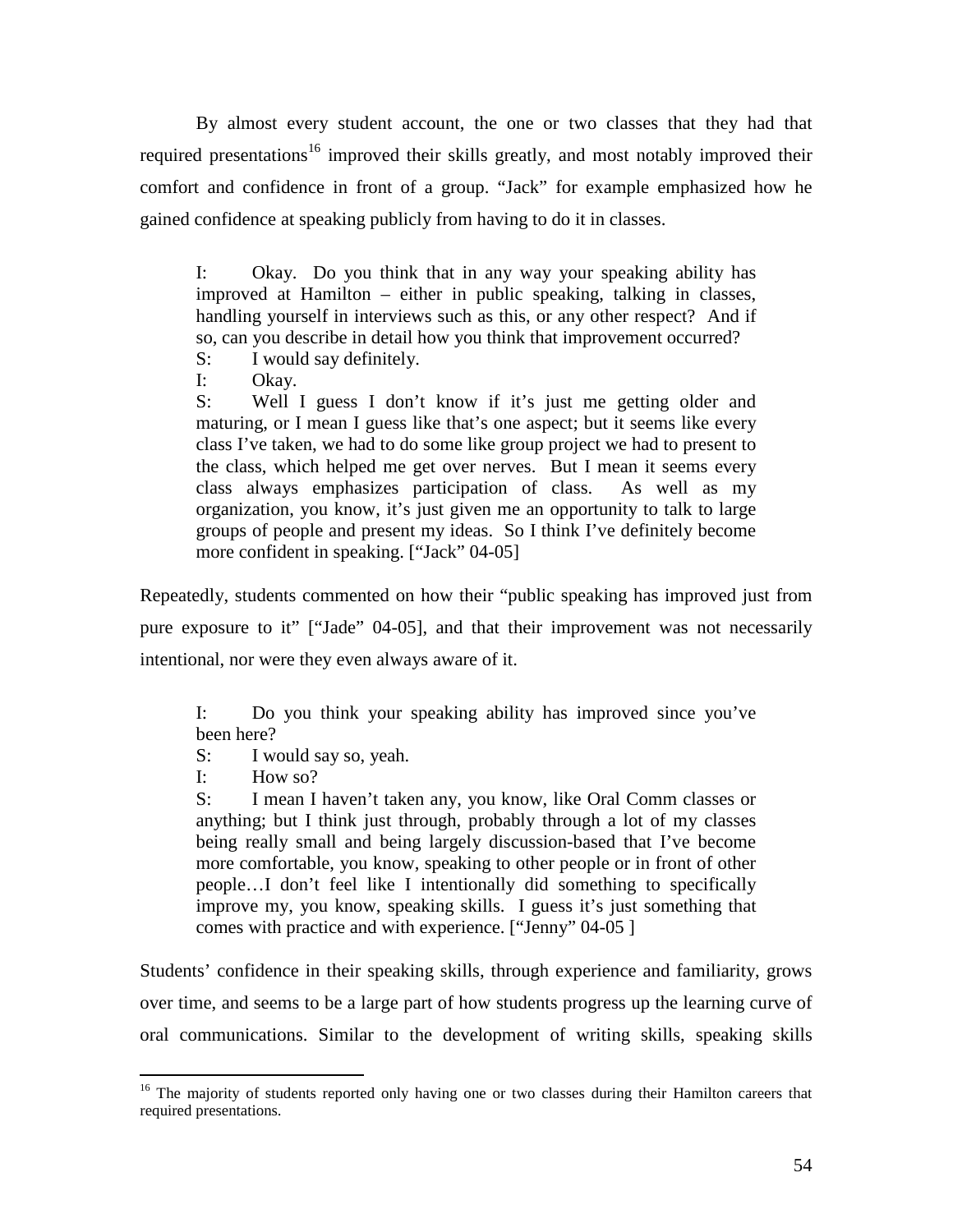initially benefit best from exposure and review, which provides the student with not only a sense of what to expect, but also how to improve on their performance.

A number of students suggested that Hamilton should have some kind of oral communications requirements, because, they felt, many other students were not being exposed to the same benefits from giving presentations and talks that they were.

S: I think they should have a mandatory 100-level public speaking class that all freshman students have to take, or all sophomore students have to take. And maybe, instead of having gym credit, you know; maybe two gym credits in one, a 2.5 credit for rhetoric and communication, maybe having a student take that before, you know, they graduate because I think it's such an important skill, and I think it's great that Hamilton emphasizes it, but I really don't think they do it well. ["Jean Claude" 04- 05]

S: But I really wish there was more opportunity to speak. I think it's funny. I work in the Admissions Office and they always say like how at Hamilton you learn how to write and speak really well. And I wish we had speaking intensive classes like we have writing intensives. And I think that's still like peoples' big fear, like just getting up and speaking in front of people. It's sometimes fun too when you've worked on something really hard in class, like I sometimes wish I could get up and talk about it or give a report on it. ["Susan" 04-05]

And some students wished they themselves had had more exposure to public speaking while at Hamilton.

S: I don't think that we get enough practice with like public speaking, like we don't really have to do group presentations very much in classes. And so I think that could be improved… I think it's equally important that you be able to like speak in public and express your ideas verbally, which I'm not the best at. I'm much better at writing… Many encourage class participation, but especially if you're in the larger lecture classes, I mean you can definitely get by with not having to ever talk. So I don't think classes really do much for speaking. ["Katherine" 04-05]

Frequently students identified themselves as "poor public speakers," but unlike many students who self-identify as poor at quantitative skills, those who thought they were poor speakers believed they could get better with practice and training. This point is significant, and we will return to it later.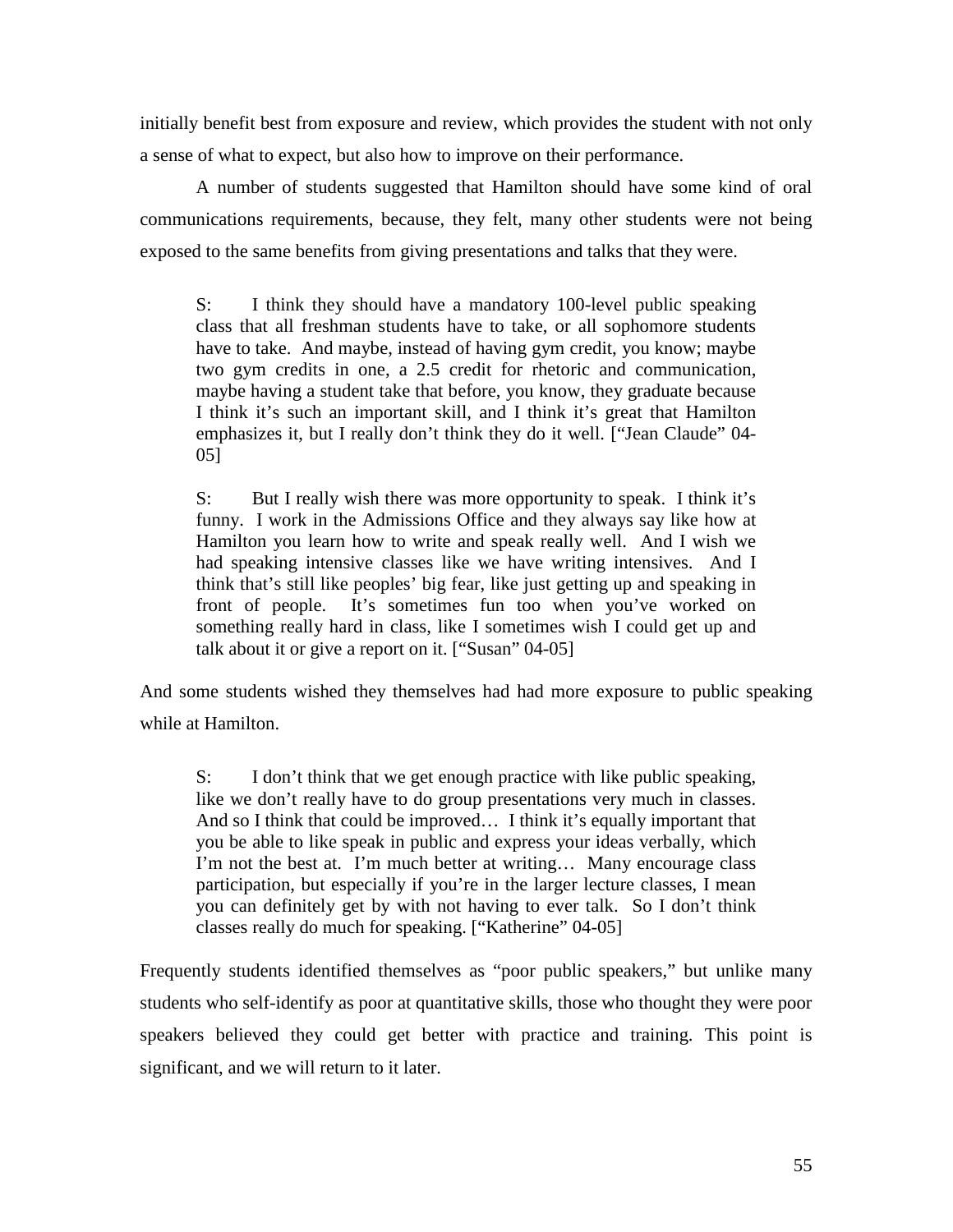S: I know that I'm really bad at it, and I needed to do a lot of practice. But I didn't take a lot of courses where I had to do a lot of presentation skills, which I do suggest that they, they actually, that Hamilton should probably change that. I think presentation skills are really essential to like, to you know, like work and just, and handling like the rest of your life. ["Li Wei" 04-05]

S: I mean I'm not the best public speaker. I know kids who are juniors and sophomores who are taking public speaking courses who could run circles around me in a debate, but I would say that I've improved ["Jonathan" 04-05]

 Most of the improvements students reported did not come from their taking Oral Communications classes (because most hadn't), but instead come from their experiences leading discussions or giving presentations in class (which most students reported they had had). For most students, these experiences were few in number, but significantly bettered their confidence, comfort, and communication abilities in front of groups. The improvements students noted above came quickly to them, and while they may not have had opportunities to refine their communication skills at a higher level, most students seem to have taken the large first step to becoming better oral communicators, due primarily to those classes where presentations are required.

 Part of the reason why students reported such a steep improvement in their speaking skills has to do with the nature of public speaking itself. Students are much more emotionally involved in giving a speech than writing a paper, simply because they are being immediately and visibly evaluated by their peers and their professor(s) while giving it, whereas when handing in a paper, students can detach themselves from it until they receive feedback, and even then they receive feedback just from their professors. The possibility of public embarrassment, especially in front of peers, adds considerable, weight to presentations, and puts much more than the student's grade on the line. Some students who are concerned about their presentation put a great deal of work into preparing for it and improve, and some students who are not concerned about it suffer the immediate judgment of their peers and professors, and typically learn a valuable lesson from their experience as well, and subsequently work towards improvement. Hence both students who reported putting in a lot of time into their presentations, *and* students who admitted under-preparing for them reported improving in their public speaking skills. The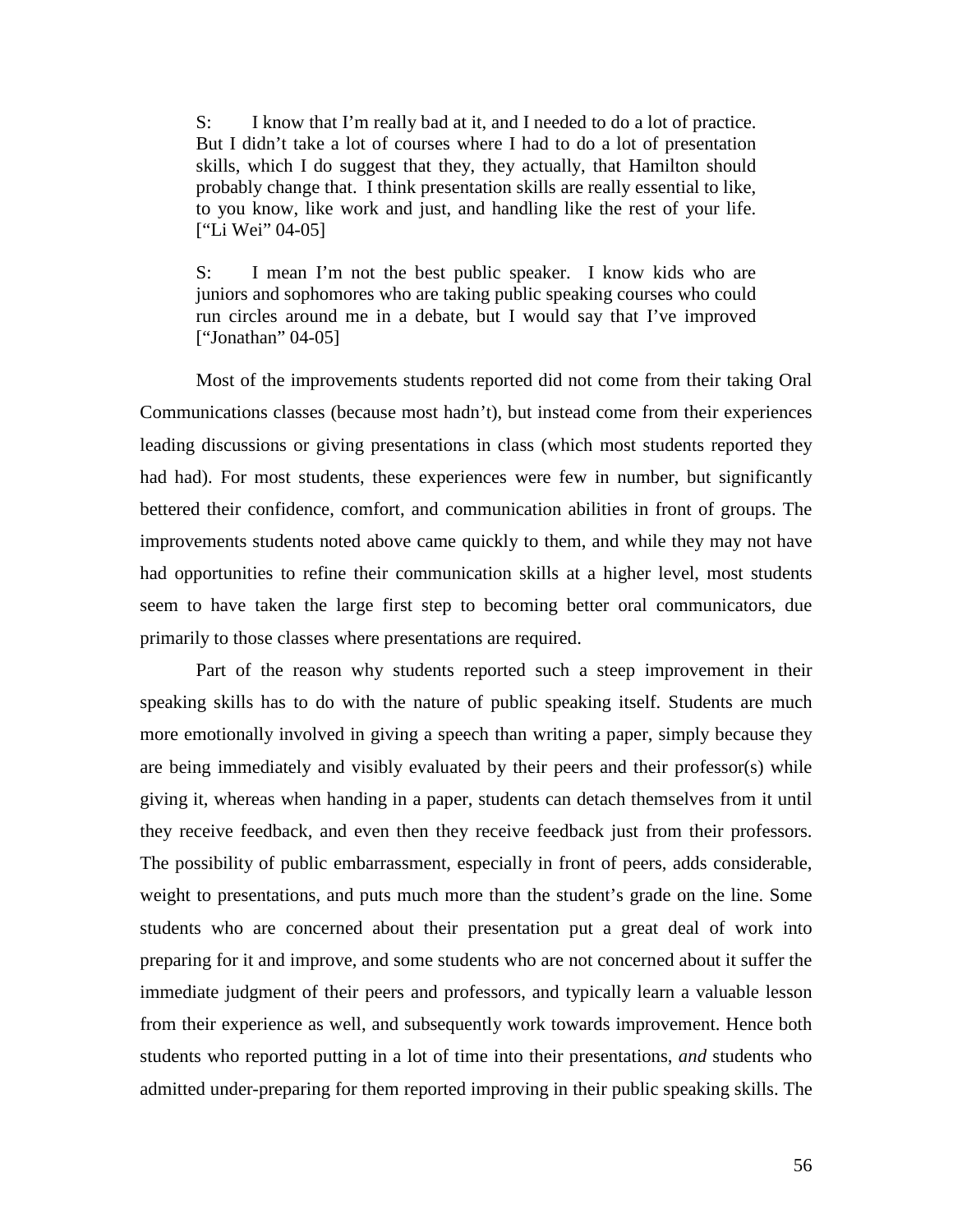power of immediate feedback, especially from peers, is evident in the successes of the oral communications program at Hamilton, and suggests that other academic-skill programs at Hamilton might benefit from similar structuring.

B. Students who don't benefit.

While the majority of students reported that their oral communication skills improved, around 20% said they did not, citing one of two reasons. Either 1) they were already strong public speakers upon entering Hamilton (and improvement required more intensive study than for those with no experience speaking to groups), or 2) they were never were required to present in their classes. "Jen" expressed both reasons, saying:

S: I think it's just, I mean the classes that I've taken, for the most part, don't really require that much speaking. And I did a lot of drama in high school, so I had enough speaking abilities that like unless I was a Communications major or an English major or somewhere where I had to be talking to other students a lot, that I just am not asked to do that. So I've pretty much stayed at the same level. ["Jen" 04-05]

Students also noted how public speaking is greatly underemphasized in comparison to writing:

I: Have you had to take any public speaking courses or had to give any presentations or do interviews that would require you to utilize your speaking skills?

S: Not really. The sophomore seminar we previously mentioned did have a presentation. That was some ridiculous proportion of your grade. But other than that, I've not had anything, I mean no real serious presentations. Like I don't think my skills have improved as greatly as say my writing skills have improved. I mean I don't think, but I mean I've never been required to take those classes, and I never have; so I don't, whereas, you know, I've taken a lot of writing intensive classes. So the skill hasn't necessarily improved at the same rate. ["Jose" 04-05]

S: But I don't think that my speaking ability has significantly improved at all, or become less, after going here because I think that the emphasis has always has been more on writing. Technically my writing has improved, but I can't say that my speech has. ["Jane Smith" 04-05]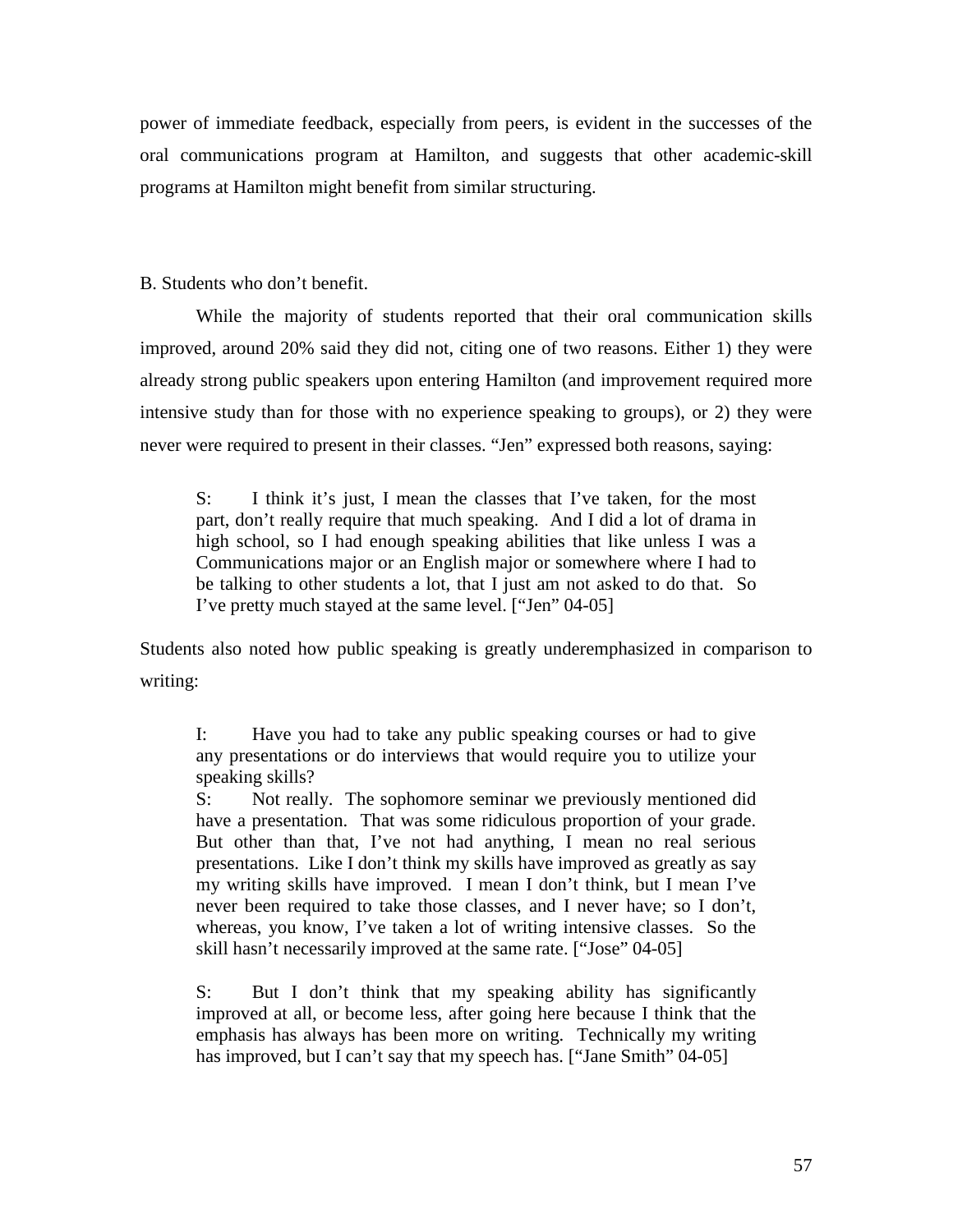While it is encouraging to note that 80% of students believe their public speaking skills have improved since coming to Hamilton, that 20% report otherwise is distressing because it appears to be a relatively simple matter to give all students the initial formative speaking experience that makes such a difference to their abilities.

C. Further improving oral communications at Hamilton.

If the college wanted to, it could raise the average quality of students' oral communications skills dramatically by, in some way, ensuring that every student took at least one or two classes that required presentations. This might take the form of some kind of speaking-intensive program similar to the writing-intensive program in which students are required to take a set number of the intensive classes in order to fulfill their degree requirements, or it might simply consist of encouraging professors to include presentations in more of their classes. As many students reported that their sophomore seminars provided the with their first exposure to giving presentations, perhaps that program (with some modifications) is best suited as the vehicle for providing that initial skill-building. As the seminar program is already in place, and is struggling to solidify its goals and structure itself in a way that clearly benefits all students, centering the program around a strong public speaking requirement might not only benefit public speaking at Hamilton, but also revitalize the sophomore seminars program in the students' eyes. Regardless of how the college might go about this, it is clear that, in regards to students' oral communication skills, a little experience goes a long way.

 Gauging just how much the college should encourage or require oral communications requires a comparative evaluation of oral communications with the other general academic skills the college seeks to instill: namely, quantitative and writing skills. The current weight given to these are clear enough in the curriculum requirements—writing is emphasized more than oral communications, and the average student leaves Hamilton having done far more work improving his/her writing than his/her oral communication skills. Meanwhile, while writing intensives are required for all students, quantitative-oriented classes, like oral communication classes, are not, and many students leave Hamilton having little experience with either.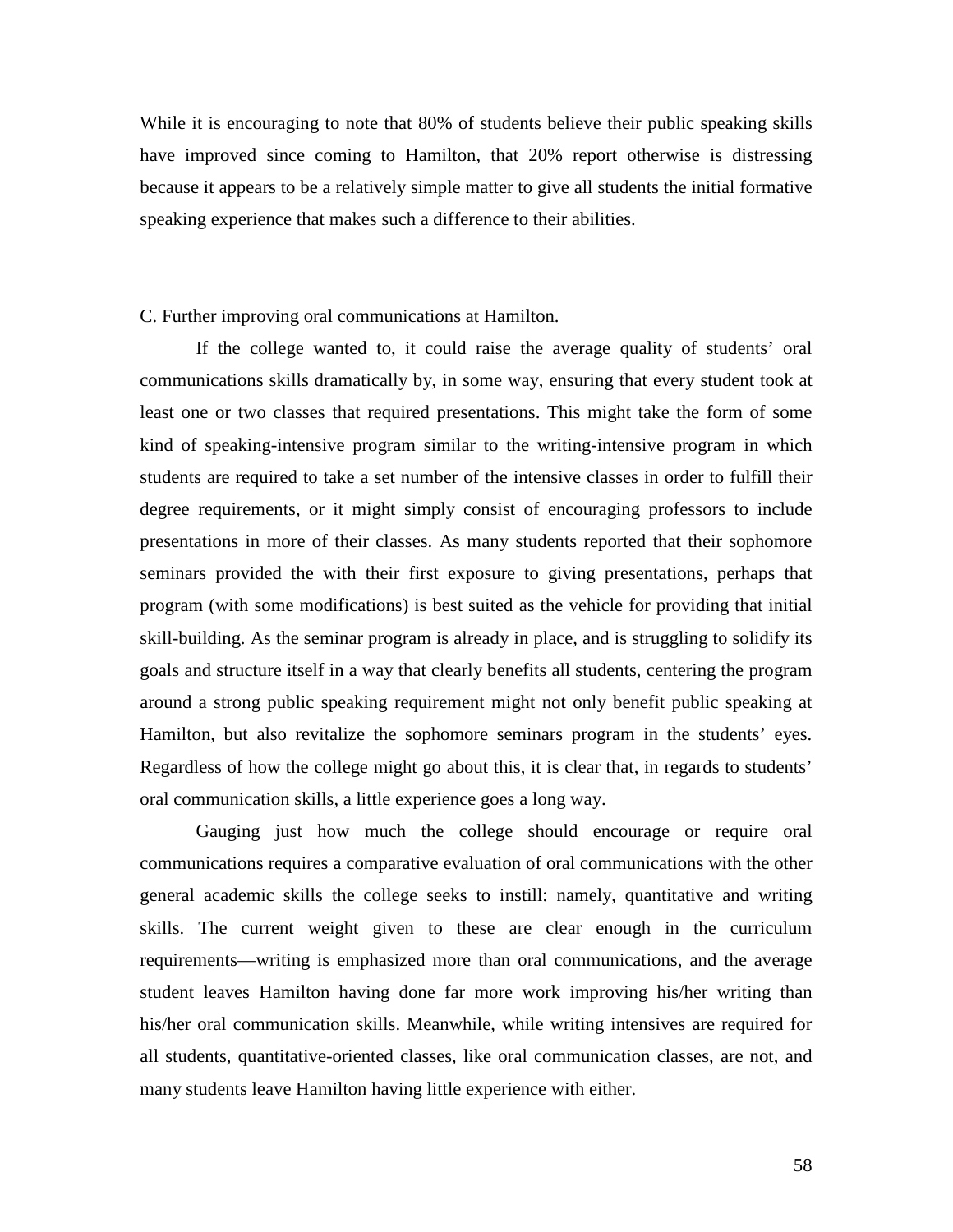# *3.Quantitative Learning*

 The most interesting and prevalent trend in students' comments about quantitative skills is that many students do not think of it as a skill in the same way they do writing and oral communication skills. According to students, while they apply their writing and speaking skills frequently throughout their time at Hamilton (in and out of class) and say they will do so frequently after graduating, the applications of quantitative skills are much more limited according to students. While most students accepted that some quantitative skills, such as basic math and statistical analysis skills, will be of great practical use in and beyond college, they feel the majority of quantitative learning in liberal arts finds application only in the classroom. While some students conceded that everyone should devote at least some of their coursework to the quantitative fields, few students outside of these fields do so. As found in the 04-05 project report, "students who are not majoring in science are not taking science courses<sup>"17</sup>—students concentrating in the humanities and social sciences are increasingly separating themselves from "hard and lab sciences, whereas the humanities and social sciences are increasingly attracting more non-majors to their classes. The decreasing amount of non-majors in the sciences is greatest in lab science courses, but the trend is also significant in other science and math courses.

 Some students even responded to our question about their quantitative skills by wondering what "quantitative skills" were in the first place, and their general ignorance of this category of skills indicates their rejection of quantitative academics as a general skill.

 While many students respond to our questions about quantitative learning by saying that quantitative coursework "isn't for them," the students who are focusing their academic attention in math and science, are increasingly taking more and more classes in quantitative academics. This divide is distressing—it indicates that math and the sciences are increasingly becoming more and more isolated since the removal of distribution requirements. However, there is no evidence that the previous requirement of quantitative

 $\overline{a}$ 

 $17$  2004-2005 project report, p 148.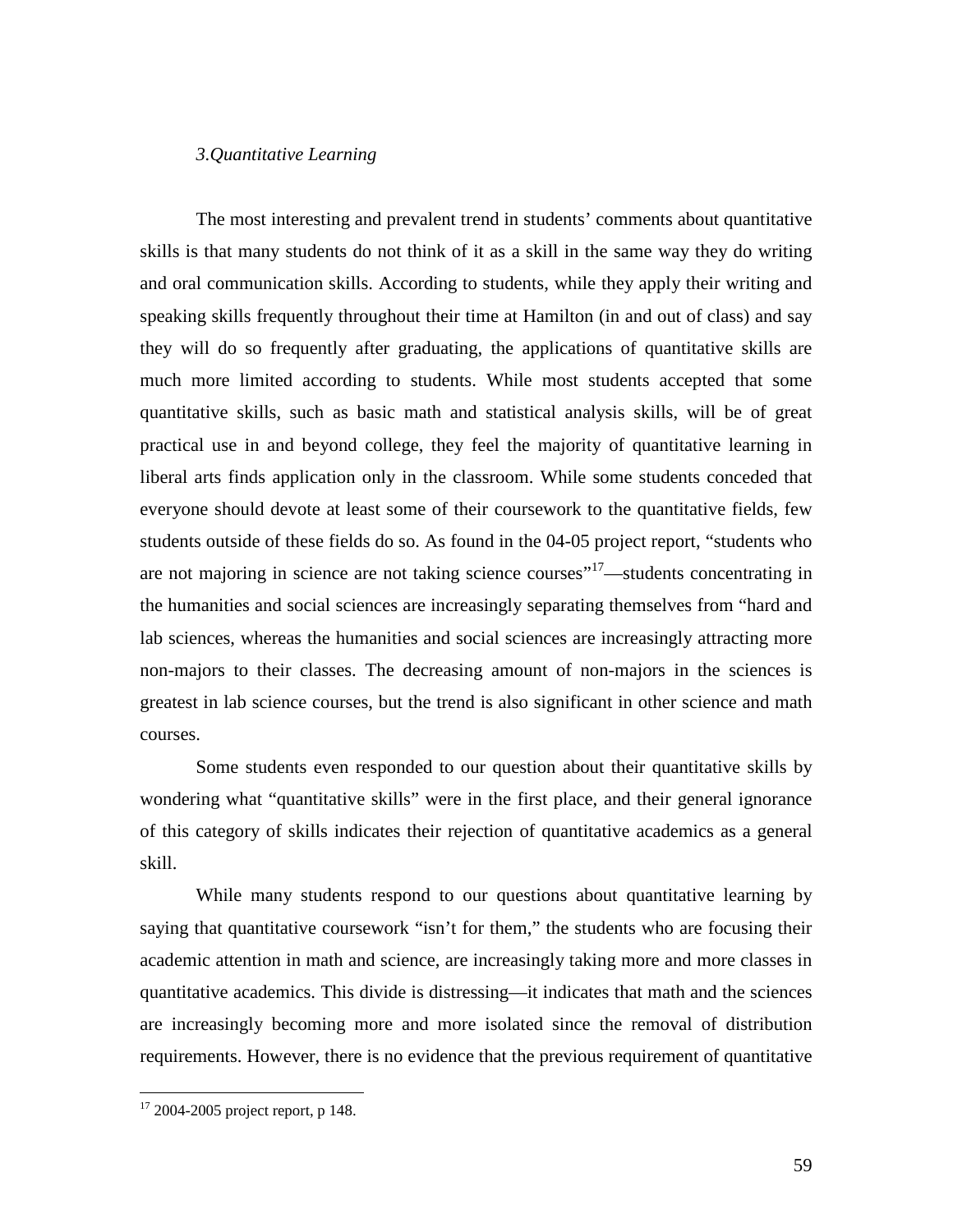coursework by students improved their Hamilton experience, or that they necessarily learned much about quantitative fields (as there were numerous "soft" science and math courses which non-majors would take to avoid the "hard work" of the "real" math and science courses.

#### *VI. Student Social Life*

# *1. Student idealizations of college social life*

 As with academics, upon entering Hamilton students have a very specific notion of what social life at a liberal arts college is and should be like. The majority of these preconceptions (that students mentioned) focused on parties, alcohol, and day-to-day social issues students would face freshman year (such as having to live in co-ed dorms, and share bathrooms with members of the opposite sex). Students also frequently mentioned how they expected college to be less cliquey than high school, and to be a more mature social environment. Connected to this, students expected Hamilton to be an accepting place where people of different cultures, backgrounds, and beliefs would feel welcome and accepted. Students differentiated this kind of community of acceptance from the lack of community at big city schools, and suggested that the small size of Hamilton is the main reason they expected it to have a close-knit community.

 By and large, Hamilton's social life met these expectations for the majority of students, though many students also pointed out significant exceptions. While most students agreed that Hamilton society is more mature than their high school, the cliques that many students sought to escape still existed, though they seemed less important. Many students not in societies noted that fraternities and sororities are, effectively, institutionalized and formal cliques, and so in some sense, Hamilton is more socially elitist than high school. Of all the things students were surprised to find out about Hamilton's social life, the most common was how oriented around fraternities it was. Much of this has to do with the nature of private societies—unlike any other organization, their main purpose is social activity (though they take part in numerous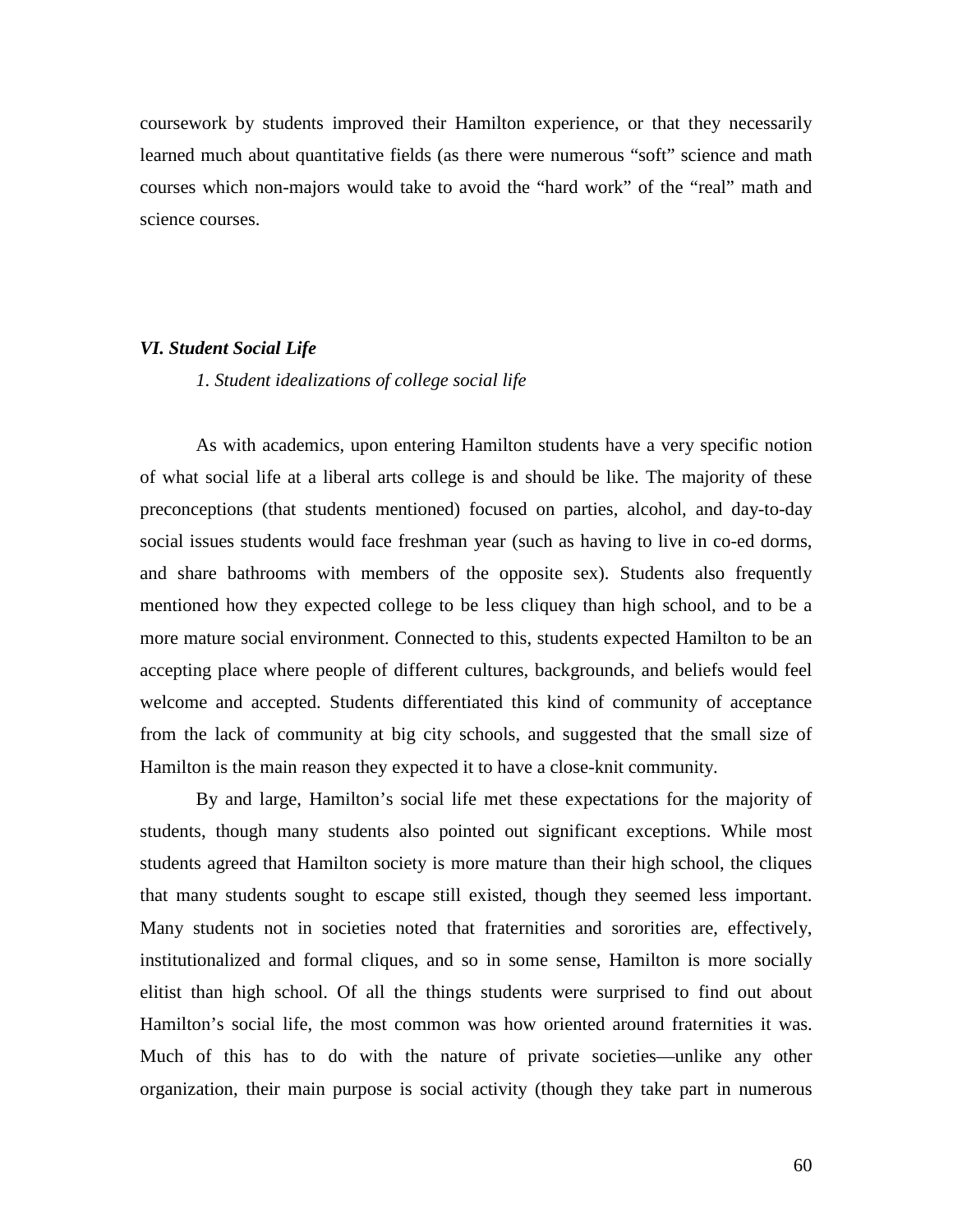activities on campus), and through their events (primarily parties), they are the most visible social force on campus.

 Further, private societies have a far greater membership that is regularly reported, and so new students, expecting to enter a school with around 30% Greek membership, find that the school is actually around half Greek. The reasons for the discrepancy between the reported membership and actual membership are simple:<sup>18</sup> while societies are required to report their full member list to the administration, the list they send is typically not complete. The reasons for this are numerous. First, societies are required to meet a GPA requirement, or face administrative action, and so by not reporting the lowest GPA students as members, avoid penalty. Second, and more recently, some societies face housing limitations, and too many members of a given society are prohibited from living in the same building (to prevent the dorm from becoming a defacto fraternity or sorority house). Hence, many private societies find ways of working around administrative restrictions, with a major consequence being that incoming students have an extremely skewed view of how many students are Greek and how many are independent.<sup>19</sup>

 Aside from private societies, students still noted social exclusivity, though also suggested that social groups are quite porous and flexible, and that the student community is significantly more mature than the popularity-focused student society of high school. Some students even seemed to suggest that the cliques at Hamilton were positive, because they tended to be oriented around activities (sports, arts, music), as opposed to the exclusionary cliques of high school.

S: I think that's been like my first impression that there's like a lot of different groups here.

I: A lot of different groups in terms of?

 $\overline{a}$ 

S: Terms of like athletes and the artistic types, and from there, like kind of like that type of thing.

I: Different types of, how you think they are segregated to different types of, I don't know, commonalities?

<sup>&</sup>lt;sup>18</sup> The author and another consultant to the project, Shauna Sweet, learned of this through a private meeting about society membership that we held in 2004 with a handful of society members. This finding—that many society members are not officially recorded as members—is of great significance to the project, as, if unnoticed, would have greatly skewed survey data when compared with official society membership data.

 $19$  Our survey suggested that in fact around half of Hamilton students are greek-affiliated.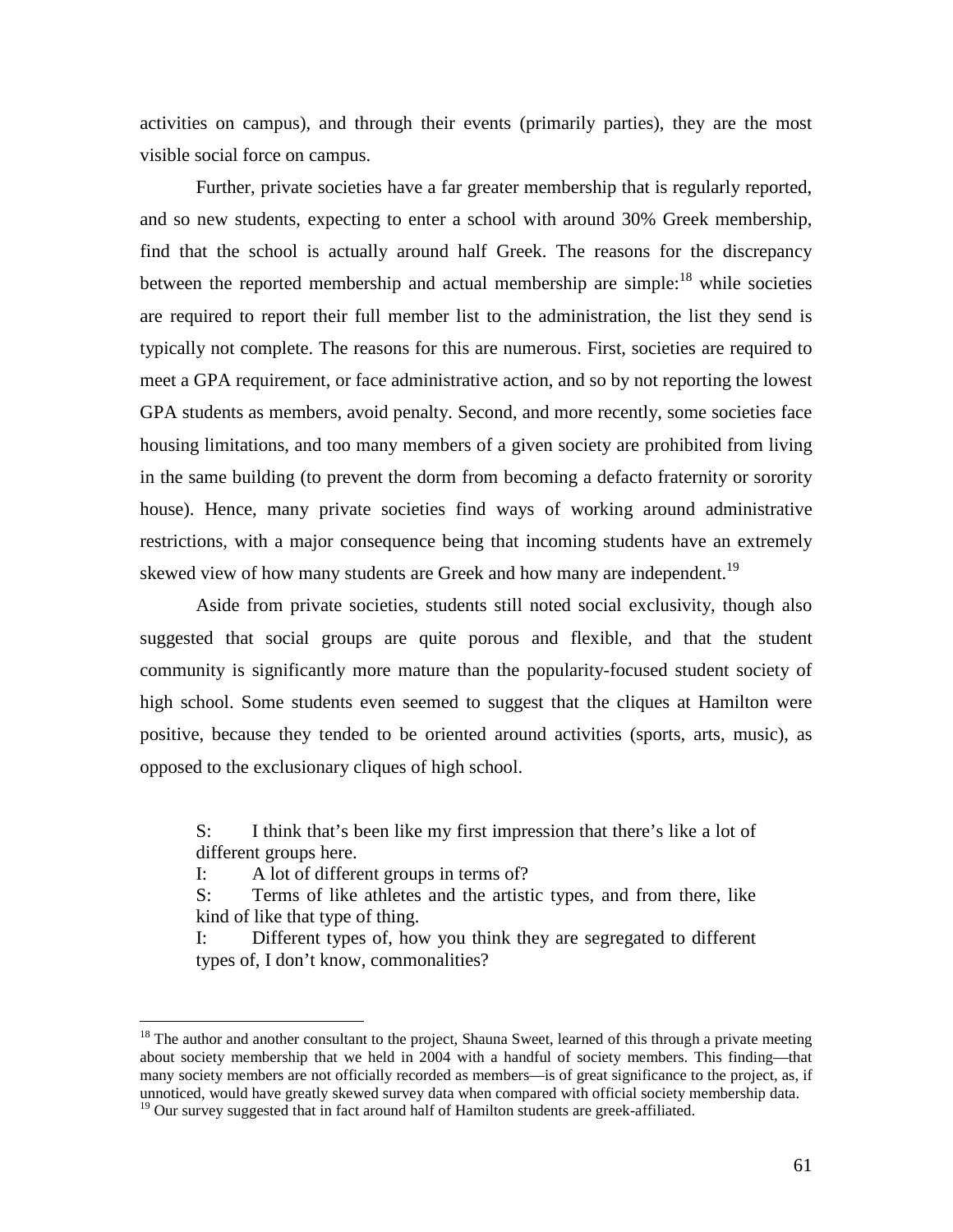S: Yeah, yeah. I mean like, like when I got to visit like Vassar, it seemed like the majority of people there were like more the artistic type, and it's not like that here. There's not like one distinct type of student, I don't think, that goes here. I think it's a mix.

Throughout the interviews, interestingly, students seemed to want their Hamilton experience to be different, and much better, than their high school experience. This kind of distancing, especially in the first year, seems like a key social component of adjusting to the college environment—students frequently talk about their high school, but in ways that strongly suggest they are beyond (and better than) it. Encouragingly, students overwhelmingly state that their Hamilton experience is better than that of high school, $^{20}$ and specifically regarding their social life, they point to the lack of emphasis on popularity and group membership, as well as the overall higher maturity of Hamilton students.

 Aside from specifically social differences, a great deal of students responded to the question, "how do you find Hamilton to be different from high school?" by answering that, whereas in high school much of their time was consumed by class and homework, Hamilton offers a huge amount of free time. Students all responded extremely positively to this new freedom, and interestingly, most seemed to suggest that this free time is not, in fact, "free," as they quickly fill it up with extracurricular activities, increased academic studies, and social activities.

I: Okay. So in general, how do you find Hamilton to be different from high school?

S: Oh gosh.

 $\overline{a}$ 

I: General idea.

S: Well, let's see. I get to have like millions and millions more hours of free time. It's, I don't know, some parts of like the structure of high school are good, but in general I think it's a little too structured. I like that even my earliest class, which was 8:30 which is pretty early for here, it's still an hour later than my earliest class in high school. So that's nice. It's nice to be able to walk to the place where you go to school, like walk to

 $20$  This statement comes from first year students, who were asked how Hamilton is different than their high school, and how they would describe Hamilton to high school friends.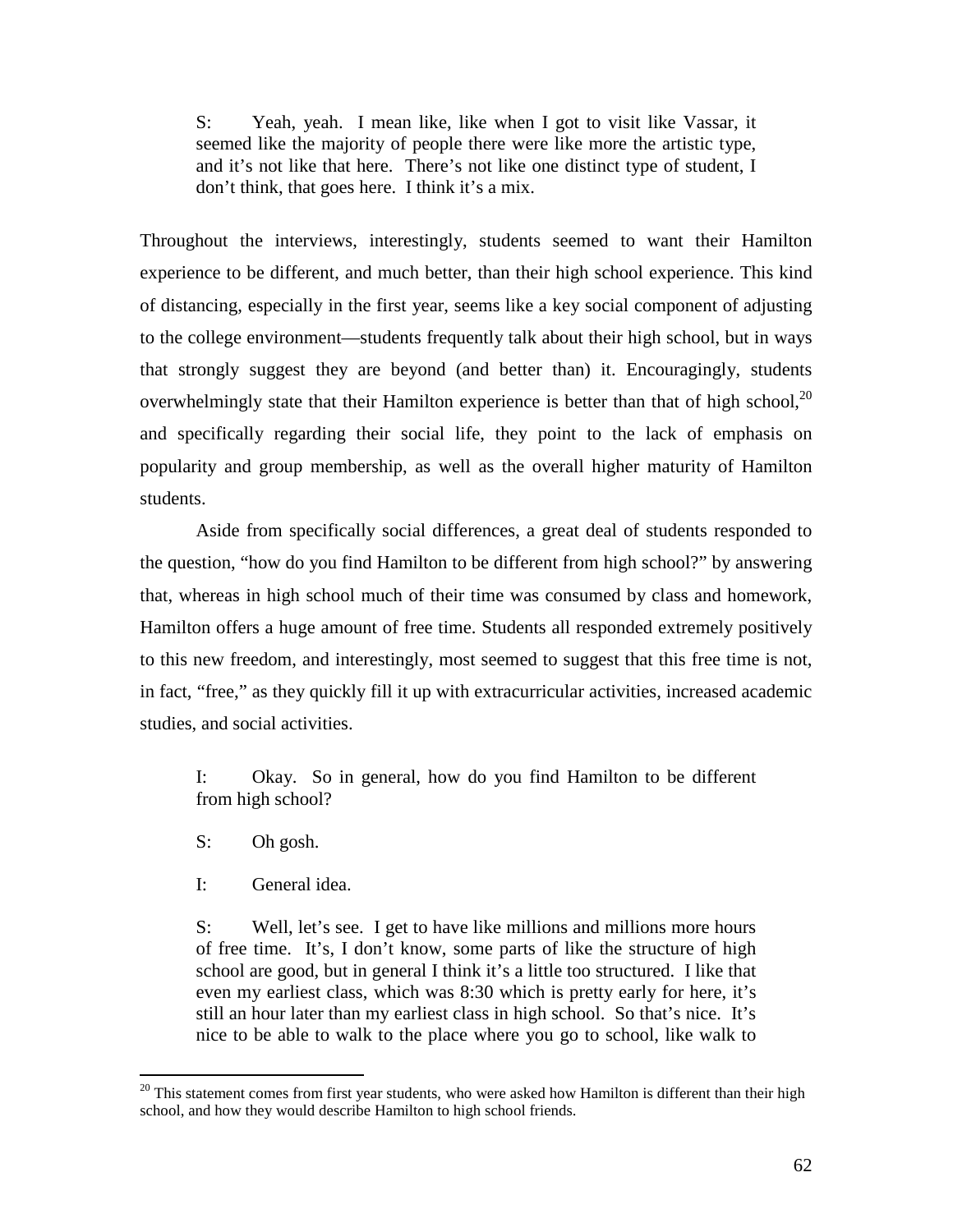your different classes, and to have time like free time, chunks of time during the day where you can eat lunch for more than 20 minutes, and where you can like, I don't know, hang out or like go to the gym in between classes or just like do stuff like that. Doing everything for yourself instead of like for someone else because I mean like it'll change really soon, and it probably like, and you're thinking kind of like what, but I mean right now because like I'm a freshman and I'm already in college, and like I'm not really thinking about the future, it's kind of like nice because there's no real big goal ahead of me. Whereas, all throughout high school it was like well, like if I go out now instead of doing this bit of homework now and leave it until later, maybe I won't do it and then maybe I'll get a bad grade on the test and then maybe I won't get into college. And now it's just kind of like yeah, I worked really hard, you know, I'll work kind of here, but I'll give myself a break. ["Sasha" 01-02].

Even students who did not state that they filled this free time with activities stated that their newfound freedom quickly gave them the chance to develop more time management skills. Hence, almost regardless of the specific coursework of the student, almost all students are extremely busy with something on campus—student time fills, with a variety of formal and informal activities, very quickly upon entering Hamilton, and continues that way throughout the students' college career. While students comment excitedly about all their "free time," they in fact, have little actual time in a given day when they have no activities or work.

## *2. Network-building*

 As stated in past reports, students spend a good deal of their first year seeking out and developing friendships, and creating a solid social base of friends of many different kinds. There are numerous mechanisms for friendship-making, and the most significant ones are those which occur earliest in the student's life at college. Programs such as Adirondack Adventure place students in intense situations (the outdoors) and in small groups to encourage and foster socializing, and many first-years cited this experience as extremely helpful in meeting new people and developing long-lasting friendships. Other programs, like orientation, attempt to familiarize students with the campus, its facilities,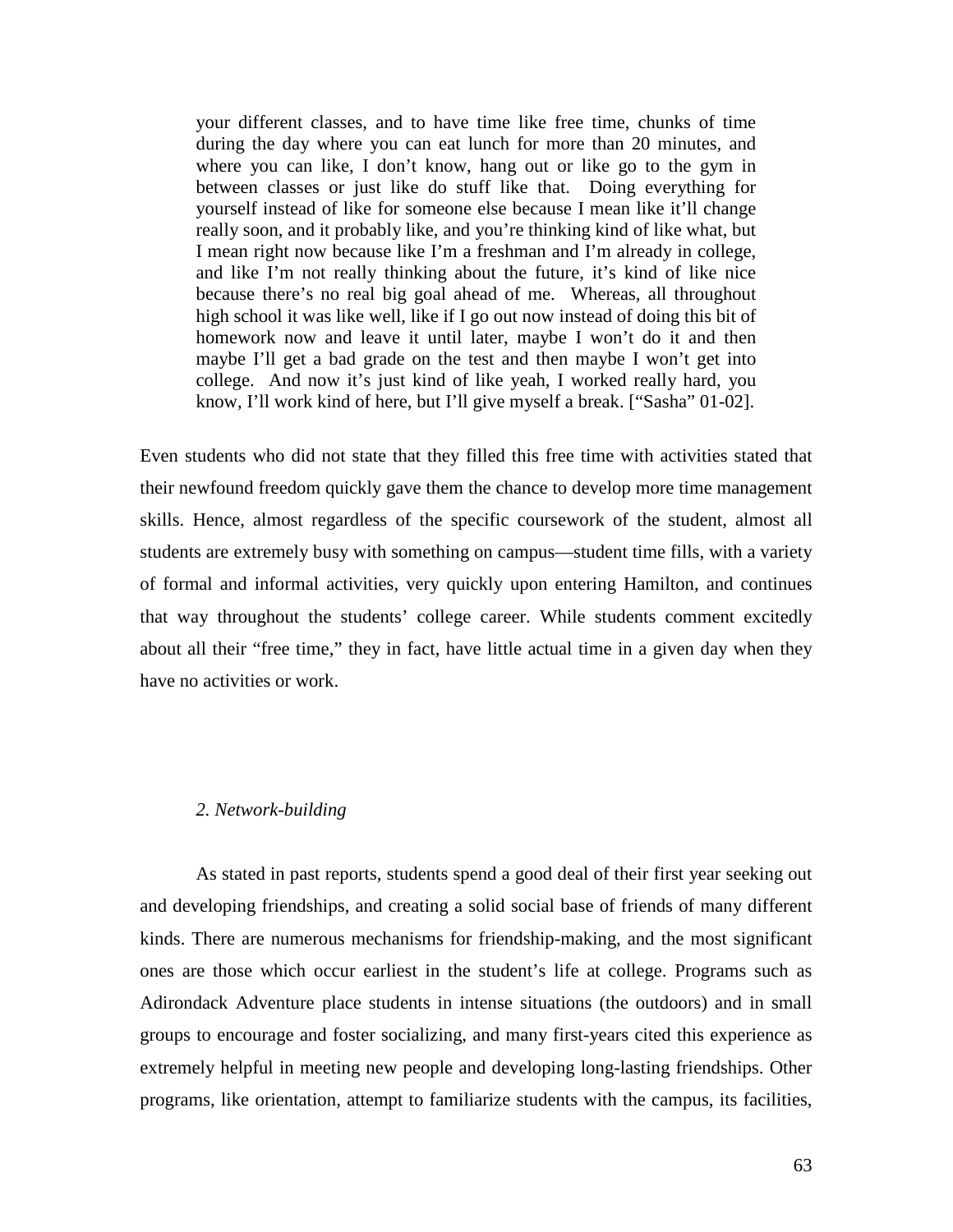student social life, academic expectations, and college rules, an experience many students find overwhelming and confusing, as they simultaneously are trying to meet new people, remember names, and compose themselves carefully.

The other main way students start to meet each other is simple proximity—the first, and often the closest friends students make are from their freshman-year dorms. With many students, the stress of the first-year, and especially first year living arrangements, is a bonding point for roommates and dormmates. Some students regularly spoke of "the North [dorm] crew," or "root [dorm] crew," describing groups of friends who bonded their first year through shared living arrangements.

# *3. The "Work hard, play hard" lifestyle*

 Many students live intense lives, and seem to thrive off this intensity. Students frequently use the common phrase "work hard, play hard" to describe their time at Hamilton, trying to suggest that they make up for their "play" (which frequently, almost definitively for some students, involves alcohol) by ensuring they work on and do well in their class work. "Work hard, play hard" seems, for many students, to be a justification for pushing their "play" to the edge—staying up later, drinking more, going to more parties, having more romantic partners, and then waking up the following day and working on homework, starting and finishing a book, or cramming for an exam.

 It is difficult to tell, simply because of verification issues that arise from selfreporting, whether these students learn particularly better or worse, and do better or worse at college overall, than students who live more moderate lives. One thing we can tell is that many students are perpetually afraid of "burning out"—of reaching a point in which they can no longer continue with the intensity of lifestyle they have pursued. "burning out" can occur at either end of the spectrum—students can burn out from overworking in academics, as much as they can from drinking too much or too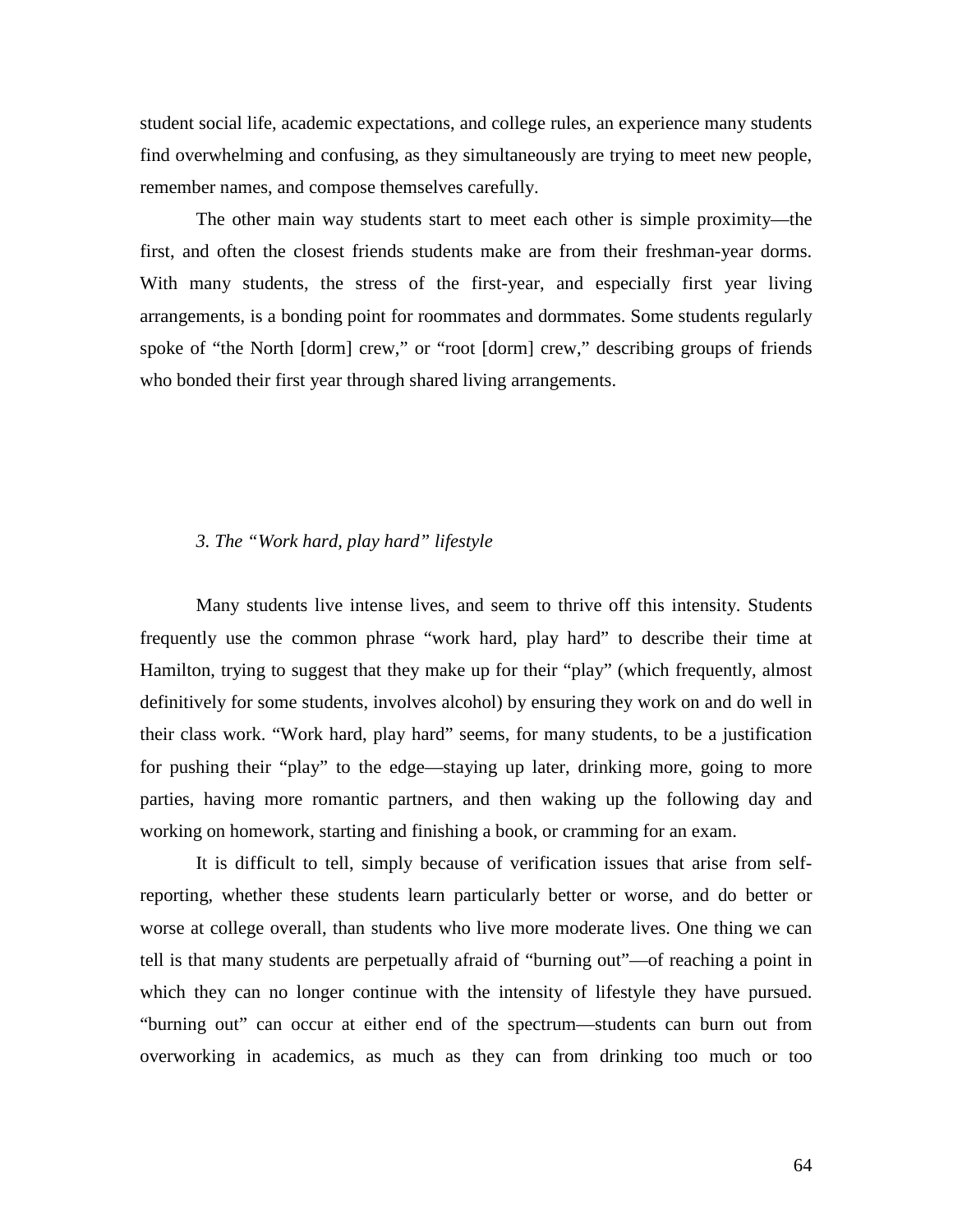frequently, or abusing drugs. Other students complain of being overcommitted outside of class—of having too many responsibilities in extracurriculars or campus jobs.

Part of the problem of "burning out" is temporal—there simply aren't enough hours in the day for the student to do everything s/he wants to. The other part is purely socio-psychological—students have developed a kind of culture of over commitment, where students talk to each other about how much they have to do as a kind of status symbol. This kind of brinksmanship, where the student regularly brings themselves to the edge through overwork or excessive play, is highly regarded by other students (in many circles). This culture of over commitment has not been examined sufficiently in literature on student life, and yet for many students, and many student cultures, it is definitive. Future surveys and interviews should cover this issue, as current data is, unfortunately, insufficient.

 Alcohol plays a central role for many students' social life, and many students in our study admitted to being "big drinkers." However, their type of heavy drinking differs significantly from that of typical alcoholism—student drinking is inherently social, and takes place in a network of social reinforcements and justifications. Solitary drinking (a major sign of alcoholism) is rare: "People definitely do drink here, but it's just I don't see too much of a point just to like getting drunk and then sitting in a room. I could do that sober. When I get drunk, I like to do things." ["Jack" 01-02]. One student even commented that large parties could actually help stop alcoholism: "They should have more big parties. I think that in your room, closed door, alcoholism is a problem because we don't sponsor enough big parties" [Reanna 01-02] and some other students suggested the same: that large parties, 1) because they are so public and social to begin with, 2) because alcohol is typically more difficult to get than smaller parties (larger parties often have long lines and alcohol supply problems), and 3) because large parties are typically regulated better than smaller ones (campus safety is ever-present, and more student event staff are required) that these events could actually reduce alcoholic behavior and overdrinking. Whether this is the case or not, it is a fascinating reversal of traditional (and perhaps administrative) logic towards these events. Drinking at Hamilton is, instead, quite active, public, and well-accepted (even encouraged), but to focus on the alcohol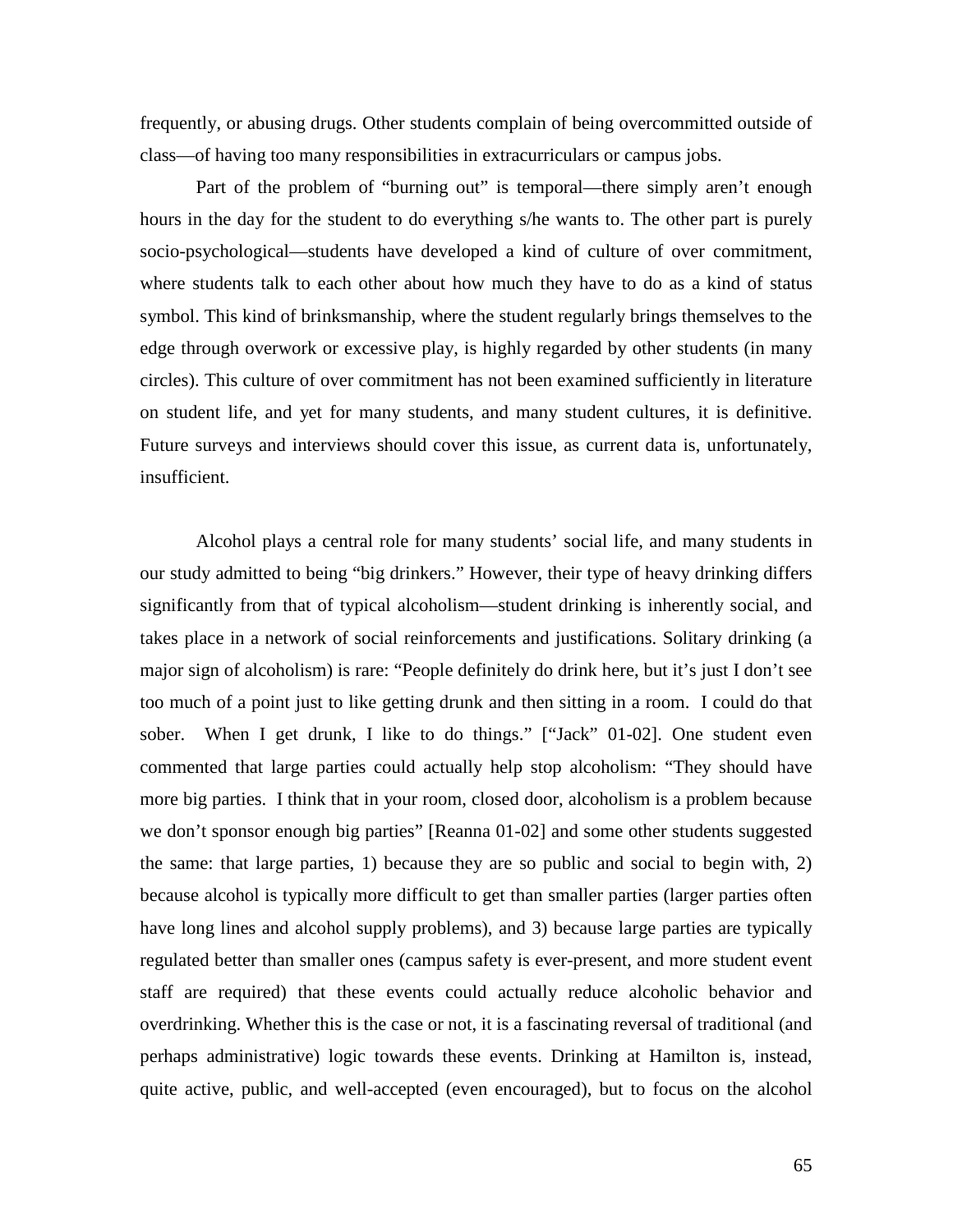only is to miss a large part of the picture.

Many students stated simply that Hamilton's social life is centered around drinking, and judging from the social habits of many students, in a way it is. The parties that compose the focal point of many students' social lives, are highly ritualistic, and intensely social occasions, and alcohol plays the role of the common denominator for everyone. Drinking games and competitions can form the center of the life of a party, but the focus is not simply on the alcohol, but on the people and the ritual in which it is consumed. The ritual—whether it be a drinking game, the mixing of drinks, moving back and forth from the bar to the table, moving through the crowded room and greeting people—is the life of the party, which is stimulated, sometimes to the point of excess, by alcohol. Hence, many students who are concerned concerns with alcohol on campus, are concerned with the "alcohol culture," or, the formula of rituals that students so enjoy, which can *only* take place in the presence of alcohol.

 Regardless of the specific policy the administration decides upon regarding alcohol on campus, it must recognize two things: 1) That the major social problems associated with alcohol are restricted to a slim portion of the student body, almost always male, and that the majority of students do not take part in the vandalism that are the most visible problem associated with alcohol. 2) That efforts to restrict consumption of alcohol must recognize the setting in which the alcohol is consumed, as the specific social setting will specifically and regularly determine what kind of alcohol is consumed, and how much.

## *4. People come first—the social essence of extracurriculars*

What seems central to the creation, success, and student-benefit of campus organizations are the *people*. The activity itself does matter, but it is the other students who participate in it who enrich the experience and make it what it is for the students. The one unifying thread that ran through almost ever student response in regards to extracurriculars was that they loved meeting, befriending, and spending time with the other people who are part of the organization. In other words, the most important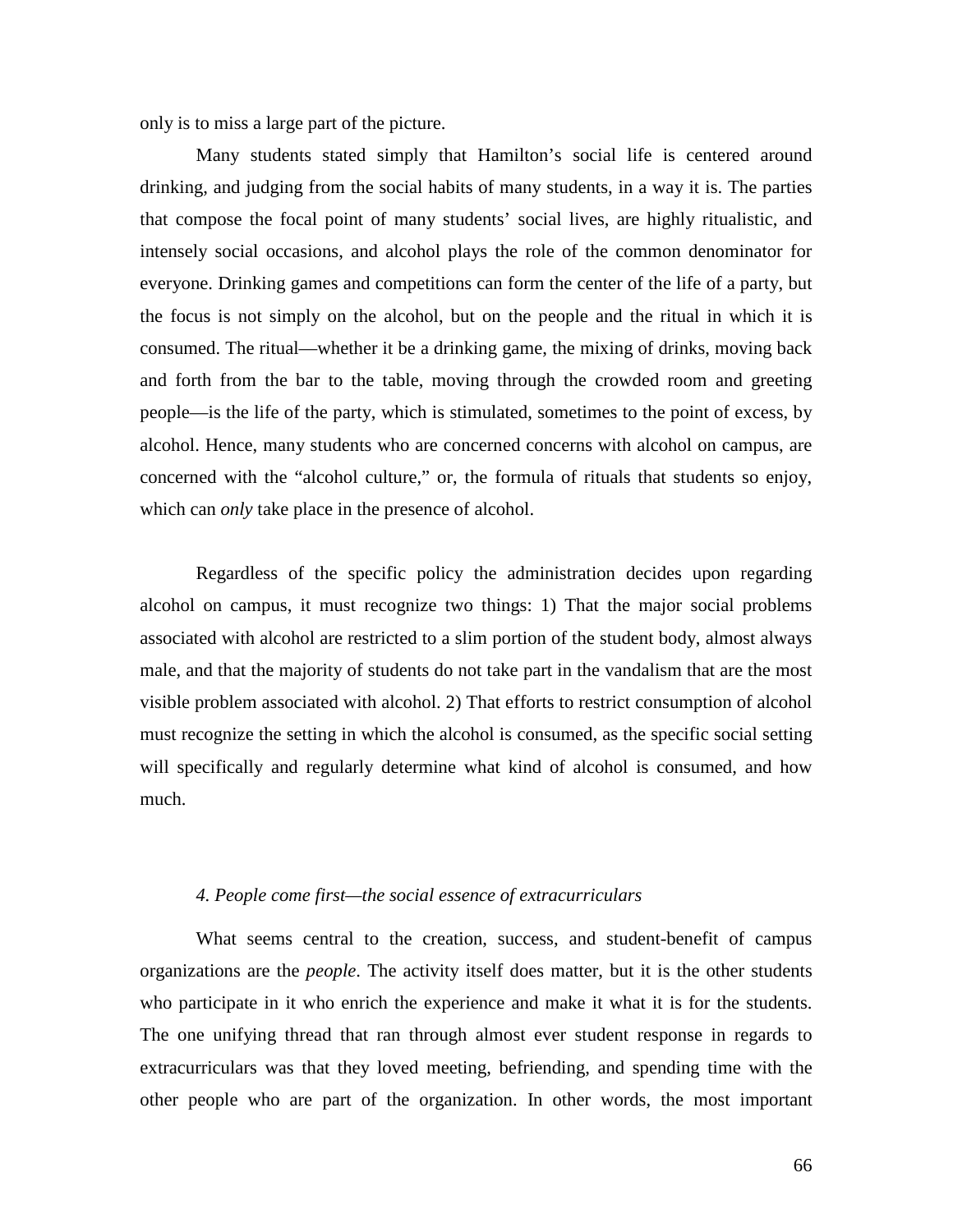component of extracurricular at Hamilton is the people, and not the activity, though the activity forms the basis for the grouping of the people, and is the axis around which social bonds are formed and flourish.

 While the people within the group and the group's activity form the functional basis of all of Hamilton's activities, there are other important elements that formalize the group and its activity. Most students who reported starting up their own club commented on the importance of funding for furthering their goals on campus, and so gaining formal recognition from the college in order to obtain funding is also important for many, if not all groups, though to varying degrees. Tied to funding, extracurriculars gain formal mechanisms of recognition and communication by being recognized by the college their group's name goes on the extracurricular roster, the group gains access to an email account through which activities can be arranged and advertised to the campus, and the group gains legal protection as a campus organization.

Functionally speaking, then, extracurriculars at Hamilton are constituted by (in order of importance) 1) a group of students, 2) an activity, 3) funding, and 4) a mechanism of formal recognition (a club name, constitution, email account, etc.)

Students were asked what the most important activity they took part in while at Hamilton, and the vast majority of answers centered around one or more extracurriculars (societies, clubs, organizations, sports teams) in which they participated. Overwhelmingly, regardless of the specific response to the first question (that most important activity was, e.g. track, fraternity membership, chess club, etc.), the *reason* students liked that activity was because of the *people*. The next most frequent response was that the activity helped build skills for them that they believed would help them both in and beyond Hamilton.

S: That would be like my [Chinese] major training, which is kind of nice. And it's a nice community like thing, and you just, you know, are really close to the other students you work with and taking in whatnot for that – just the language people and all that type of stuff has been really nice, and going to China with them. Our freshman year, we did that as part of the program; and then going abroad with them. So you just spend a lot of time with these people. And then I'm dancing through, I'm in the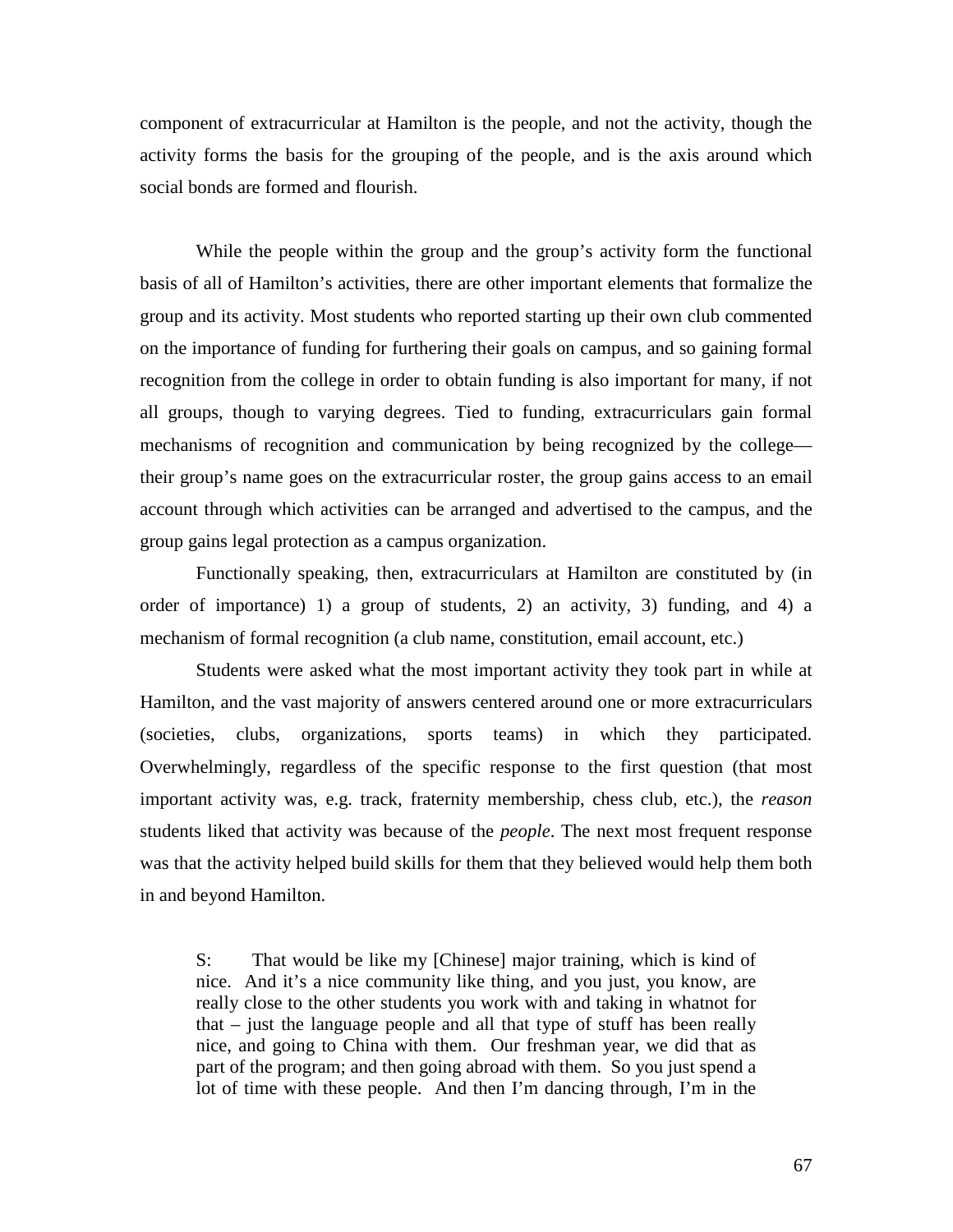student dance lines or this year I started dancing on dance teams. So those girls are kind of fun. Yeah, I'd say those are important. ["Maudie Savran" 04-05]

"Lisa" explicitly stated that it was the people who mattered, and not the activity:

S: Yeah. I mean I'm captain of the fencing team, so that's important not because of fencing, but because it's a group thing. We all get together through the week, and it's fun. It's just nice to be part of it for four years, I guess. ["Lisa Simpson" 04-05]

For many students, specific events such as studying abroad, taking trips with other students, participating in an important game, or performing in a concert or musical were key social events for them—bonding moments that solidified their friendships with others in their group.

S: Choir and a cappella. Since freshman year, choir sort of, you come and like there's like 70 people and you don't know anybody. And then about halfway through, you generally do a play or a musical, and everybody sort of bonds in like January when you get back from spring break. And since freshman year, they've just been my family. And you go on tour and I mean there's 70 people, which is a lot, a lot of people. But by the end of the year, you sort of have found the particular 15 or 20 that you see around campus all the time, that you have the same classes with; and they've sort of just been like a community… Have, just have this community unto themselves and support each other, that you have, I don't know…I mean we have, we spend so much time with these people, four hours a week for choir rehearsal and six hours a week for a cappella, that it's pretty much every night other than Friday and Saturday. But if you don't have sort of a foothold of, these people may annoy me if I spend too much time with them. But it's okay because I love them when I wake up the next kind of morning. ["Judy" 04-05]

Of all the extracurriculars students participate in, team sports seem to bond students the most closely, largely due to the significant amount of time students must commit to their team, and thus to each other. "Mary's" experiences on the Lacrosse team were not unique to her or to her team—students on teams repeatedly commented on how close they are to their fellow teammates, and how their time on their team has been a (if not *the*) defining experience for them at Hamilton.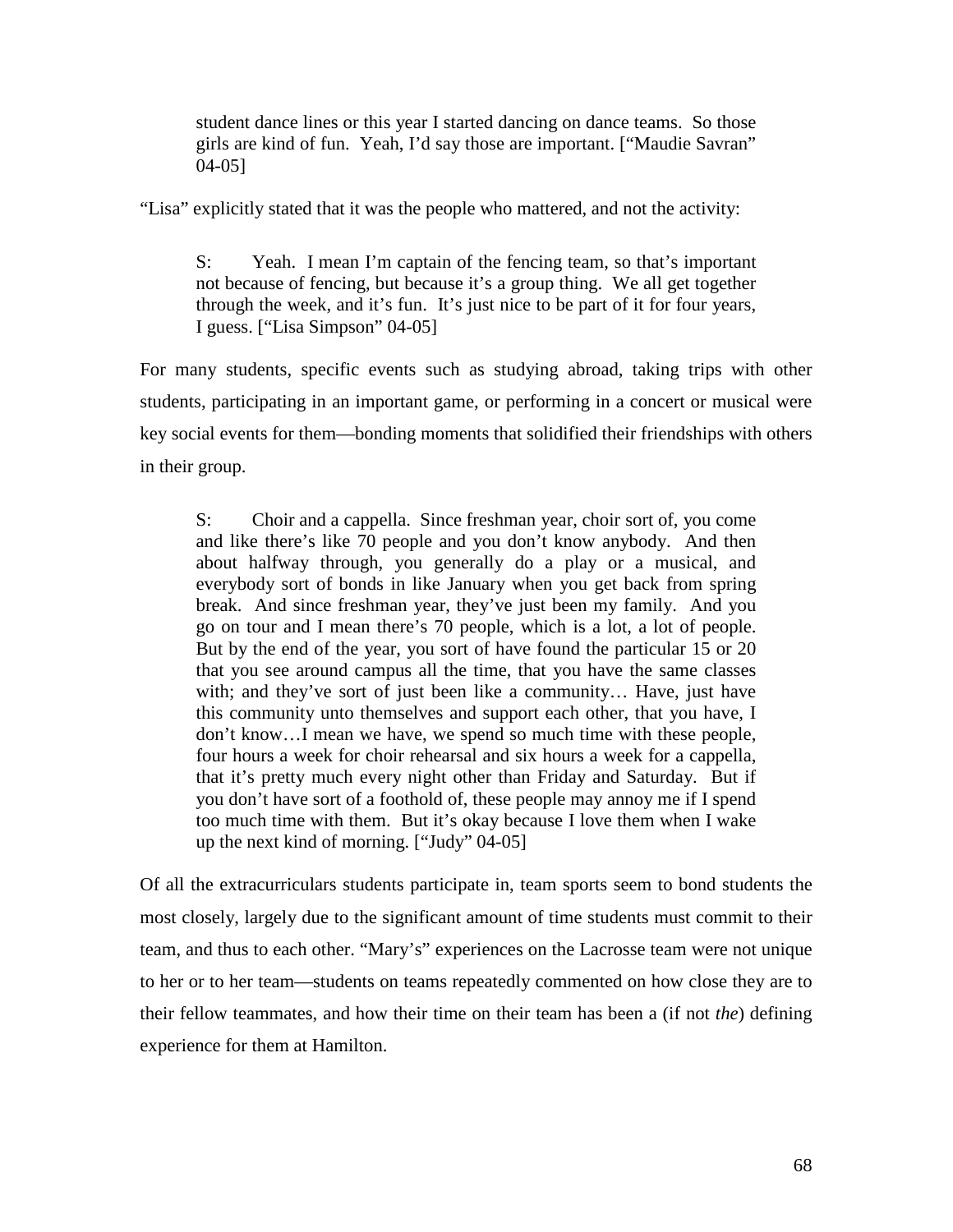S: I think the one thing that I've been most happy to be a part of is the lacrosse team. I played lacrosse all, well this will be my fourth year, and I'm a captain this year. And it's just been such a great experience because the team is really close, and I've gotten to know girls that I wouldn't have been able to know, you know, from being in classes with them or just from interacting with them socially. So I've just gotten the opportunity to know people that I wouldn't have known, and I've gotten to be really close to my coaches now, and gotten to know some of the other sports players, and that kind of thing. So that's probably been, and I just love lacrosse and the experience of being on the team. So that's been probably my favorite experience at Hamilton. ["Mary" 04-05]

Students in greek societies used similar language to students on sports teams to describe their group experience. Typically, while society membership was quite important to members, it came secondary to sports team membership and/or academics. Still, a notable number of students such as "Luke" reported their society membership as most significant.

S: Just like getting to know the guys in my class like really well. There's like ten of us. And like it's, it's like having ten best friends. And I mean that's just great because I mean, like I made friends like before that and, you know, I've stayed friends with those kids; but you know, just having ten people that are really, really close to me is great. And football is fun just because I love playing football. And I'm not really involved with the coach, but you know, it was still great. And I mean I love the guys there too. It was just great to like run around with those guys for four years. ["Luke" 04-05]

While there are numerous different types of extracurriculars and organizations for students on campus, they are all defined by the strength they gain from the social networks that grow from them. These groups not only give students something to do outside of class, but oftentimes give them a way to orient and identify themselves within the college community. This is clearest with students who have made their own organizations from the ground up, and whose identities are directly tied to their groups.

A. Making your own.

While some students suggest that the school is missing some vital sports, doesn't have certain types of clubs, or is somehow lacking extracurriculars, an equal amount of students seem to think that extracurricular opportunities at Hamilton are plentiful. What students *did* seem to agree upon is that if something is missing from Hamilton, students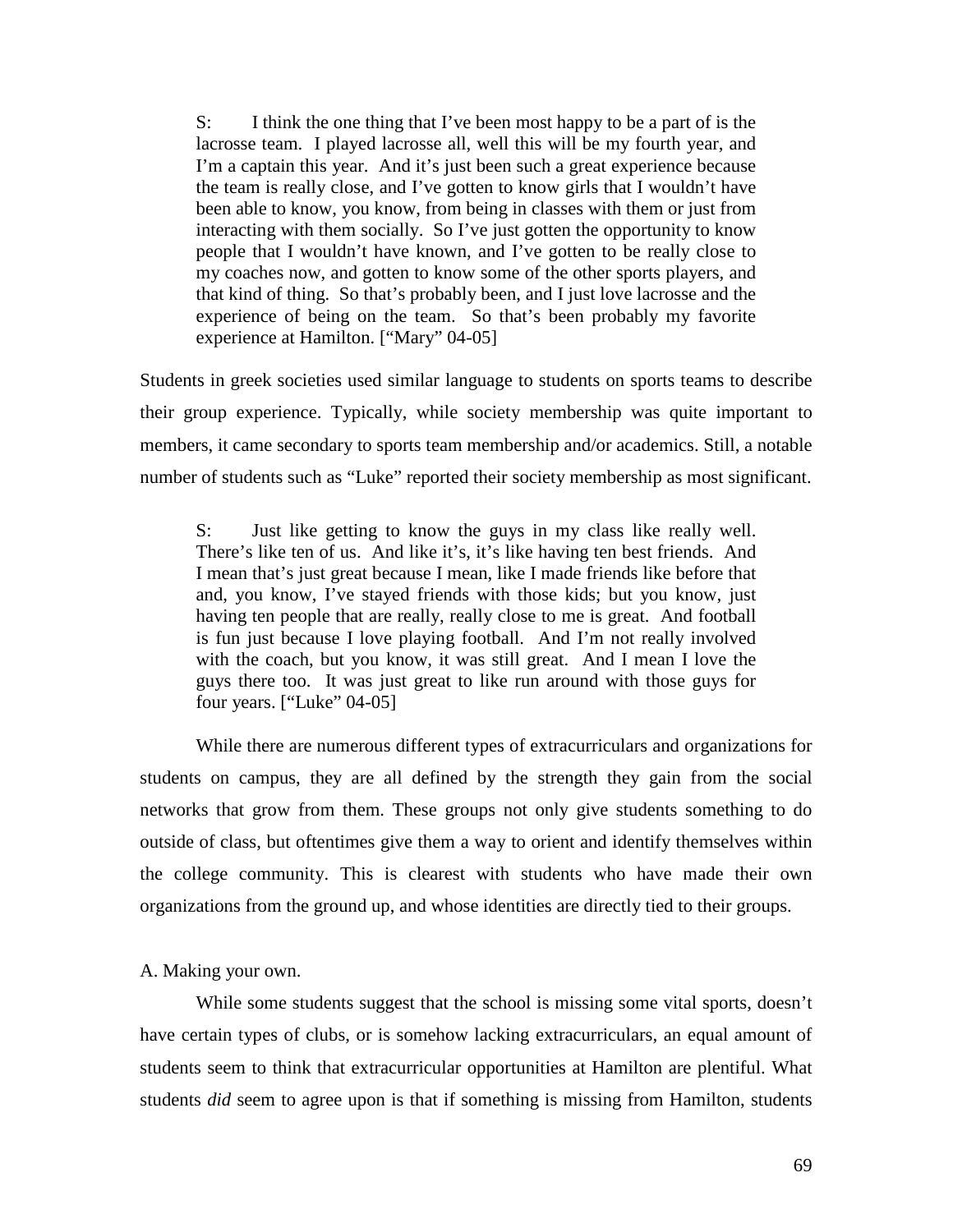have the ability to fill in the gap—Hamilton, through the office of Student Activities, makes it relatively easy to create a student organization, receive some degree of funding, and receive the benefits of becoming a recognized club, society, sport, or activity.

Ten percent of the students in our panel reported that they had created or helped create an organization on campus, and all of their experiences in doing so were similar. They recognized a lack of a certain kind of activity on campus, got friends and interested students together to help start the organization, met with the appropriate members of the administration, filled out the right forms, and became a recognized organization. Sometimes the students who started the club were already involved in the activity beforehand, and then simply decided to take the next step towards recognition,

S: Sophomore year when I was playing chess with just one of my friends, like he just told me to start a Chess Club, and I kind of did. And so then finally this year, we finally made it an actual club…

I: So you had the opportunity to do that. Tell me about getting that going, what was that like?

S: Actually it wasn't even that hard. Like originally, like the first couple of years I was just sending out random e-mails through the school's mass e-mailing list. So I did that; and then this year, we sat down and wrote a Constitution. It wasn't that hard at all. ["Jack" 04-05]

And sometimes the students found that the only way they could participate in their activity was by making an organization. Asked about his most significant activity, "Jose" replied:

S: Au Cobain, a music club. I would say that, since it's sort of been like a personal project almost to like build it up from the ground, make it a successful organization that will last well into the future.

I: Yeah. So what made you decide to do that?...

S: Sophomore year, I first had a car here and like I started going to a lot of concerts in the local area. And I was disappointed in that there weren't, that CAB sort of brought like big concerts but that really wasn't what I was into musically; and so I wanted to bring smaller, more, or less well-known acts to Hamilton College.

I: Did you expect to have that kind of opportunity when you came here?

S: No. It wasn't even, I mean it was a totally unexpected sort of, I had this idea with a bunch of friends on the way to Albany to see a concert. So it came out of that, grew out of that. But it was, I mean it was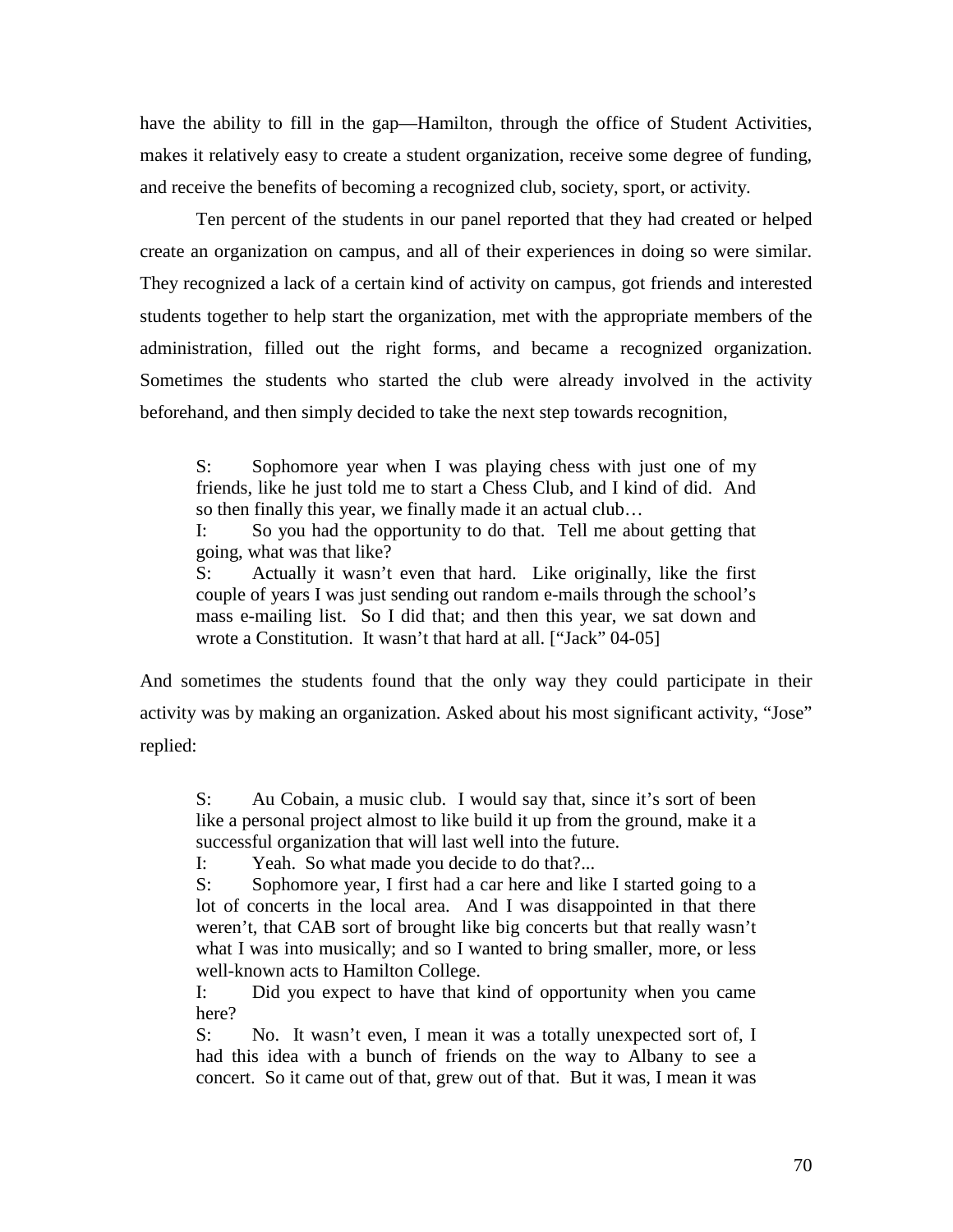very, a very unexpected thing. I never thought I'd come and start my own club.

I: Are you, do you see the opportunity for other people, or do you think it's more to you?

S: Yeah. I think while it's, while there's a lot of bureaucracy involved, that I find irritating, I think that anyone who had a club-worthy idea or activity could easily start and maintain a club.

I: Okay.

S: And I mean it wasn't really a club until like junior year. I mean it was like me and my friend doing stuff all of, well I guess all of sophomore year. And then sort of more into junior year, it was, I mean it was still, and, and now it's finally where it's not just me in it. There's a group of people. I guess that started January of this year, was when we first really did an event that everyone took part in and helped out with. ["Jose" 04-05]

"Jade" remembers her freshman year how she helped form a sorority with a group of friends and interested students.

S: The most important extracurricular activity I've participated in in the past four years, three and a half years, has definitely been the formation of the Kappa Sigma Alpha sorority.

I: Okay.

S: We started it as freshmen, my friends and I were, you know, Greek part, Greek life is a much bigger part of life than most people recognize. And so we, you know, I have a lot of friends who have pledged Greek elsewhere, and so I was interested in it myself and I looked at what was available, and my friends did as well, and we did not see people like us fitting in with societies on campus. And so we started the Kappa Sigma Alpha sorority as an alternative to girls who wanted to go Greek, who were interested in what Greek life offered, but could not see themselves fitting in. Independent, young girls who are involved in other things, the sorority is important to us, but is not our life. ["Jade" 04-05]

Asked what his most significant Hamilton experience has been, "Dex" replied:

S: I'd have to say the Capoiera Club. I mean it's a group of guys that I've gotten to know really, really well. Some people actually, jokingly, liken us to a frat because we're always doing everything together. But it's a group, group of people who like to hang out with each other and have a good time…

 I: Do you feel like there were opportunities to do things that you wanted to do while you were here – again, in any realm?

S: Well, the one thing about Hamilton, I'd say like is that if there's something you want to do and it doesn't exist, you can set it up yourself. Like the Capoiera Club, for example, when I came here freshman year,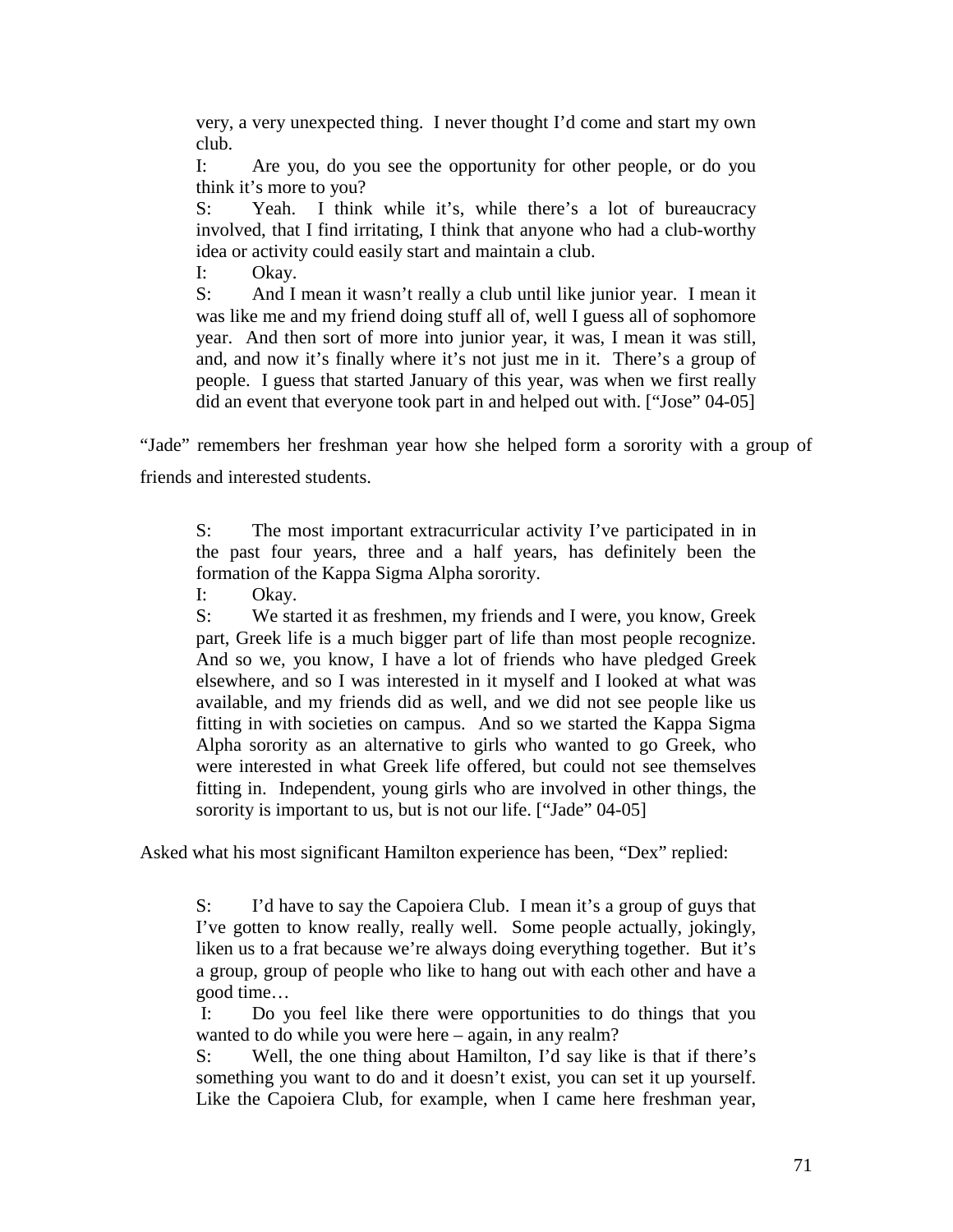there was no club. There was this guy, Roberto, and he had studied it and wanted to, you know, practice it with people. And so for the first year, it was really unofficial. The second year, we built the club up and got it approved and everything. ["Dex" 04-05]

"Dex's" statement that "the one thing about Hamilton, I'd say like is that if there's something you want to do and it doesn't exist, you can set it up yourself," and "Jose's" statement earlier that. "while there's a lot of bureaucracy involved, that I find irritating, I think that anyone who had a club-worthy idea or activity could easily start and maintain a club," was repeated by a number of students when questioned about the availability of opportunities at Hamilton, which is significant, and points to not only a suitably flexible bureaucracy within student activities, but also to a simple but structured process for gaining club recognition. Perhaps more importantly though, this suggests that a good deal of students are aware of and happy with the breadth of opportunities available at Hamilton.

Extracurricular activities at Hamilton represent the potential for bridging the gaps between various activities, interests, social groups, and studies at Hamilton. Students participate in structured activities that frequently develop beneficial skills, while at the same time doing so in a highly social setting (which in turn enhances the quality of the learning, and generally makes the experience more fun). As students frequently commented, both in this and other studies<sup>21</sup>, that a significant amount (sometimes the majority) of their education occurs outside the classroom, and even outside of academic learning, and since extracurriculars are almost always student run and designed, the faculty and administration could learn a great deal by examining, and perhaps copying some aspects of extracurriculars when designing the curriculum. Students have themselves created structured, social, and meaningful systems of learning outside of the curriculum, and students regularly comment that their most memorable experiences, and most positive learning, came out of these activities. There is no obvious reason why students could not say the same about classes and curricular activities, if these were designed so as to further increase social learning, and to transcend the divisions of student life.

 $\overline{a}$ 

<sup>21</sup> Specifically, Richard Light's book *Making the Most of College.*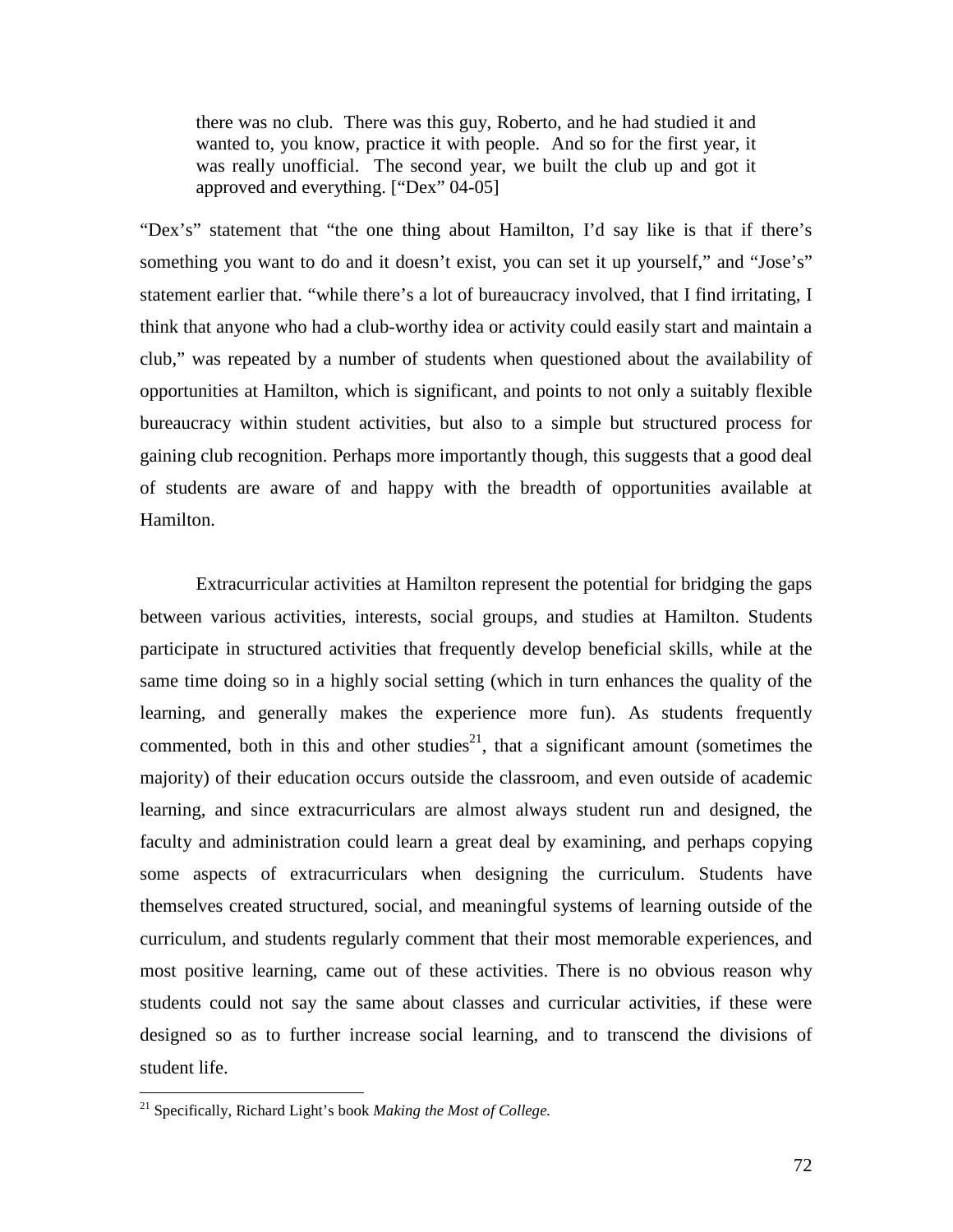## *VII. Conclusion*

## *1) Making liberal arts matter beyond college: A focus on skills*

 We have said, in previous years, that the assessment of Liberal Arts colleges is difficult work for the simple reason that these colleges do not lay out concrete goals in the same way, say, a job training business does. Yes, there are a collection of skills, experiences, and maybe even values colleges hope to bestow upon students, but at the same time, members of the faculty, administration, student body, and alumni all seem to recognize that Hamilton, like most other liberal arts colleges, derives much of its strength from *not* explicitly stating, formalizing, and institutionalizing a list of concrete goals. The flexibility and openness of liberal arts is what defines it as liberal arts in the first place.

 This being said, the possibility still remains for us to asses what Hamilton does well, what it does poorly, what it wants to do better at, and from this judge what and how it can improve.

#### *Developing academic skills*

 We have used what we might call an "industry standard" set of academic skills- writing, public speaking, and quantitative skills—as one of the bases for our evaluation of academics at Hamilton. This division is far from arbitrary, and we have stuck to it for three reasons. 1) Students overwhelmingly think of academic skills in these terms, and this has practical effects for their own work, as well as for how their work is evaluated. 2) The ways in which these skills are taught and learned (as well as the rate at which they are developed) differ radically, according to students. 3) The college has institutionalized this skill-codification into the Hamilton community—we have a writing center, an oral communications center, and a quantitative literacy center—and this too has practical effects on students' skill-building, their work, and how they are evaluated. Further, what we have found from our alumni interviews is that academic content—the actual material students learn—is far less important (both in and out of college) than the academic skills they developed in processing the content. All of this points to the importance of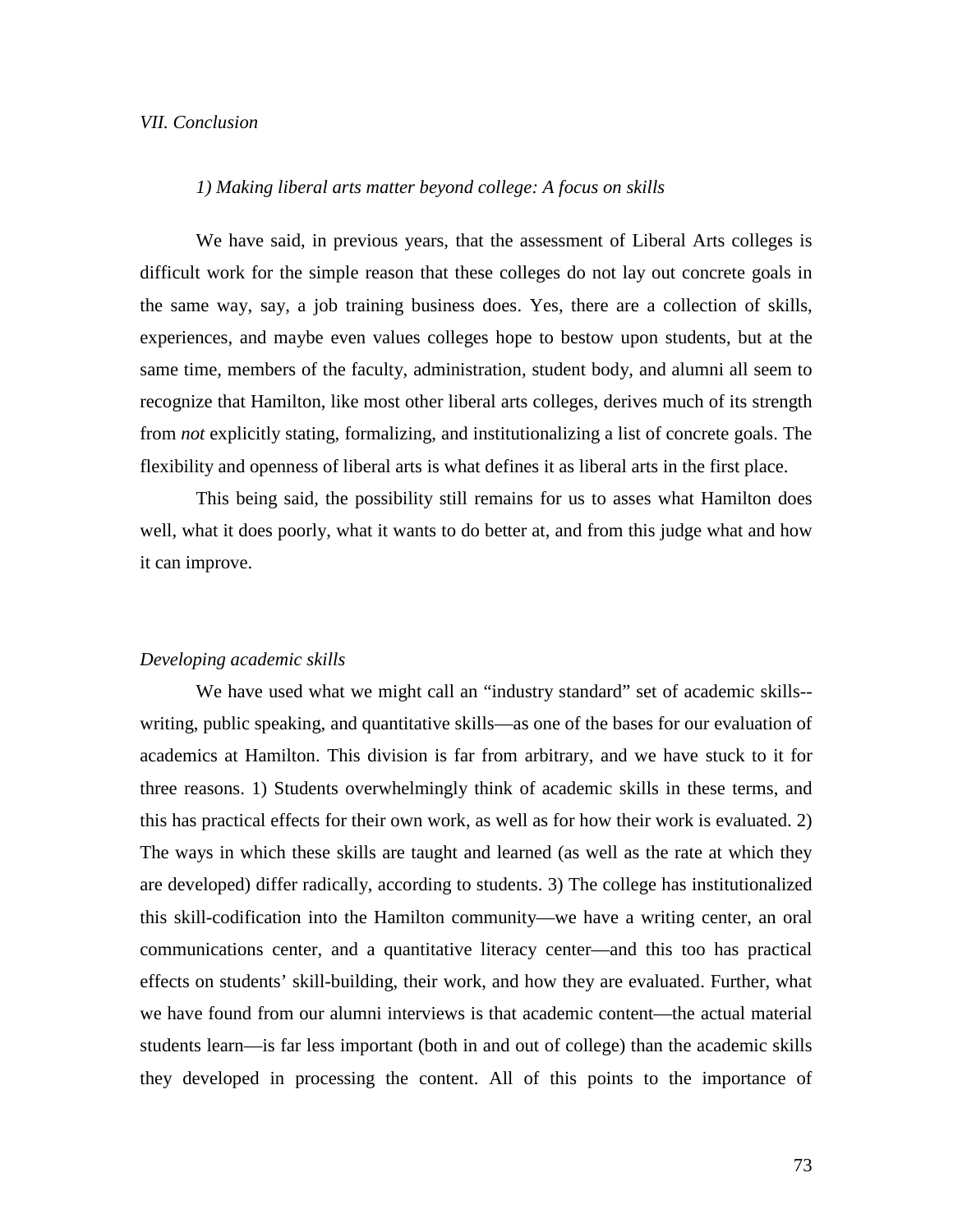evaluating the teaching and learning of these skills at Hamilton, which is what we have attempted to do here.

 The data we have suggests that there is no one trend regarding Hamilton students' academic skill building, but instead a number of smaller and interrelated trends, which we will list here according to their skill division, and then comparatively analyze.

# 1) Writing:

 $\overline{a}$ 

 The average student's writing at Hamilton irrefutably improves over the course of their four years. Students recognize this, and attribute their improvements primarily to repeated exposure to writing assignments (which is furthered by the writing intensive course requirement), and the abundant availability of help with writing (from professors, peers, and the writing center). In terms of *relative improvement* then, the majority of students in all fields suggest that their writing has improved, and the data suggests the same.

 In terms of an *absolute scale of writing ability*, students graduating in the sciences and mathematics report a significantly lower writing ability than students in the humanities, arts, history, and social sciences. While 62% of humanities and arts, and 63% of history, and social studies students report that they "write effectively," only around 46% of students in the sciences and mathematics feel they have this ability.<sup>22</sup>

 Student's writing abilities are significantly determined simply by their exposure to writing, and also by their gaining the relevant means to critique and revise their work. The writing intensive program, which requires students to take classes marked writing intensive, $23$  is by student accounts the primary way students' writing improves. While numerous arts, humanities, history, and social sciences classes are writing intensive, far

 $22$  Unfortunately, given the data we have, we cannot yet distinguish between academic fields within these broad categories of intellectual divisions—we cannot determine, for example, whether a computer science major's reported writing skills are higher than that of a mathematics major, since both are included within the same category (science and mathematics). This is a symptom of the sampling method of the senior surveys, which uses a fixed set of potential responses to the question of the student's major, fixed responses that do not perfectly align with Hamilton's majors. Hence this comparison of intellectual divisions (arts and humanities, history and social studies, science and mathematics) is the most reliable and meaningful comparison possible.

<sup>&</sup>lt;sup>23</sup> The general requirements of which typically include writing a number of papers or a single paper of significant length, revising papers for re-submission, and going to the writing center for further assistance in revision. Oftentimes the standards of "writing intensive" are not fixed, but vary from professor to professor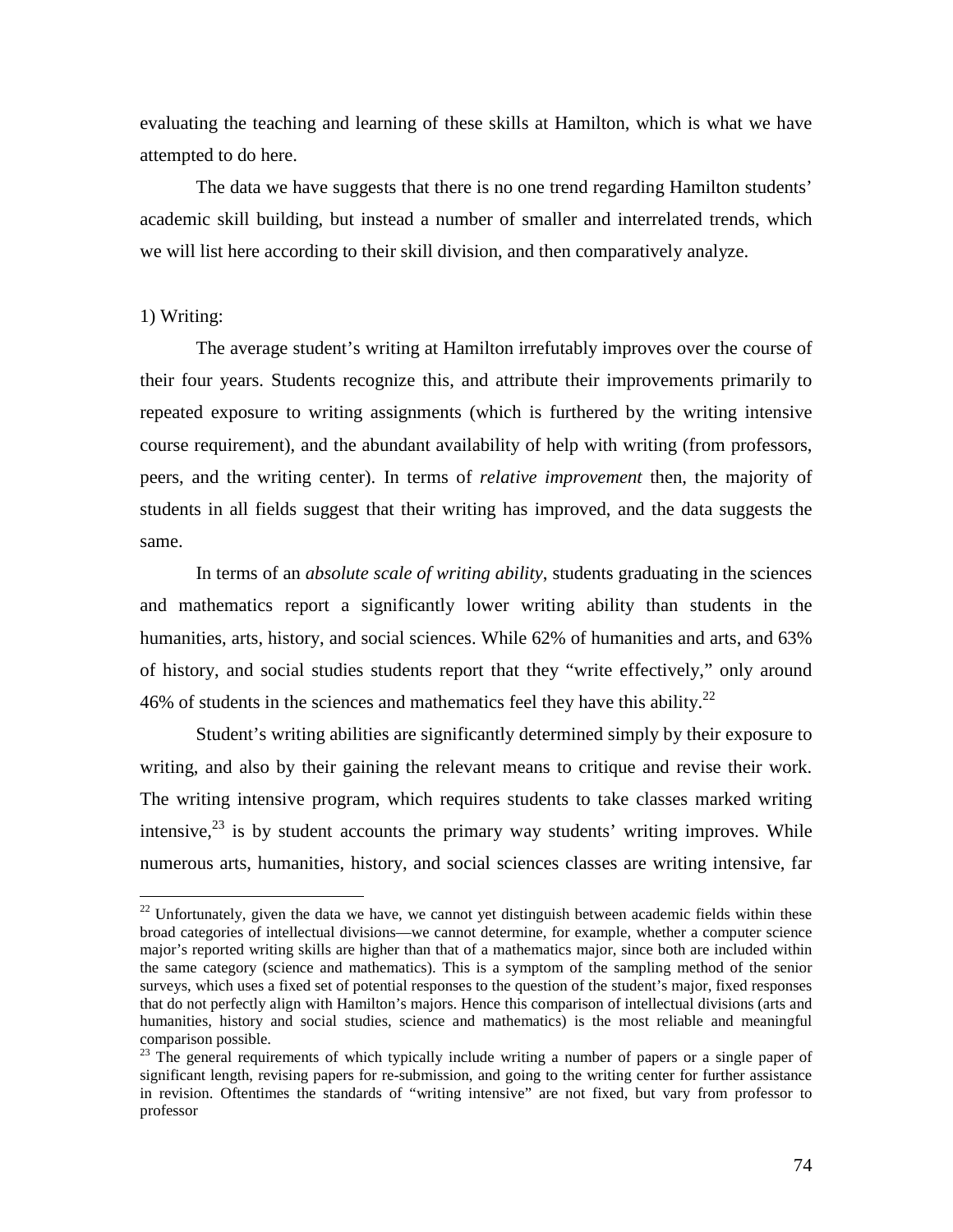fewer mathematics and sciences classes are (relative to the number of classes available in each division), explaining the discrepancy between science and math students' reported weakness in writing.

## 2) Oral Communications:

 Similar to writing skills, the average student's oral communication skills improve significantly over their four years at Hamilton, and again students attribute this improvement simply to exposure to giving presentations. As Hamilton has no oral communications requirement, the majority of students simply receive these experiences from those classes (often few) in which the professor requires some form of presentation.

 In terms of an absolute scale, far fewer students (in every academic division) reported that they felt they could "communicate well orally;" however there was far less of a reported skills discrepancy between the three academic divisions in terms of oral communications than there was for writing—in other words, student abilities in oral communications are significantly less dependant upon their field of study than writing skills. Overall, though, students feel significantly less confident about their oral communication skills than they do their writing skills, regardless of their field. When asked if "Hamilton greatly impacted their ability" in oral communications, 37% of students responded "yes," whereas for writing, 60% responded "yes."

 We can probably attribute the differences in students' writing and oral communication skills to the fact that writing forms one of the bases of the core curriculum (i.e. students can't avoid it even if they tried), whereas with oral communications, many students never face a presentation requirement and hence never have the opportunity to develop these skills.

#### 3) Quantitative Skills:

 Students reported quantitative skills vary most widely according to their field of study—while just over 40% of science and mathematics students reported that "Hamilton greatly impacted my ability to use quantitative tools," only 20% of History and Social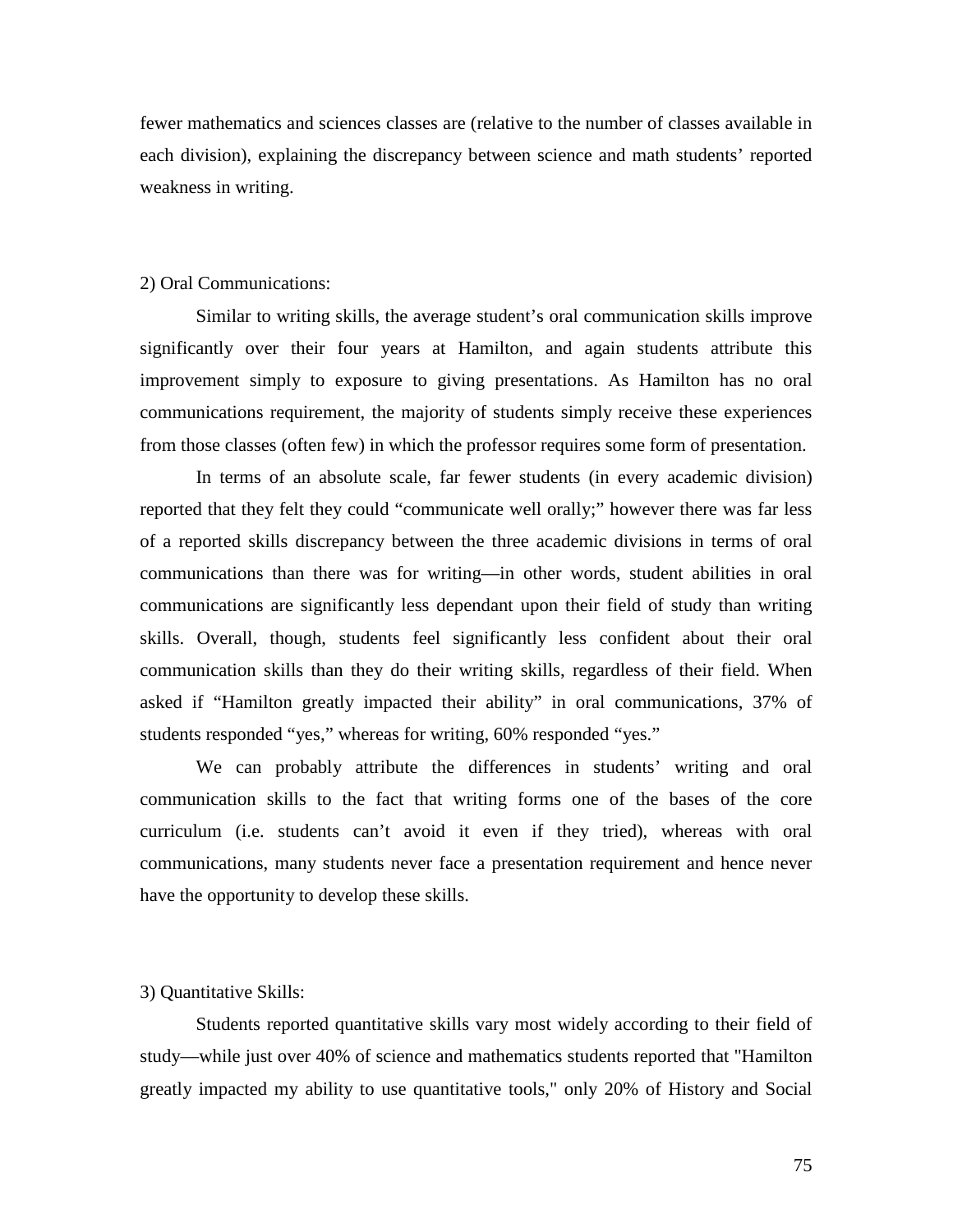Studies students, and less than 10% of Humanities and Arts students, responded in the same way.

 One reason for these discrepancies were largely discovered in the 2003-2004 progress report, which suggested that, since the installation of the new core curriculum, and increasing number of students with majors outside of quantitative fields are avoiding science, lab science, and mathematics courses. In other words, quantitative courses are more and more being filled *only* by students majoring in quantitative fields.

 Other reasons for the discrepancies were also outlined in last year's report, reasons reinforced by this year's panel study. Students overwhelmingly feel that, while everyone can improve at writing, not everyone can improve at quantitative skills. The perceived learnability of academic skills probably affects enrolment in certain academic fields, and may also have a direct affect on the reported abilities of students. In other words, students who do not feel they are "math students," do not enroll in mathematics classes, hence their skills in the field do not improve (in effect demonstrating their original reason for not taking math classes, whether that reason be sound or imaginary). Further, it may be the case that students who self-report as not being the *type* of student who does well with quantitative work, also self-report as not having gained quantitative skills from Hamilton, simply by virtue of the fact that they are not "quantitative students." Lastly, related to the above reasons, many students do not even believe that "quantitative skills" are skills at all, but are content, and that as content, learning them is a matter of academic taste and not intellectual well-roundedness.

4) Other Skills:

 $\overline{a}$ 

 There are other academic skills that the curriculum could emphasize (and which could potentially be of great benefit) such as reading, critical reasoning, and foreign language<sup>24</sup> skills, and even moral reasoning and judgement skills.<sup>25</sup> Some students

<sup>&</sup>lt;sup>24</sup> There is no formal reading requirement for students at Hamilton, and no structured facility or program to specifically improve reading skills, aside from facilities available to students for whom English is a second language. Critical reasoning skills are generally assumed to be developed throughout the curriculum, and from student responses, this is the case. Hamilton does not have a foreign language or foreign studies requirement, though there are numerous facilities and departments available to help students who are interested in foreign language and studies.

 $25$  Hamilton used to require students to take at least one course that qualified as examining moral issues.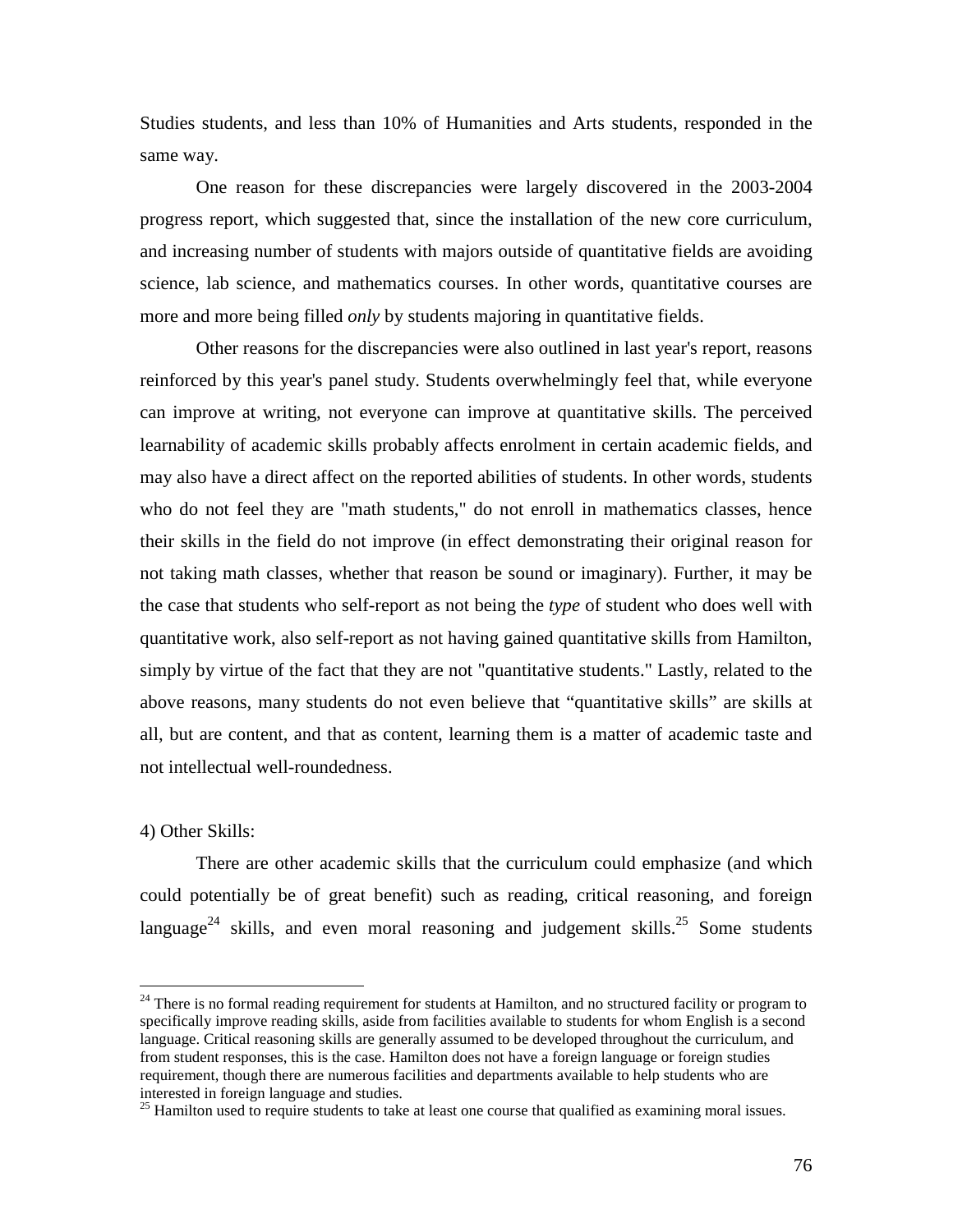commented that they would like more formal explanation of some areas of learning that transcend academic content.

#### *Weighing academic skills*

 Intentionally or otherwise, the Hamilton curriculum contains inherent value judgments concerning different academic skills. While all students are required to undergo courses attempt to improve their writing, oral communications, and quantitative skills are treated as optional, and while the majority of students report they improve in oral communications, this improvement is of course relative to their initial inexperience giving presentations at the college level. Further, the troublesome discrepancies between quantitative skills among students in different academic divisions suggests that, as the curriculum stands, the only academic skill Hamilton actively seeks to develop in all of its students is writing.

 We should recognize that the curriculum of a school *must* include value judgments about academic skills and content, and that, for the purposes and uses of assessment, our job should be simply to outline what Hamilton could do to improve the experiences and development of its students.

 We have suggested earlier that the writing program at Hamilton is quite strong, and should be a model for other academic skills programs, should they be created and developed. Hamilton's writing program is strong because it requires students to go through numerous experiences writing and revising, and because it also provides students with the resources to recognize the strengths and weaknesses of their writing (a vital step towards improvement). With the right organization, funding, and probably an adjustment to the core curriculum, Hamilton could create a comparable oral communications program, which could also provide students with the experiences and resources vital to improving their skills. While many students still seem to hold fast to the view that only some people can be good at oral communications, they at the same time seem to recognize their own improvement with the skill, and hence, to some degree, recognize that everyone could benefit from some degree of training in the field.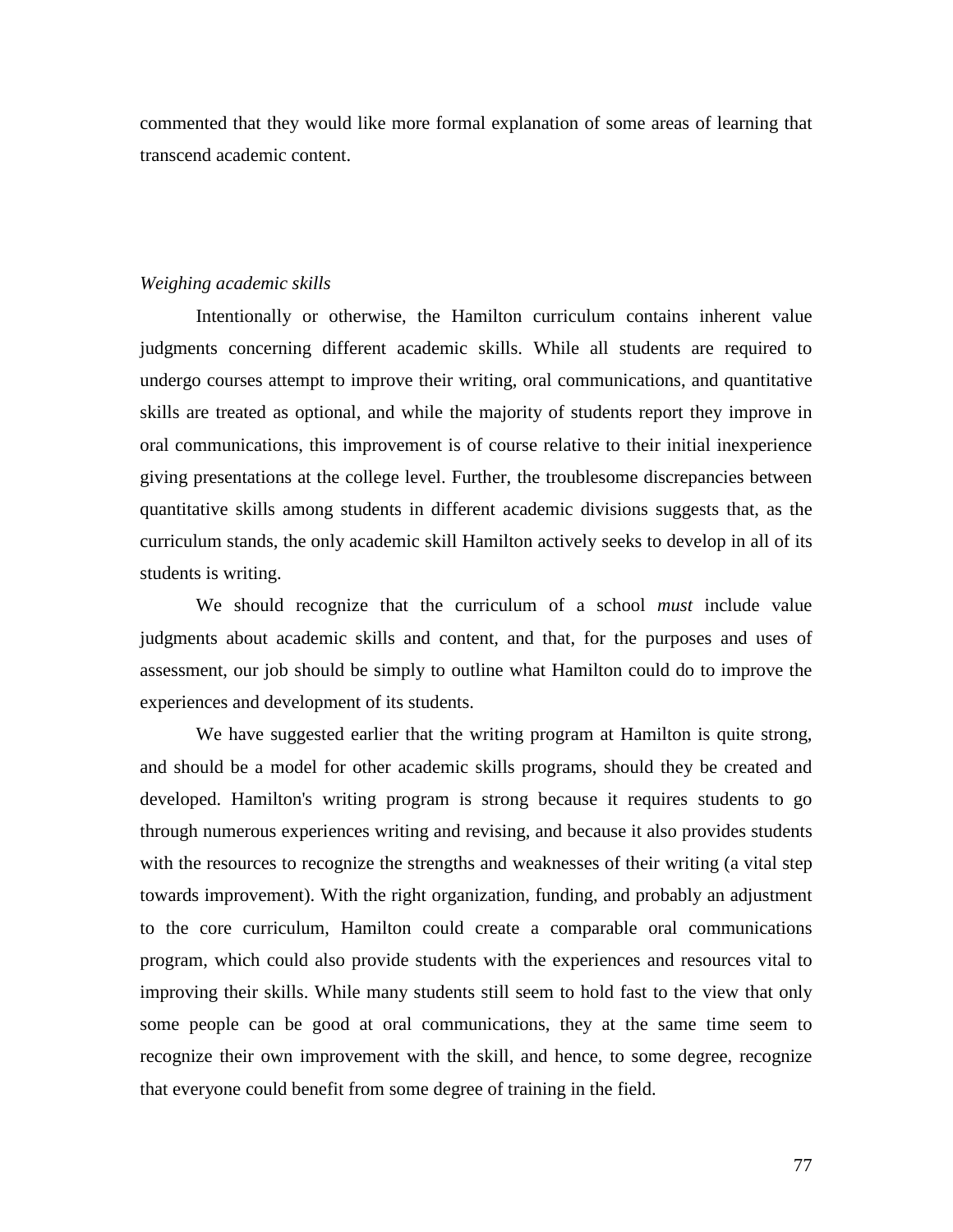To a large degree, students feel that quantitative skills are unlearnable, or inaccessible to all but those already within the field. Students' inhibitions towards quantitative students are the single largest barrier preventing them from learning these skills, and overcoming this barrier then is an issue of overcoming the stigma attached to quantitative content and learning. While there is still disagreement among students, and certainly among faculty as well, as to how much quantitative training students need, we should only worry about this issue *once* the stigma of unlearnability is eroded from quantitative skills—this is a difficult task, and one that requires further focused research that can study both students who do and do not take and thrive with quantitative course work.

We have focused on 3 skills so far, but these are not necessarily the only skills Hamilton, and liberal arts in general, should emphasize. Reading, foreign language, and critical reasoning skills, to name three more, can and do all play a major role in students' lives in and beyond college, yet these are not required, nor are there formal institutional means beyond the efforts of individual professors and departments to encourage these.<sup>26</sup>

 Students' academic life is unequivocally tied to their relationships with their professors, and most importantly to those professors closest to them. Further, student intellectual life is not limited to the classroom, but expands into their extracurricular and independent activities as well. Students repeatedly noted how they wish their academic and extracurricular lives were more integrated, and displayed an active interest in integrating them through research projects and independent studies. This interest should be furthered, as the experiences students gain from combining outside interests with academics create the strongest and most formative intellectual moments of their college career. Members of the faculty have been, and should continue to be, the most important links between the two sides of student life—life in the classroom, and life outside the classroom—and the administration should look into further ways to formally encourage the intermixing of student academic and extracurricular experiences.

<u>.</u>

<sup>&</sup>lt;sup>26</sup> The exception to this is the language lab, which assists students' foreign language studies.